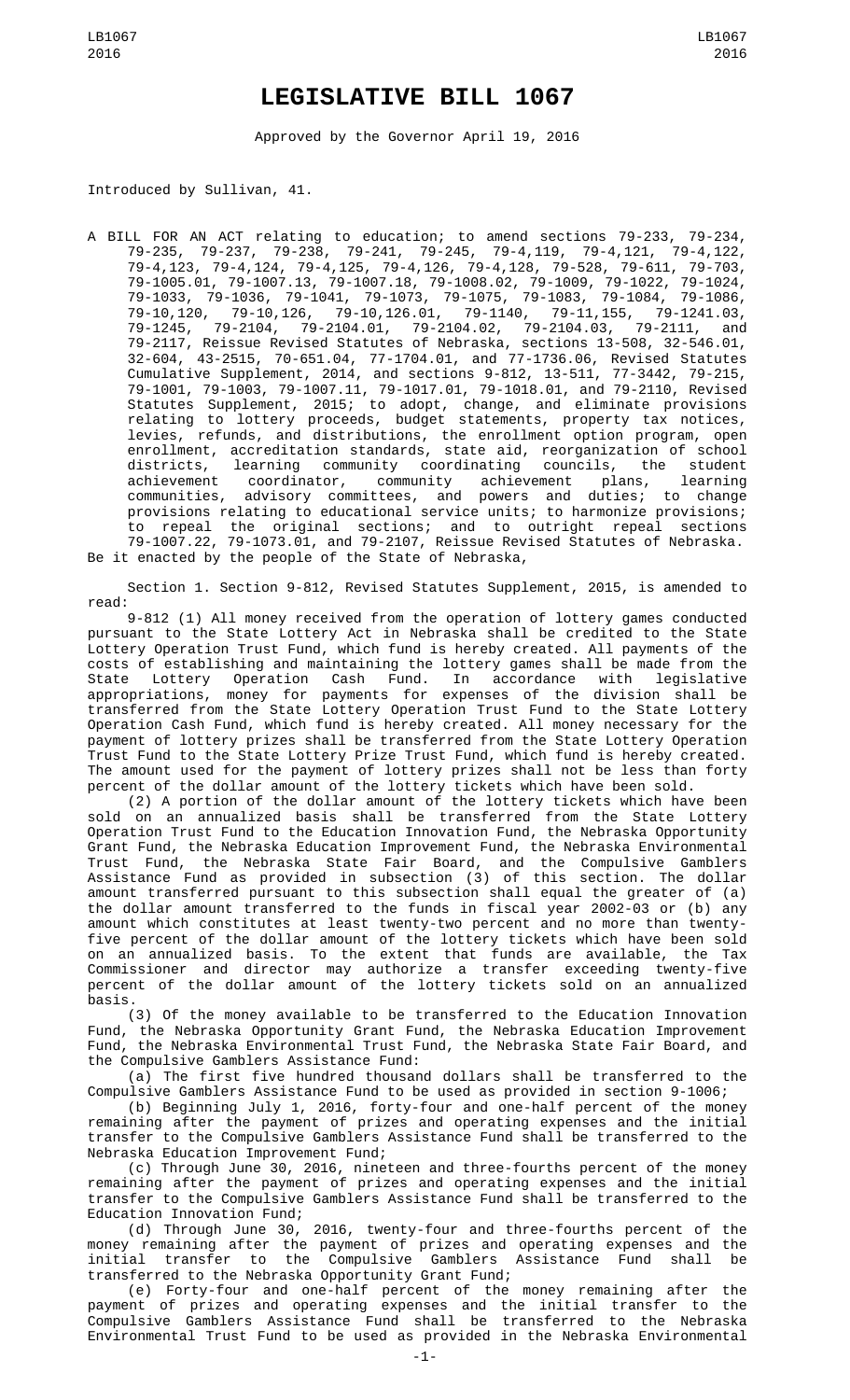Trust Act;

(f) Ten percent of the money remaining after the payment of prizes and operating expenses and the initial transfer to the Compulsive Gamblers Assistance Fund shall be transferred to the Nebraska State Fair Board if the most populous city within the county in which the fair is located provides matching funds equivalent to ten percent of the funds available for transfer. Such matching funds may be obtained from the city and any other private or public entity, except that no portion of such matching funds shall be provided by the state. If the Nebraska State Fair ceases operations, ten percent of the money remaining after the payment of prizes and operating expenses and the initial transfer to the Compulsive Gamblers Assistance Fund shall be transferred to the General Fund; and

(g) One percent of the money remaining after the payment of prizes and operating expenses and the initial transfer to the Compulsive Gamblers Assistance Fund shall be transferred to the Compulsive Gamblers Assistance Fund to be used as provided in section 9-1006.

(4)(a) The Education Innovation Fund is created. At least seventy-five percent of the lottery proceeds allocated to the Education Innovation Fund shall be available for disbursement.

(b) For fiscal year 2014-15, the Education Innovation Fund shall be allocated, after administrative expenses, as follows: (i) The first one million allocated, after administrative expenses, as follows: (i) The first one million two hundred thousand dollars shall be transferred to the Excellence in Teaching Cash Fund to fund the Excellence in Teaching Act; (ii) the next allocation shall be distributed to local systems as grants for approved accelerated or differentiated curriculum programs for students identified as learners with high ability pursuant to section 79-1108.02 in an aggregated amount up to the amount distributed in the prior fiscal year for such purposes increased by the basic allowable growth rate pursuant to section 79-1025; (iii) the next one million eight hundred fifty thousand dollars shall be allocated to early childhood education grants awarded by the State Department of Education pursuant to section 79-1103; (iv) the next one million dollars shall be transferred to the Early Childhood Education Endowment Cash Fund for use pursuant to section 79-1104.02; (v) the next two hundred thousand dollars shall be used to provide grants to establish bridge programs pursuant to sections 79-1189 to 79-1195; (vi) the next ten thousand dollars shall be used to fund the Interstate Compact on Educational Opportunity for Military Children; (vii) the next two million dollars shall be allocated for distance education equipment and incentives pursuant to sections 79-1336 and 79-1337; (viii) the next one million dollars shall be transferred to the School District Reorganization Fund; (ix) up to the next one hundred forty-five thousand dollars shall be used by the State Department of Education to implement section 1991-1991 1992 1993. The State Department of Education to implement section<br>19-759; and (x) the next three hundred thirty-five thousand dollars shall be allocated to local systems as grants awarded by the State Department of Education to assist schools in evaluating and improving career education programs to align such programs with the state's economic and workforce needs. Except for funds transferred to the School District Reorganization Fund, the Early Childhood Education Endowment Cash Fund, or the department for early childhood education grants pursuant to section 79-1103, no funds received as allocations from the Education Innovation Fund pursuant to this subdivision may be obligated for payment to be made after June 30, 2016, and such funds received as transfers or allocations from the Education Innovation Fund that have not been used for their designated purpose as of such date shall be transferred to the Nebraska Education Improvement Fund on or before August 1, 2016.

(c) For fiscal year 2015-16, the Education Innovation Fund shall be allocated, after administrative expenses, as follows: (i) The first one million two hundred thousand dollars shall be transferred to the Excellence in Teaching Cash Fund to fund the Excellence in Teaching Act; (ii) the next allocation shall be distributed to local systems as grants for approved accelerated or differentiated curriculum programs for students identified as learners with high ability pursuant to section 79-1108.02 in an aggregated amount up to the amount distributed in the prior fiscal year for such purposes increased by the basic allowable growth rate pursuant to section 79-1025; (iii) the next one million nine hundred fifty thousand dollars shall be allocated to early childhood education grants awarded by the State Department of Education pursuant to section 79-1103; (iv) the next one million dollars shall be transferred to the Early Childhood Education Endowment Cash Fund for use pursuant to section 79-1104.02; (v) the next ten thousand dollars shall be used to fund the Interstate Compact on Educational Opportunity for Military Children; (vi) the next two million five hundred thousand dollars shall be allocated for distance education equipment and incentives pursuant to sections 79-1336 and 79-1337; (vii) the next one million dollars shall be transferred to the School District Reorganization Fund; (viii) up to the next one hundred forty-five thousand dollars shall be used by the State Department of Education to implement section 79-759; and (ix) of the amount remaining, (A) three million dollars shall be retained in the Education Innovation Fund to transfer to the Nebraska Education Improvement Fund on June 30, 2016, and (B) the remaining amount shall be allocated to local systems as grants awarded by the State Department of Education to assist schools in evaluating and improving career education programs to align such programs with the state's economic and workforce needs. Except for funds transferred to the School District Reorganization Fund, the Early Childhood Education Endowment Cash Fund, or the department for early childhood education grants pursuant to section 79-1103, no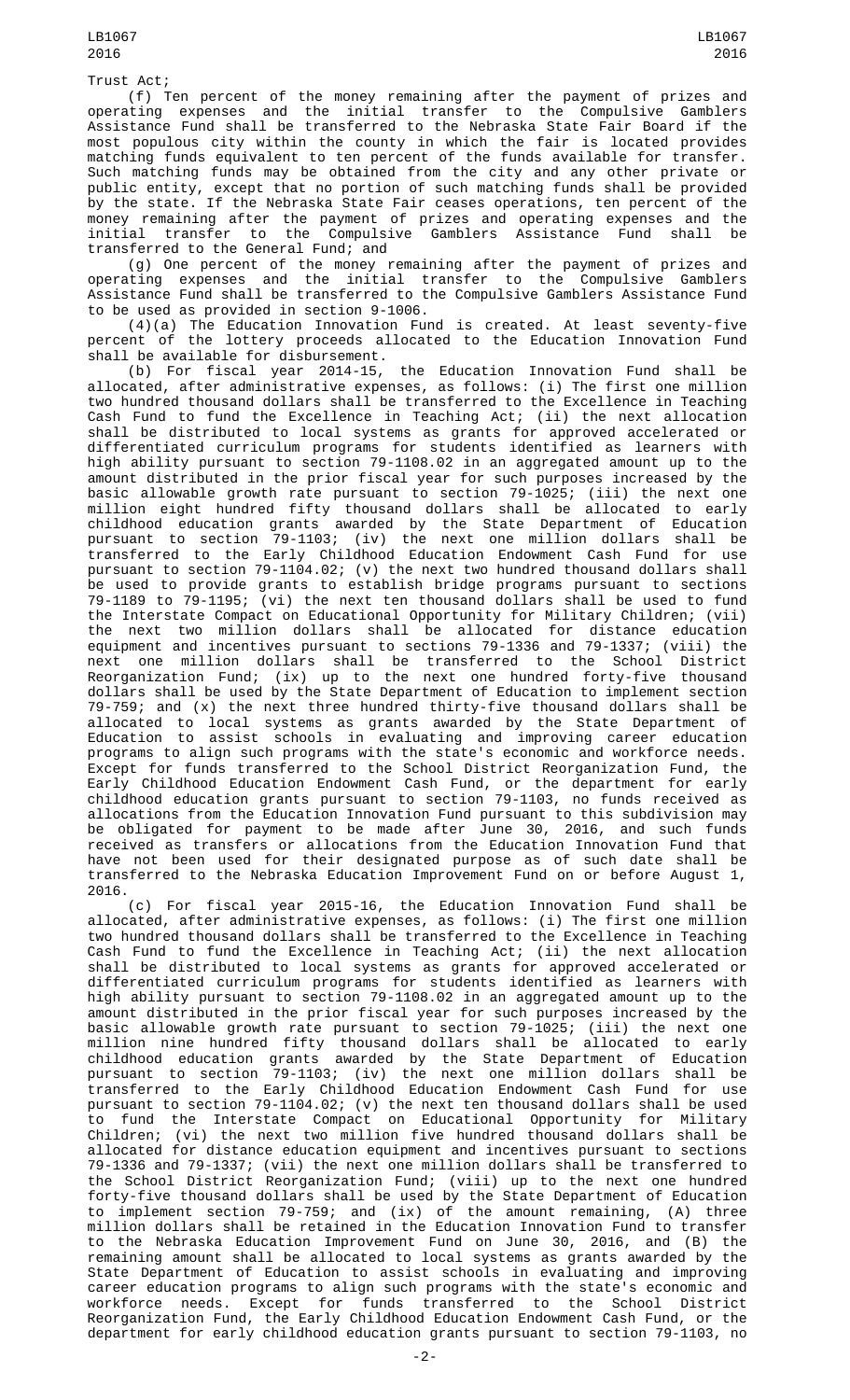funds received as allocations from the Education Innovation Fund pursuant to this subdivision may be obligated for payment to be made after June 30, 2016, received as transfers or allocations from Innovation Fund that have not been used for their designated purpose as of such date shall be transferred to the Nebraska Education Improvement Fund on or before August 1, 2016.

(d) The Education Innovation Fund terminates on June 30, 2016. Any money in the fund on such date shall be transferred to the Nebraska Education Improvement Fund on such date.

(5) The Nebraska Education Improvement Fund is created. The fund shall consist of money transferred pursuant to subsections (3) and (4) of this section, money transferred pursuant to section 85-1920, and any other funds appropriated by the Legislature. The fund shall be allocated, after actual and necessary administrative expenses, as provided in this section for fiscal years 2016-17 through 2020-21. A portion of each allocation may be retained by the agency to which the allocation is made or the agency administering the fund to which the allocation is made for actual and necessary expenses incurred by such agency for administration, evaluation, and technical assistance related to the purposes of the allocation, except that no amount of the allocation to the Nebraska Opportunity Grant Fund may be used for such purposes. On or before December 31, 2019, the Education Committee of the Legislature shall electronically submit recommendations to the Clerk of the Legislature regarding how the fund should be allocated to best advance the educational priorities of the state for the five-year period beginning with fiscal year 2021-22. For fiscal year 2016-17, an amount equal to ten percent of the revenue allocated to the Education Innovation Fund and to the Nebraska Opportunity Grant Fund for fiscal year 2015-16 shall be retained in the Nebraska Education Improvement Fund. For fiscal years 2017-18 through 2020-21, an amount equal to ten percent of the revenue received by the Nebraska Education Improvement Fund in the prior fiscal year shall be retained in the fund. For fiscal years 2016-17 through 2020-21, the remainder of the fund, after payment of any learning community transition aid pursuant to section 42 of this act, shall be allocated as follows:

(a) One percent of the allocated funds to the Expanded Learning Opportunity Grant Fund to carry out the Expanded Learning Opportunity Grant Program Act;

(b) Seventeen percent of the allocated funds to the Department of Education Innovative Grant Fund for competitive innovation grants pursuant to section 79-1054;

(c) Nine percent of the allocated funds to the Community College Gap Assistance Program Fund to carry out the community college gap assistance program;

(d) Eight percent of the allocated funds to the Excellence in Teaching Cash Fund to carry out the Excellence in Teaching Act;

(e) Sixty-two percent of the allocated funds to the Nebraska Opportunity Grant Fund to carry out the Nebraska Opportunity Grant Act in conjunction with appropriations from the General Fund; and

(f) Three percent of the allocated funds to fund distance education incentives pursuant to section 79-1337.

(6) Any money in the State Lottery Operation Trust Fund, the State Lottery Operation Cash Fund, the State Lottery Prize Trust Fund, the Nebraska Education Improvement Fund, or the Education Innovation Fund available for investment shall be invested by the state investment officer pursuant to the Nebraska Capital Expansion Act and the Nebraska State Funds Investment Act.

(7) Unclaimed prize money on a winning lottery ticket shall be retained for a period of time prescribed by rules and regulations. If no claim is made within such period, the prize money shall be used at the discretion of the Tax Commissioner for any of the purposes prescribed in this section.

Sec. 2. Section 13-508, Revised Statutes Cumulative Supplement, 2014, is amended to read:

13-508 (1) After publication and hearing thereon and within the time prescribed by law, each governing body, except as provided in subsection (3) of this section, shall file with and certify to the levying board or boards on or before September 20 of each year or September 20 of the final year of a biennial period and file with the auditor a copy of the adopted budget statement which complies with sections 13-518 to 13-522 or 79-1023 to 79-1030, together with the amount of the tax required to fund the adopted budget, setting out separately (a) the amount to be levied for the payment of principal or interest on bonds issued by the governing body and (b) the amount to be levied for all other purposes. Proof of publication shall be attached to the statements. For fiscal years prior to fiscal year 2017-18, learning Learning communities shall also file a copy of such adopted budget statement with member school districts on or before September 1 of each year. The governing body, in certifying the amount required, may make allowance for delinquent taxes not exceeding five percent of the amount required plus the actual percentage of delinquent taxes for the preceding tax year or biennial period and for the amount of estimated tax loss from any pending or anticipated litigation which involves taxation and in which tax collections have been or can be withheld or escrowed by court order. For purposes of this section, anticipated litigation shall be limited to the anticipation of an action being filed by a taxpayer who or which filed a similar action for the preceding year or biennial period which is still pending. Except for such allowances, a governing body shall not certify an amount of tax more than one percent greater or lesser than the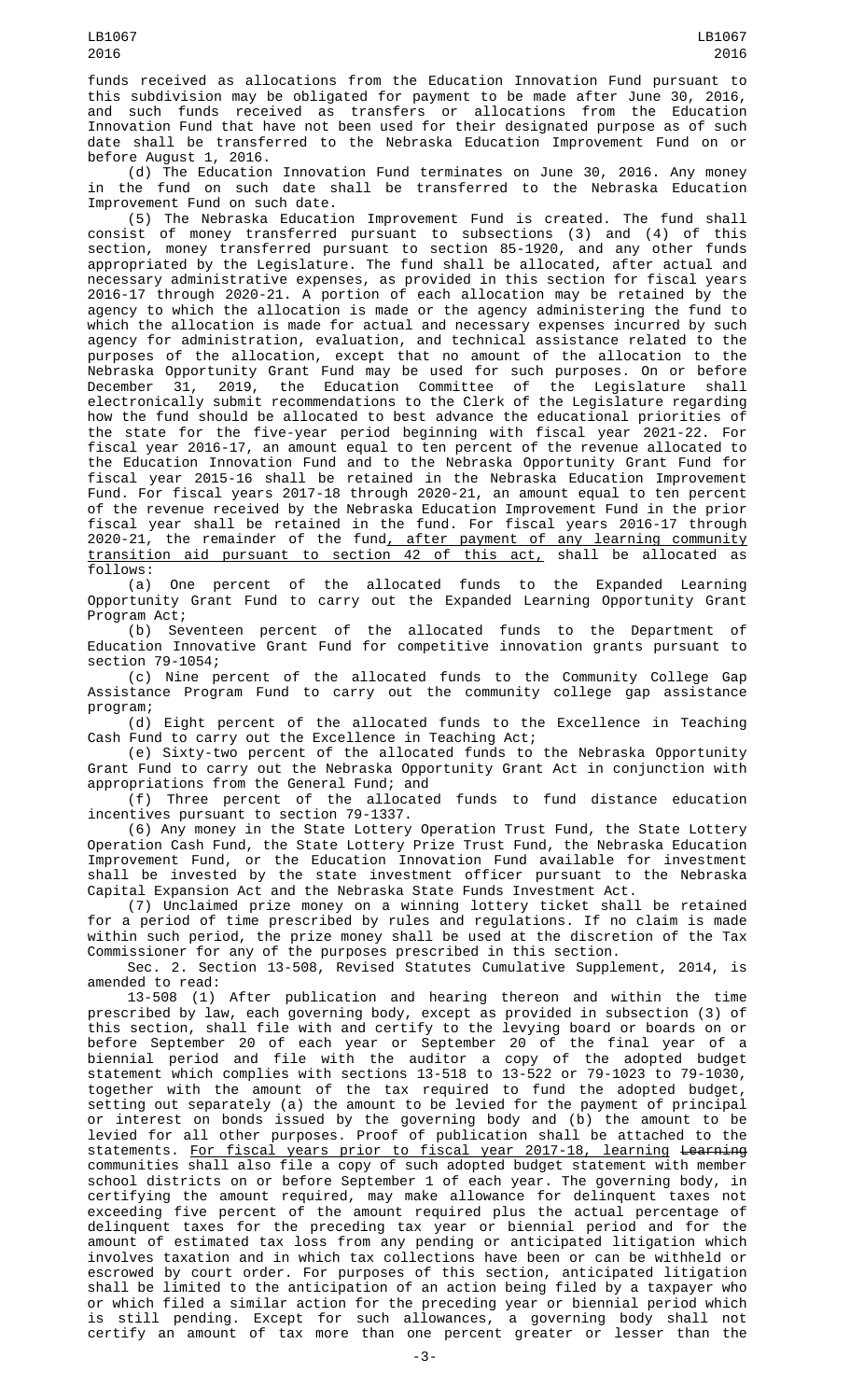(2) Each governing body shall use the certified taxable values as provided by the county assessor pursuant to section 13-509 for the current year in setting or certifying the levy. Each governing body may designate one of its members to perform any duty or responsibility required of such body by this section.

(3)(a) A Class I school district shall do the filing and certification required by subsection (1) of this section on or before August 1 of each year.

(b) For fiscal years prior to fiscal year 2017-18, learning communities A learning community shall do such filing and certification on or before September 1 of each year.

Sec. 3. Section 13-511, Revised Statutes Supplement, 2015, is amended to read:

13-511 (1) Unless otherwise provided by law, whenever during the current fiscal year or biennial period it becomes apparent to a governing body that (a) there are circumstances which could not reasonably have been anticipated at the time the budget for the current year or biennial period was adopted, (b) the budget adopted violated sections 13-518 to 13-522, such that the revenue of the current fiscal year or biennial period for any fund thereof will be insufficient, additional expenses will be necessarily incurred, or there is a need to reduce the budget requirements to comply with sections 13-518 to 13-522, or (c) the governing body has been notified by the auditor of a mathematical or accounting error or noncompliance with the Nebraska Budget Act, such governing body may propose to revise the previously adopted budget statement and shall conduct a public hearing on such proposal. The public hearing requirement shall not apply to emergency expenditures pursuant to section 81-829.51.

(2) Notice of the time and place of the hearing shall be published at least five days prior to the date set for hearing in a newspaper of general circulation within the governing body's jurisdiction. Such published notice shall set forth (a) the time and place of the hearing, (b) the amount in dollars of additional or reduced money required and for what purpose, (c) a statement setting forth the nature of the unanticipated circumstances and, if the budget requirements are to be increased, the reasons why the previously adopted budget of expenditures cannot be reduced during the remainder of the current year or biennial period to meet the need for additional money in that manner, (d) a copy of the summary of the originally adopted budget previously published, and (e) a copy of the summary of the proposed revised budget.

(3) At such hearing any taxpayer may appear or file a written statement protesting any application for additional money. A written record shall be kept of all such hearings.

(4) Upon conclusion of the public hearing on the proposed revised budget and approval of the proposed revised budget by the governing body, the governing body shall file with the county clerk of the county or counties in which such governing body is located, with the learning community coordinating council for fiscal years prior to fiscal year 2017-18 for school districts that are members of learning communities, and with the auditor, a copy of the revised budget, as adopted. The governing body may then issue warrants in payment for expenditures authorized by the adopted revised budget. Such warrants shall be referred to as registered warrants and shall be repaid during the next fiscal year or biennial period from funds derived from taxes levied therefor.

(5) Within thirty days after the adoption of the budget under section 13-506, a governing body may, or within thirty days after notification of an error by the auditor, a governing body shall, correct an adopted budget which contains a clerical, mathematical, or accounting error which does not affect the total amount budgeted by more than one percent or increase the amount required from property taxes. No public hearing shall be required for such a correction. After correction, the governing body shall file a copy of the corrected budget with the county clerk of the county or counties in which such governing body is located and with the auditor. The governing body may then issue warrants in payment for expenditures authorized by the budget.

Sec. 4. Section 32-546.01, Revised Statutes Cumulative Supplement, 2014, is amended to read:

32-546.01 (1) Each learning community shall be governed by a learning community coordinating council. Through January 4, 2017, each council shall consist consisting of eighteen voting members, with twelve members elected on a nonpartisan ballot from six numbered subcouncil districts created pursuant to section 32-555.01 and with six members appointed from such subcouncil districts pursuant to this section. <u>Beginning January 5, 2017, each learning community</u> coordinating council shall consist of twelve members elected on a nonpartisan ballot from six numbered subcouncil districts created pursuant to section 32-555.01. Members elected at the general election in 2014 shall continue to serve until the terms for which they were elected expire, and such members may run for reelection. Each voter shall be allowed to cast votes for one candidate at both the primary and general elections to represent the subcouncil district in which the voter resides. The four candidates receiving the most votes at the primary election shall advance to the general election. The two candidates receiving the most votes at the general election shall be elected. A candidate shall reside in the subcouncil district for which he or she is a candidate. Coordinating council members shall be elected on the nonpartisan ballot.

(2) The initial elected members shall be nominated at the statewide primary election and elected at the statewide general election immediately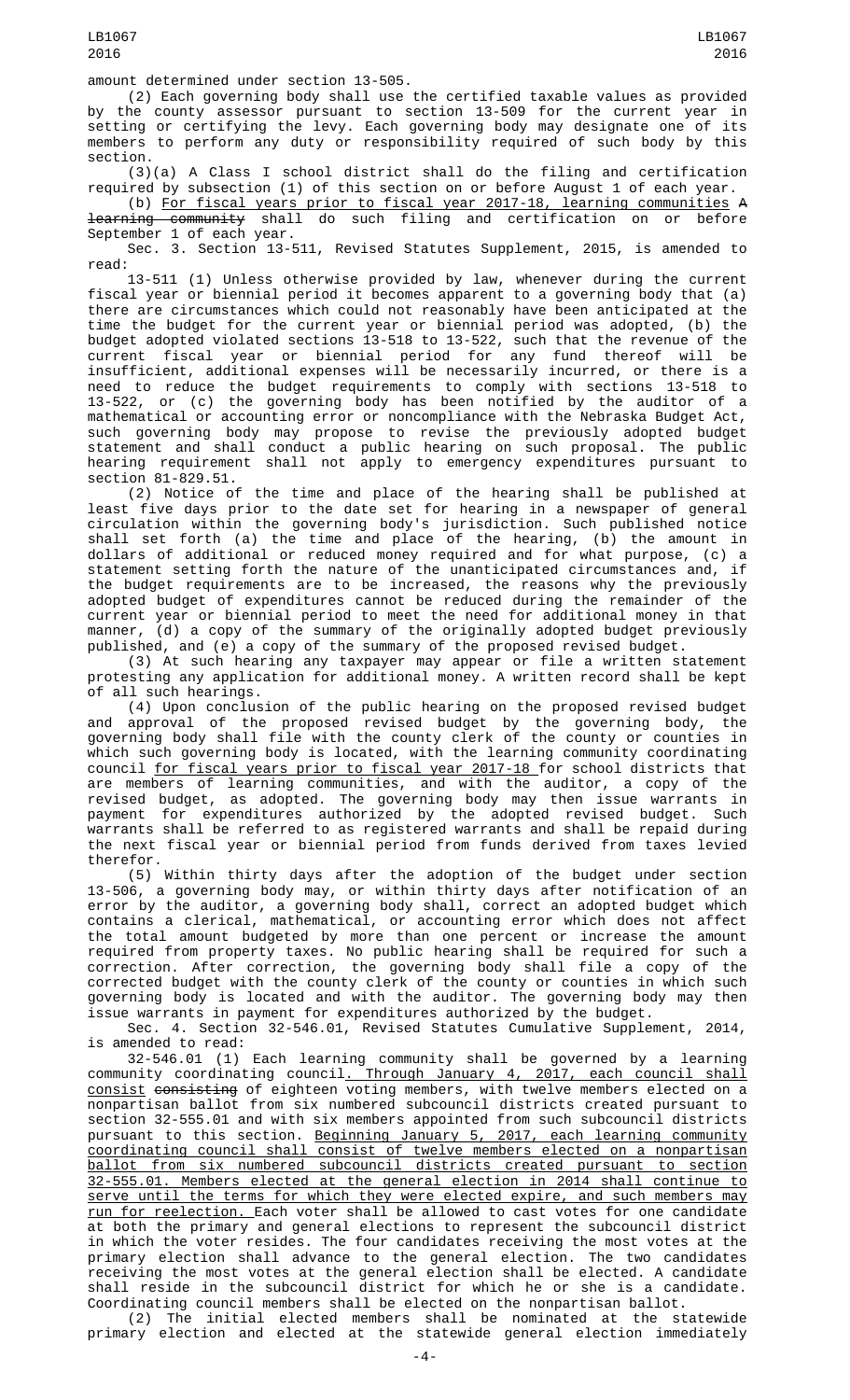following the certification of the establishment of the learning community, and subsequent members shall be nominated at subsequent statewide primary elections and elected at subsequent statewide general elections. Except as provided in this section, such elections shall be conducted pursuant to the Election Act.

(3) Vacancies in office for elected members shall occur as set forth in section 32-560. Whenever any such vacancy occurs, the remaining elected members of such council shall appoint an individual residing within the geographical boundaries of the subcouncil district for the balance of the unexpired term.

(4) Members elected to represent odd-numbered districts in the first election for the learning community coordinating council shall be elected for two-year terms. Members elected to represent even-numbered districts in the first election for the learning community coordinating council shall be elected for four-year terms. Members elected in subsequent elections shall be elected for four-year terms and until their successors are elected and qualified.<br>(5) The appointed members shall be appointed in November of each even-

(5) The appointed members shall be appointed in November of each evennumbered year through 2014 after the general election. Appointed members shall be school board members of school districts in the learning community either elected to take office the following January or continuing their current term of office for the following two years. For learning communities to be established <u>prior to the effective date of this act</u> <del>the following January</del> pursuant to orders issued pursuant to section 79-2102, the Secretary of State shall hold a meeting of the school board members of the school districts in such learning community to appoint one member from such school boards to represent each of the subcouncil districts on the coordinating council of such learning community. For subsequent appointments, the current appointed members of the coordinating council shall hold a meeting of the school board members of such school districts to appoint one member from such school boards to represent each of the subcouncil districts on the coordinating council of the learning community. The appointed members shall be selected by the school board members of the school districts in the learning community who reside in the subcouncil district to be represented pursuant to a secret ballot, shall reside in the subcouncil district to be represented, and shall be appointed for twoyear terms and until their successors are appointed and qualified.

(6) Vacancies in office for appointed members shall occur upon the resignation, death, or disqualification from office of an appointed member. Disqualification from office shall include ceasing membership on the school board for which membership qualified the member for the appointment to the learning community coordinating council or ceasing to reside in the subcouncil district represented by such member of the learning community coordinating council. Whenever such vacancy occurs, the remaining appointed members shall hold a meeting of the school board members of the school districts in such learning community to appoint a member from such school boards who lives in the subcouncil district to be represented to serve for the balance of the unexpired term.

(7) Through January 4, 2017, each Each learning community coordinating council shall also have a nonvoting member from each member school district which does not have either an elected or an appointed member who resides in the school district on the council. Such nonvoting members shall be appointed by the school board of the school district to be represented to serve for two-year terms, and notice of the nonvoting member selected shall be submitted to the Secretary of State by such board prior to December 31 of each even-numbered year<u> through 2014</u>. Each such nonvoting member shall be a resident of the appointing school district and shall not be a school administrator employed by such school district. Whenever a vacancy occurs, the school board of such school district shall appoint a new nonvoting member and submit notice to the Secretary of State and to the learning community coordinating council.

(8) Members of a learning community coordinating council shall take office on the first Thursday after the first Tuesday in January following their election—<del>or appointment</del>, except that members appointed to fill vacancies shall take office immediately following administration of the oath of office. Each voting member elected or appointed prior to April 6, 2010, shall be paid a per diem in an amount determined by such council up to two hundred dollars per day for official meetings of the council and the achievement subcouncil for which he or she is a member, for meetings that occur during the term of office for which the election or appointment of the member took place prior to April 6, 2010, up to a maximum of twelve thousand dollars per fiscal year. Each voting member shall be eligible for reimbursement of reasonable expenses related to service on the learning community coordinating council. Each nonvoting member shall be eligible for reimbursement of reasonable expenses related to service on the learning community coordinating council.

Sec. 5. Section 32-604, Revised Statutes Cumulative Supplement, 2014, is amended to read:

32-604 (1) Except as provided in subsection (2) or (4) of this section, no person shall be precluded from being elected or appointed to or holding an elective office for the reason that he or she has been elected or appointed to or holds another elective office.

(2) No person serving as a member of the Legislature or in an elective office described in Article IV, section 1 or 20, or Article VII, section 3 or 10, of the Constitution of Nebraska shall simultaneously serve in any other elective office, except that such a person may simultaneously serve in another elective office which is filled at an election held in conjunction with the annual meeting of a public body.

(3) Whenever an incumbent serving as a member of the Legislature or in an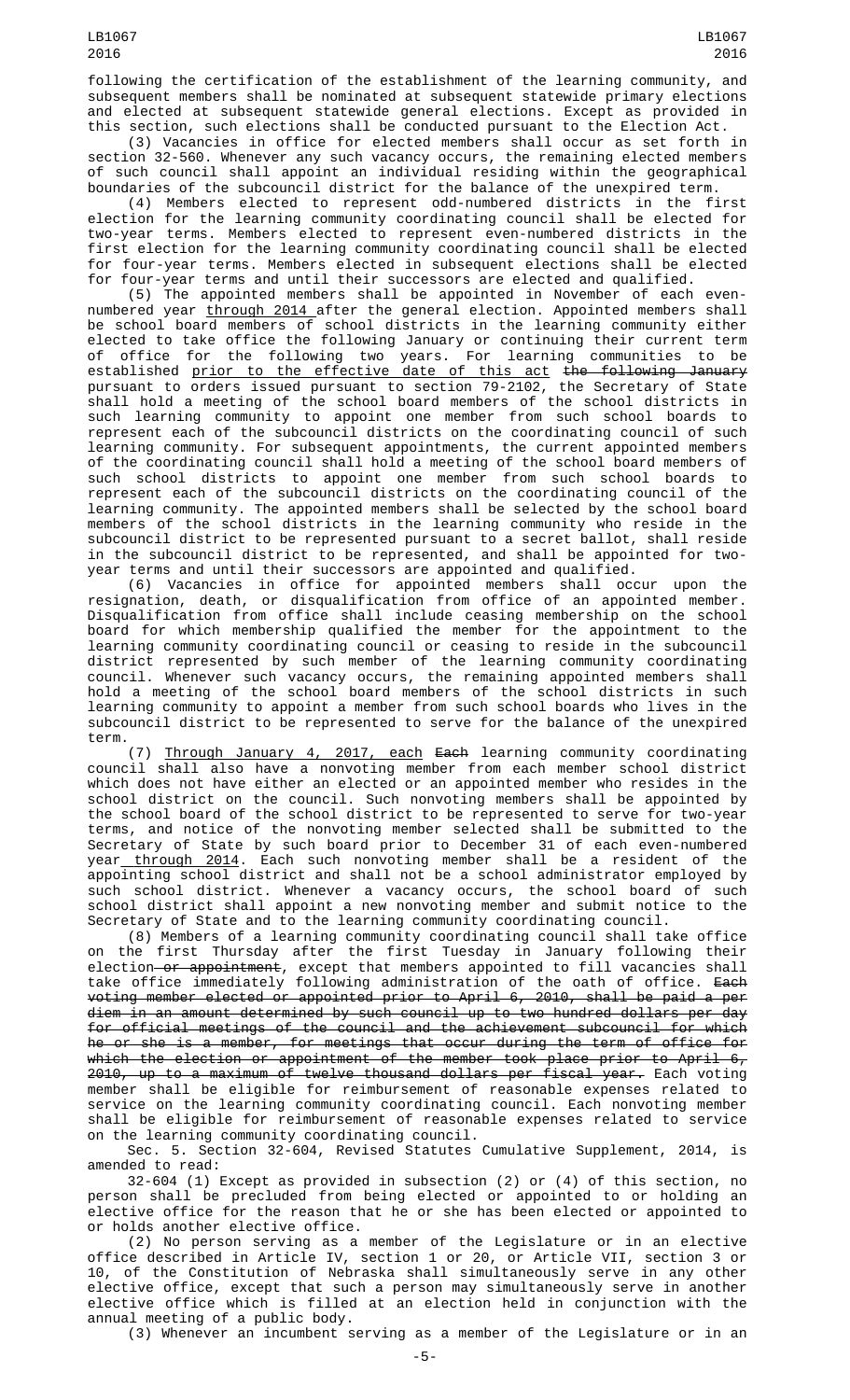elective office described in Article IV, section 1 or 20, or Article VII, section 3 or 10, of the Constitution of Nebraska assumes another elective office, except an elective office filled at an election held in conjunction with the annual meeting of a public body, the office first held by the incumbent shall be deemed vacant.

(4) No person serving in a high elective office shall simultaneously serve in any other high elective office, except that a county attorney may serve as the county attorney for more than one county if appointed under subsection (2) of section 23-1201.01.

(5) Notwithstanding subsection (4) of this section, any person holding more than one high elective office upon July 15, 2010, shall be entitled to serve the remainder of all terms for which he or she was elected or appointed.

(6) For purposes of this section, (a) elective office has the meaning found in section 32-109 and includes an office which is filled at an election held in conjunction with the annual meeting of a public body created by an act of the Legislature but does not include a member of a learning community coordinating council appointed pursuant to subsection (5) or (7) of section 32-546.01 <u>prior to January 5, 2017, </u>and (b) high elective office means a member of the Legislature, an elective office described in Article IV, section 1 or 20, or Article VII, section 3 or 10, of the Constitution of Nebraska, or a county, city, community college area, learning community, or school district elective office.

Sec. 6. Section 43-2515, Revised Statutes Cumulative Supplement, 2014, is amended to read:

43-2515 For years 1993 through 2015, on or before October 1, the Department of Health and Human Services and the State Department of Education shall jointly certify to the budget administrator of the budget division of the Department of Administrative Services the amount of federal medicaid funds paid to school districts pursuant to the Early Intervention Act for special education services for children five years of age and older for the immediately preceding fiscal year. The General Fund appropriation to the State Department of Education for state special education aid for the then-current fiscal year shall be decreased by an amount equal to the amount that would have been reimbursed with state general funds to the school districts through the special education reimbursement process for special education services for children five years of age and older that was paid to school districts or approved cooperatives with federal medicaid funds.

For fiscal years through fiscal year 2015-16, it is the intent of the Legislature that an amount equal to the amount that would have been reimbursed with state general funds to the school districts, certified to the budget administrator, be appropriated from the General Fund to aid in carrying out the provisions of the Early Intervention Act and other related early intervention services.

For 2015 and each year thereafter, on or before December 1, the Department of Health and Human Services and the State Department of Education shall jointly certify to the budget administrator of the budget division of the Department of Administrative Services the aggregate amount to be included in the local system formula resources pursuant to subdivision (15 16) of section 79-1018.01 for all local systems for aid to be calculated pursuant to the Tax Equity and Educational Opportunities Support Act for the next school fiscal year.

For fiscal year 2016-17 and each fiscal year thereafter, it is the intent of the Legislature that, in addition to other state and federal funds used to carry out the Early Intervention Act, funds equal to the lesser of the amount certified to the budget administrator or the amount appropriated or transferred for such purposes pursuant to this section for the immediately preceding fiscal year increased by five percent be appropriated from the General Fund to aid in carrying out the provisions of the Early Intervention Act and other related early intervention services.

Sec. 7. Section 70-651.04, Revised Statutes Cumulative Supplement, 2014, is amended to read:

70-651.04 All payments which are based on retail revenue from each incorporated city or village shall be divided and distributed by the county treasurer to that city or village, to the school districts located in that city or village, to any learning community located in that city or village<u> for</u> payments distributed prior to September 1, 2017, and to the county in which may be located any such incorporated city or village in the proportion that their respective property tax levies in the preceding year bore to the total of such levies, except that the only learning community levies to be included are the common levies for which the proceeds are distributed to member school districts pursuant to section 79-1073 sections 79-1073 and 79-1073.01.

Sec. 8. Section 77-1704.01, Revised Statutes Cumulative Supplement, 2014, is amended to read:

77-1704.01 (1) The county treasurer shall include with each tax notice to every taxpayer and with each receipt provided to a taxpayer the following information:

(a) The total amount of aid from state sources appropriated to the county and each city, village, and school district in the county;

(b) The net amount of property taxes to be levied by the county and each city, village, school district, and learning community in the county;—<del>and</del>

(c) For real property, the amount of taxes reflected on the statement that are levied by the county, city, village, school district, learning community, and other subdivisions for the tax year and for the immediately past year on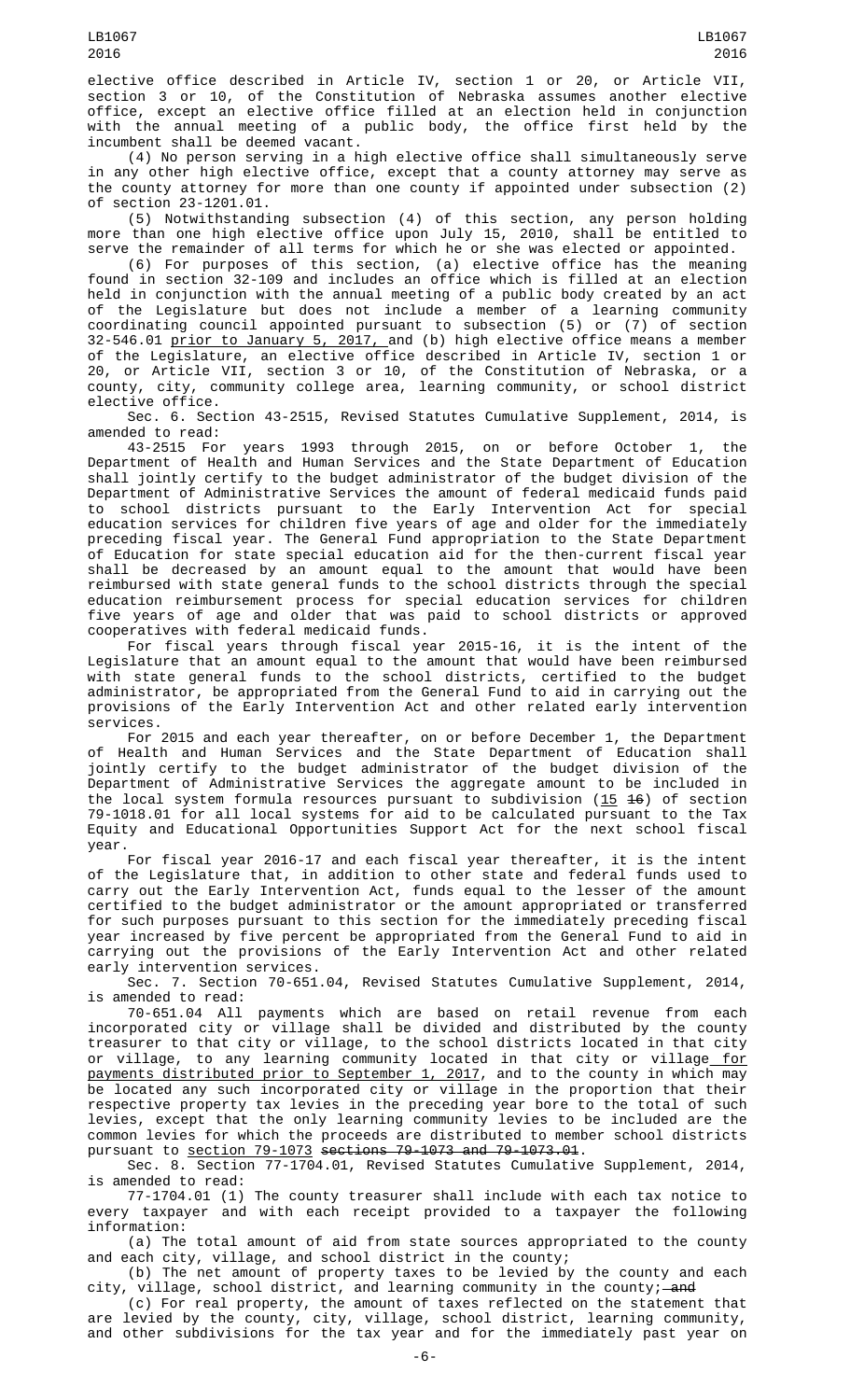the same parcel; and  $-$ 

(d) For taxes levied for fiscal year 2017-18 on real property within a learning community, statements explaining that the school district levies for learning community member districts are increasing, in part, as a result of the expiration of the learning community common levies, the proceeds of which were distributed directly to school districts, and that the remaining learning community levies fund activities of the learning community.

(2) The necessary form for furnishing the information required by subdivisions  $(1)(a)_{L}$  and  $(b)_{L}$  and  $(d)$  of this section shall be prescribed by the Department of Revenue. The necessary information required by subdivision (1)(a) of this section shall be furnished to the county treasurer by the Department of Revenue prior to October 1 of each year. The form prescribed by the Department of Revenue shall contain the following statement:

THE AMOUNT OF STATE FUNDS SHOWN ABOVE WOULD HAVE BEEN ADDITIONAL PROPERTY TAXES IF NOT ALLOCATED TO THE COUNTY, CITY, VILLAGE, AND SCHOOL DISTRICT BY THE LEGISLATURE.

Sec. 9. Section 77-1736.06, Revised Statutes Cumulative Supplement, 2014, is amended to read:

77-1736.06 The following procedure shall apply when making a property tax refund:

(1) Within thirty days of the entry of a final nonappealable order, an unprotested determination of a county assessor, an unappealed decision of a county board of equalization, or other final action requiring a refund of real or personal property taxes paid or, for property valued by the state, within thirty days of a recertification of value by the Property Tax Administrator pursuant to section 77-1775 or 77-1775.01, the county assessor shall determine the amount of refund due the person entitled to the refund, certify that amount to the county treasurer, and send a copy of such certification to the person entitled to the refund. Within thirty days from the date the county assessor certifies the amount of the refund, the county treasurer shall notify each political subdivision, including any school district receiving a distribution pursuant to section 79-1073 <del>or 79-1073.01</del> and any land bank receiving real property taxes pursuant to subdivision (3)(a) of section 19-5211, of its respective share of the refund, except that for any political subdivision whose share of the refund is two hundred dollars or less, the county board may waive this notice requirement. Notification shall be by first-class mail, postage prepaid, to the last-known address of record of the political subdivision. The county treasurer shall pay the refund from funds in his or her possession belonging to any political subdivision, including any school district receiving a distribution pursuant to section 79-1073 <del>or 79-1073.01</del> and any land bank receiving real property taxes pursuant to subdivision (3)(a) of section 19-5211, which received any part of the tax or penalty being refunded. If sufficient funds are not available or the political subdivision, within thirty days of the mailing of the notice by the county treasurer if applicable, certifies to the county treasurer that a hardship would result and create a serious interference with its governmental functions if the refund of the tax or penalty is paid, the county treasurer shall register the refund or portion thereof which remains unpaid as a claim against such political subdivision and shall issue the person entitled to the refund a receipt for the registration of the claim. The certification by a political subdivision declaring a hardship shall be binding upon the county treasurer;

(2) The refund of a tax or penalty or the receipt for the registration of a claim made or issued pursuant to this section shall be satisfied in full as soon as practicable and in no event later than five years from the date the final order or other action approving a refund is entered. The governing body of the political subdivision shall make provisions in its budget for the amount of any refund or claim to be satisfied pursuant to this section. If a receipt<br>for the registration of a claim is given: for the registration of a claim is given:

(a) Such receipt shall be applied to satisfy any tax levied or assessed by that political subdivision next falling due from the person holding the receipt after the sixth next succeeding levy is made on behalf of the political subdivision following the final order or other action approving the refund; and

(b) To the extent the amount of such receipt exceeds the amount of such tax liability, the unsatisfied balance of the receipt shall be paid and satisfied within the five-year period prescribed in this subdivision from a combination of a credit against taxes anticipated to be due to the political subdivision during such period and cash payment from any funds expected to accrue to the political subdivision pursuant to a written plan to be filed by the political subdivision with the county treasurer no later than thirty days after the claim against the political subdivision is first reduced by operation of a credit against taxes due to such political subdivision.

If a political subdivision fails to fully satisfy the refund or claim prior to the sixth next succeeding levy following the entry of a final nonappealable order or other action approving a refund, interest shall accrue on the unpaid balance commencing on the sixth next succeeding levy following such entry or action at the rate set forth in section 45-103;

(3) The county treasurer shall mail the refund or the receipt by firstclass mail, postage prepaid, to the last-known address of the person entitled thereto. Multiple refunds to the same person may be combined into one refund or credit. If a refund is not claimed by June 1 of the year following the year of mailing, the refund shall be canceled and the resultant amount credited to the various funds originally charged;

(4) When the refund involves property valued by the state, the Tax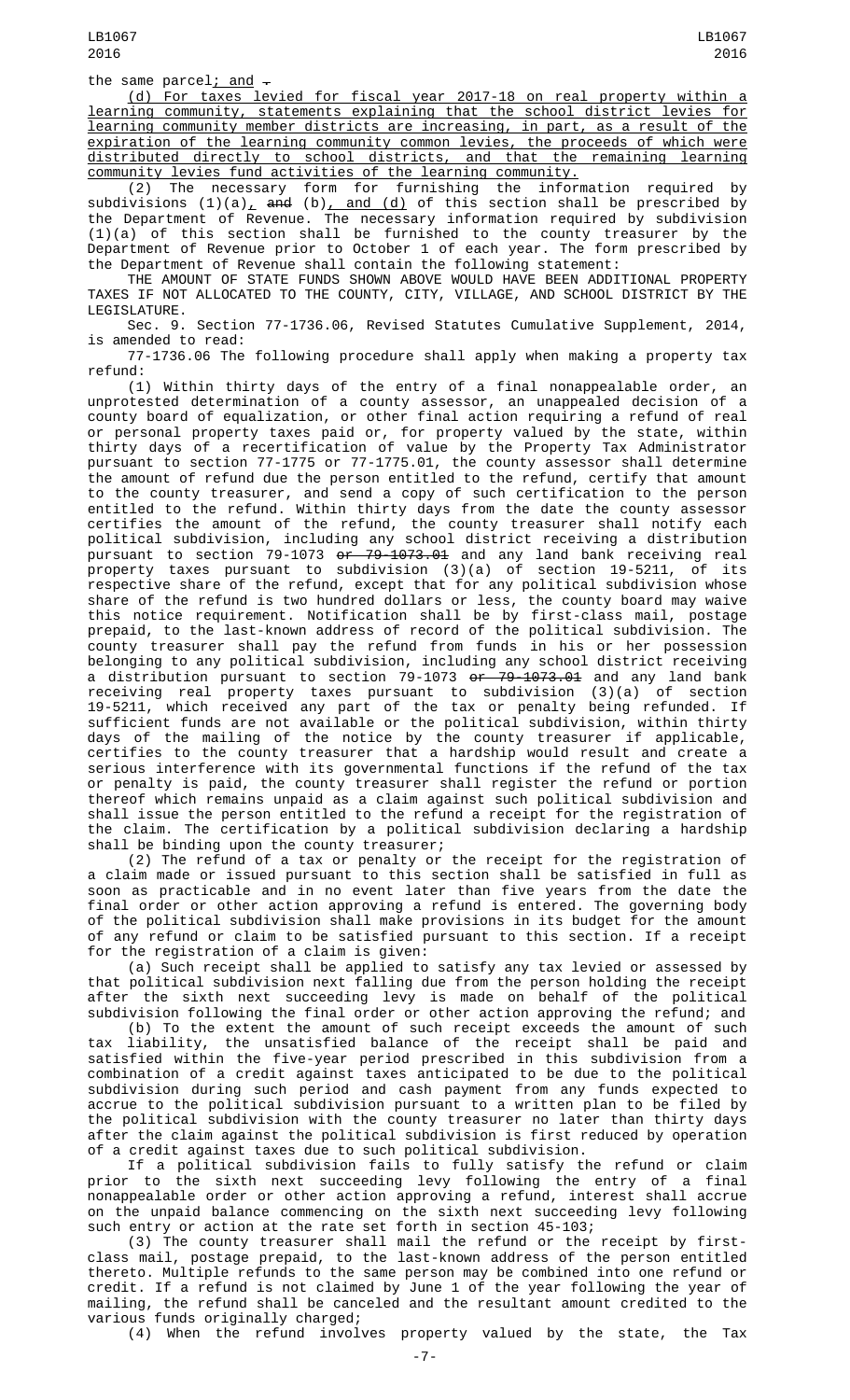Commissioner shall be authorized to negotiate a settlement of the amount of the refund or claim due pursuant to this section on behalf of the political subdivision from which such refund or claim is due. Any political subdivision which does not agree with the settlement terms as negotiated may reject such terms, and the refund or claim due from the political subdivision then shall be satisfied as set forth in this section as if no such negotiation had occurred;

(5) In the event that the Legislature appropriates state funds to be disbursed for the purposes of satisfying all or any portion of any refund or claim, the Tax Commissioner shall order the county treasurer to disburse such refund amounts directly to the persons entitled to the refund in partial or total satisfaction of such persons' claims. The county treasurer shall disburse such amounts within forty-five days after receipt thereof; and

(6) If all or any portion of the refund is reduced by way of settlement or forgiveness by the person entitled to the refund, the proportionate amount of the refund that was paid by an appropriation of state funds shall be reimbursed by the county treasurer to the State Treasurer within forty-five days after receipt of the settlement agreement or receipt of the forgiven refund. The amount so reimbursed shall be credited to the General Fund.

Sec. 10. Section 77-3442, Revised Statutes Supplement, 2015, is amended to read:

77-3442 (1) Property tax levies for the support of local governments for fiscal years beginning on or after July 1, 1998, shall be limited to the amounts set forth in this section except as provided in section 77-3444.

(2)(a) Except as provided in  $subdivisions$  (2)(b) and subdivision (2)(e) of this section, school districts and multiple-district school systems, except learning communities and school districts that are members of learning <del>communities,</del> may levy a maximum levy of one dollar and five cents per one hundred dollars of taxable valuation of property subject to the levy.

(b) For each fiscal year<u> prior to fiscal year 2017-18</u>, learning communities may levy a maximum levy for the general fund budgets of member school districts of ninety-five cents per one hundred dollars of taxable valuation of property subject to the levy. The proceeds from the levy pursuant to this subdivision shall be distributed pursuant to section 79-1073.

(c) Except as provided in subdivision (2)(e) of this section, for each fiscal year\_<u>prior to fiscal year 2017-18</u>, school districts that are members of learning communities may levy for purposes of such districts' general fund budget and special building funds a maximum combined levy of the difference of one dollar and five cents on each one hundred dollars of taxable property subject to the levy minus the learning community <u>levy</u> <del>levies</del> pursuant to <u>subdivision (2)(b)</u> s<del>ubdivisions (2)(b) and (2)(g)</del> of this section for such learning community.

(d) Excluded from the limitations in subdivisions (2)(a) and (2)(c) of this section are amounts levied to pay for sums agreed to be paid by a school district to certificated employees in exchange for a voluntary termination of employment and amounts levied to pay for special building funds and sinking funds established for projects commenced prior to April 1, 1996, for construction, expansion, or alteration of school district buildings. For purposes of this subsection, commenced means any action taken by the school board on the record which commits the board to expend district funds in planning, constructing, or carrying out the project.

(e) Federal aid school districts may exceed the maximum levy prescribed by subdivision (2)(a) or (2)(c) of this section only to the extent necessary to qualify to receive federal aid pursuant to Title VIII of Public Law 103-382, as such title existed on September 1, 2001. For purposes of this subdivision, federal aid school district means any school district which receives ten percent or more of the revenue for its general fund budget from federal government sources pursuant to Title VIII of Public Law 103-382, as such title existed on September 1, 2001.

(f) For school fiscal year 2002-03 through school fiscal year 2007-08, school districts and multiple-district school systems may, upon a three-fourths majority vote of the school board of the school district, the board of the unified system, or the school board of the high school district of the multiple-district school system that is not a unified system, exceed the maximum levy prescribed by subdivision (2)(a) of this section in an amount equal to the net difference between the amount of state aid that would have been provided under the Tax Equity and Educational Opportunities Support Act without the temporary aid adjustment factor as defined in section 79-1003 for the ensuing school fiscal year for the school district or multiple-district school system and the amount provided with the temporary aid adjustment factor. The State Department of Education shall certify to the school districts and multiple-district school systems the amount by which the maximum levy may be exceeded for the next school fiscal year pursuant to this subdivision (f) of this subsection on or before February 15 for school fiscal years 2004-05 through 2007-08.

(g) For each fiscal year, learning communities may levy a maximum levy of two cents on each one hundred dollars of taxable property subject to the levy for special building funds for member school districts. The proceeds from the levy pursuant to this subdivision shall be distributed pursuant to section 79-1073.01.

(f h) For each fiscal year, learning communities may levy a maximum levy of one-half cent on each one hundred dollars of taxable property subject to the levy for elementary learning center facility leases, for remodeling of leased elementary learning center facilities, and for up to fifty percent of the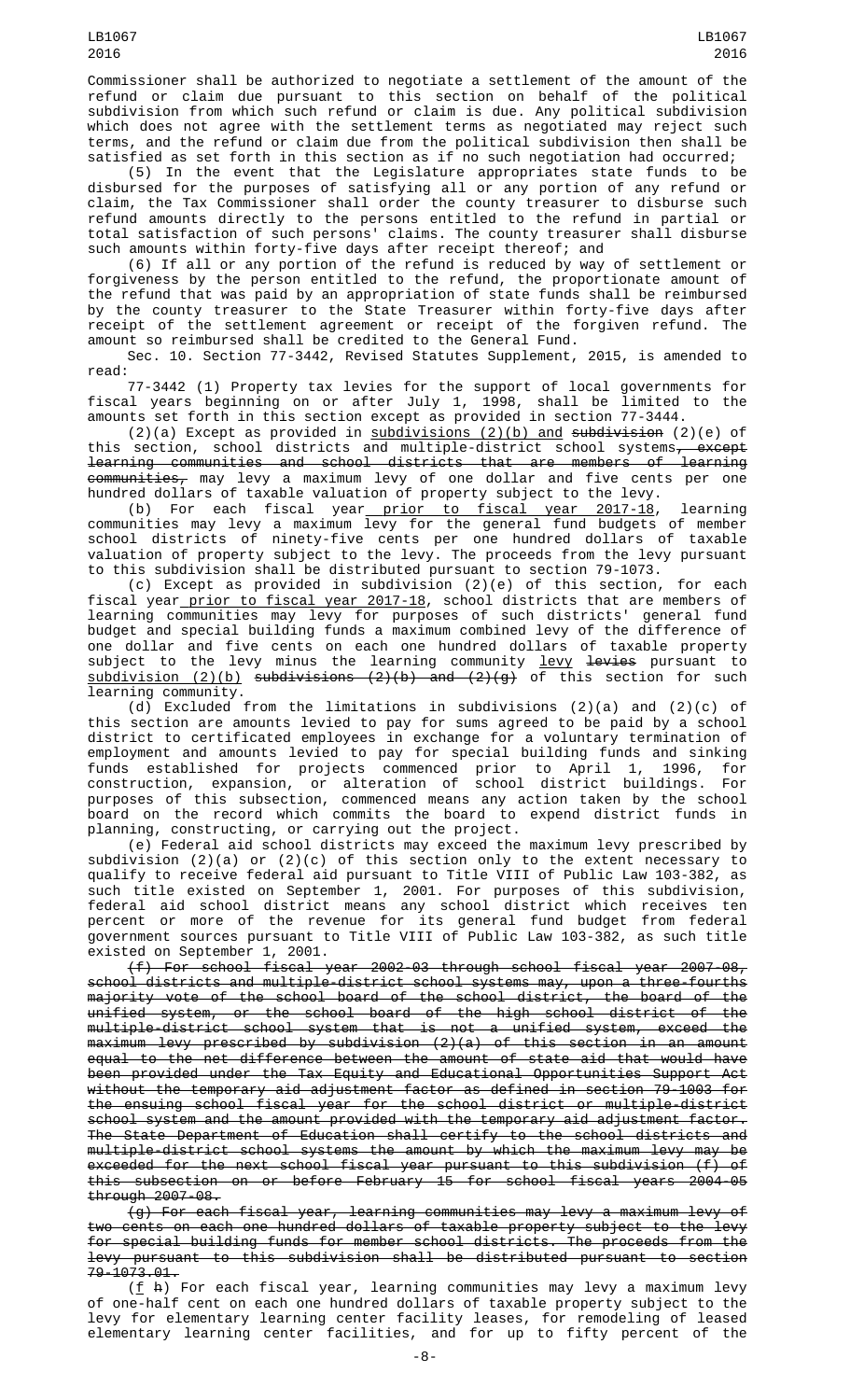estimated cost for focus school or program capital projects approved by the learning community coordinating council pursuant to section 79-2111.

 $(g \pm)$  For each fiscal year, learning communities may levy a maximum levy of one and one-half cents on each one hundred dollars of taxable property subject to the levy for early childhood education programs for children in poverty, for elementary learning center employees, for contracts with other entities or individuals who are not employees of the learning community for elementary learning center programs and services, and for pilot projects, except that no more than ten percent of such levy may be used for elementary learning center employees.

(3)(a) For fiscal years 2011-12 and 2012-13, community college areas may levy a maximum of ten and one-quarter cents per one hundred dollars of taxable valuation of property subject to the levy for operating expenditures and may also levy the additional levies provided in subdivisions (1)(b) and (c) of section 85-1517.

(b) For fiscal year 2013-14 and each fiscal year thereafter, community college areas may levy the levies provided in subdivisions (2)(a) through (c) of section 85-1517, in accordance with the provisions of such subdivisions. A community college area may exceed the levy provided in subdivision (2)(b) of section 85-1517 by the amount necessary to retire general obligation bonds assumed by the community college area or issued pursuant to section 85-1515 according to the terms of such bonds or for any obligation pursuant to section 85-1535 entered into prior to January 1, 1997.

(4)(a) Natural resources districts may levy a maximum levy of four and one-half cents per one hundred dollars of taxable valuation of property subject to the levy.

(b) Natural resources districts shall also have the power and authority to levy a tax equal to the dollar amount by which their restricted funds budgeted to administer and implement ground water management activities and integrated management activities under the Nebraska Ground Water Management and Protection Act exceed their restricted funds budgeted to administer and implement ground water management activities and integrated management activities for FY2003-04,<br>not to exceed one cent on each one hundred dollars of taxable valuation not to exceed one cent on each one hundred dollars of taxable valuation annually on all of the taxable property within the district.

(c) In addition, natural resources districts located in a river basin, subbasin, or reach that has been determined to be fully appropriated pursuant to section 46-714 or designated as overappropriated pursuant to section 46-713 by the Department of Natural Resources shall also have the power and authority to levy a tax equal to the dollar amount by which their restricted funds budgeted to administer and implement ground water management activities and integrated management activities under the Nebraska Ground Water Management and Protection Act exceed their restricted funds budgeted to administer and implement ground water management activities and integrated management activities for FY2005-06, not to exceed three cents on each one hundred dollars of taxable valuation on all of the taxable property within the district for fiscal year 2006-07 and each fiscal year thereafter through fiscal year  $2017 - 18.$  (5)

Any educational service unit authorized to levy a property tax pursuant to section 79-1225 may levy a maximum levy of one and one-half cents per one hundred dollars of taxable valuation of property subject to the levy.

(6)(a) Incorporated cities and villages which are not within the boundaries of a municipal county may levy a maximum levy of forty-five cents per one hundred dollars of taxable valuation of property subject to the levy plus an additional five cents per one hundred dollars of taxable valuation to provide financing for the municipality's share of revenue required under an agreement or agreements executed pursuant to the Interlocal Cooperation Act or the Joint Public Agency Act. The maximum levy shall include amounts levied to pay for sums to support a library pursuant to section 51-201, museum pursuant to section 51-501, visiting community nurse, home health nurse, or home health agency pursuant to section 71-1637, or statue, memorial, or monument pursuant to section 80-202.

(b) Incorporated cities and villages which are within the boundaries of a municipal county may levy a maximum levy of ninety cents per one hundred dollars of taxable valuation of property subject to the levy. The maximum levy shall include amounts paid to a municipal county for county services, amounts levied to pay for sums to support a library pursuant to section 51-201, a museum pursuant to section 51-501, a visiting community nurse, home health nurse, or home health agency pursuant to section 71-1637, or a statue, memorial, or monument pursuant to section 80-202.

(7) Sanitary and improvement districts which have been in existence for more than five years may levy a maximum levy of forty cents per one hundred dollars of taxable valuation of property subject to the levy, and sanitary and improvement districts which have been in existence for five years or less shall not have a maximum levy. Unconsolidated sanitary and improvement districts which have been in existence for more than five years and are located in a municipal county may levy a maximum of eighty-five cents per hundred dollars of taxable valuation of property subject to the levy.

(8) Counties may levy or authorize a maximum levy of fifty cents per one hundred dollars of taxable valuation of property subject to the levy, except that five cents per one hundred dollars of taxable valuation of property subject to the levy may only be levied to provide financing for the county's share of revenue required under an agreement or agreements executed pursuant to the Interlocal Cooperation Act or the Joint Public Agency Act. The maximum levy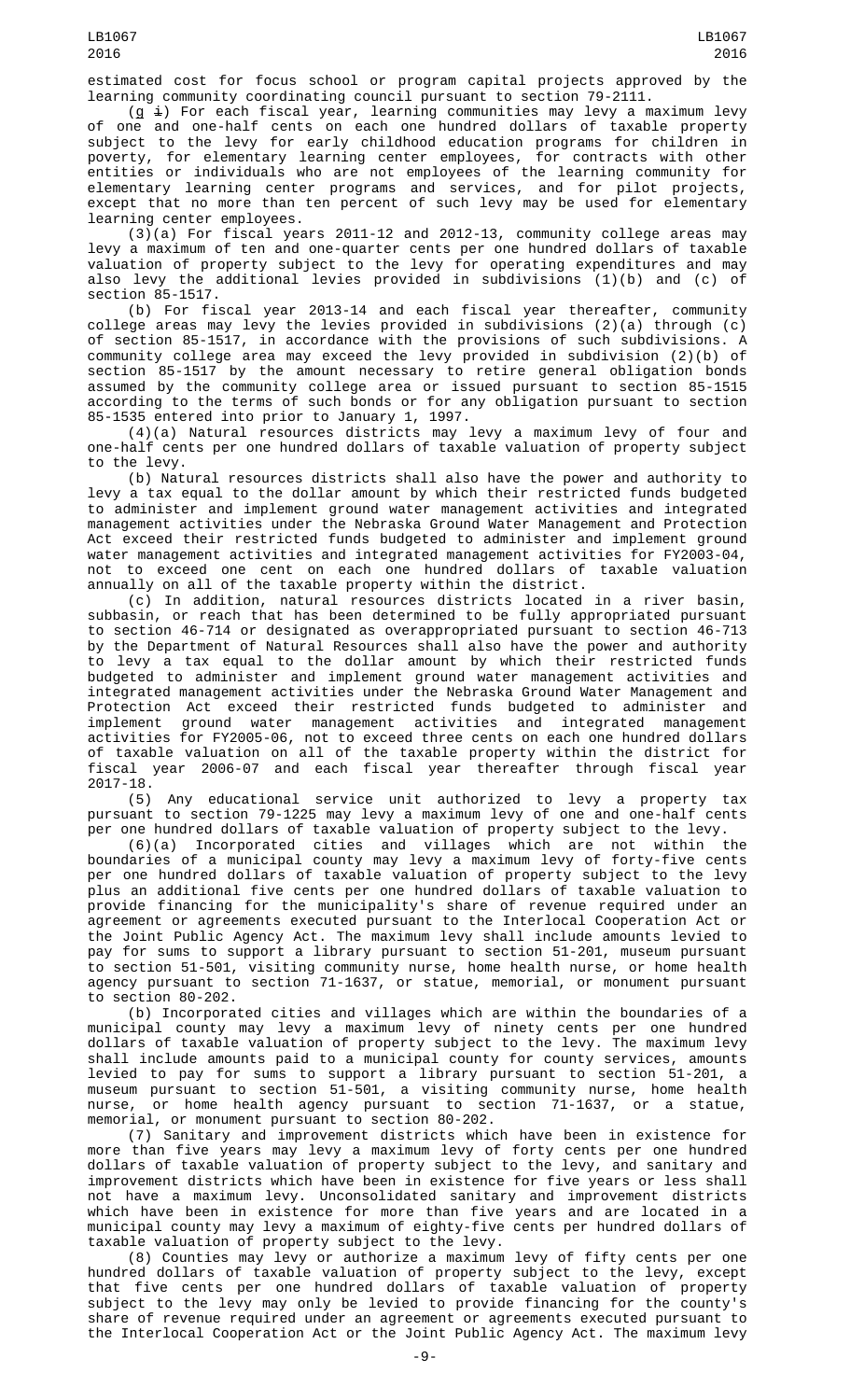shall include amounts levied to pay for sums to support a library pursuant to section 51-201 or museum pursuant to section 51-501. The county may allocate up to fifteen cents of its authority to other political subdivisions subject to allocation of property tax authority under subsection (1) of section 77-3443 and not specifically covered in this section to levy taxes as authorized by law which do not collectively exceed fifteen cents per one hundred dollars of taxable valuation on any parcel or item of taxable property. The county may allocate to one or more other political subdivisions subject to allocation of property tax authority by the county under subsection (1) of section 77-3443 some or all of the county's five cents per one hundred dollars of valuation authorized for support of an agreement or agreements to be levied by the political subdivision for the purpose of supporting that political subdivision's share of revenue required under an agreement or agreements executed pursuant to the Interlocal Cooperation Act or the Joint Public Agency Act. If an allocation by a county would cause another county to exceed its levy authority under this section, the second county may exceed the levy authority in order to levy the amount allocated.

(9) Municipal counties may levy or authorize a maximum levy of one dollar per one hundred dollars of taxable valuation of property subject to the levy. The municipal county may allocate levy authority to any political subdivision or entity subject to allocation under section 77-3443.

(10) Rural and suburban fire protection districts may levy a maximum levy of ten and one-half cents per one hundred dollars of taxable valuation of property subject to the levy if (a) such district is located in a county that had a levy pursuant to subsection (8) of this section in the previous year of at least forty cents per one hundred dollars of taxable valuation of property subject to the levy or (b) for any rural or suburban fire protection district that had a levy request pursuant to section 77-3443 in the previous year, the county board of the county in which the greatest portion of the valuation of such district is located did not authorize any levy authority to such district<br>in the previous year. in the previous year.

(11) Property tax levies (a) for judgments, except judgments or orders from the Commission of Industrial Relations, obtained against a political subdivision which require or obligate a political subdivision to pay such judgment, to the extent such judgment is not paid by liability insurance coverage of a political subdivision, (b) for preexisting lease-purchase contracts approved prior to July 1, 1998, (c) for bonds as defined in section 10-134 approved according to law and secured by a levy on property except as provided in section 44-4317 for bonded indebtedness issued by educational service units and school districts, and (d) for payments by a public airport to retire interest-free loans from the Department of Aeronautics in lieu of bonded indebtedness at a lower cost to the public airport are not included in the levy limits established by this section.

(12) The limitations on tax levies provided in this section are to include all other general or special levies provided by law. Notwithstanding other provisions of law, the only exceptions to the limits in this section are those provided by or authorized by sections 77-3442 to 77-3444.

(13) Tax levies in excess of the limitations in this section shall be considered unauthorized levies under section 77-1606 unless approved under section 77-3444.

(14) For purposes of sections 77-3442 to 77-3444, political subdivision means a political subdivision of this state and a county agricultural society.

(15) For school districts that file a binding resolution on or before May 9, 2008, with the county assessors, county clerks, and county treasurers for all counties in which the school district has territory pursuant to subsection (7) of section 79-458, if the combined levies, except levies for bonded indebtedness approved by the voters of the school district and levies for the refinancing of such bonded indebtedness, are in excess of the greater of (a) one dollar and twenty cents per one hundred dollars of taxable valuation of property subject to the levy or (b) the maximum levy authorized by a vote pursuant to section 77-3444, all school district levies, except levies for bonded indebtedness approved by the voters of the school district and levies for the refinancing of such bonded indebtedness, shall be considered unauthorized levies under section 77-1606.

Sec. 11. Section 79-215, Revised Statutes Supplement, 2015, is amended to read:

79-215 (1) Except as otherwise provided in this section, a student is a resident of the school district where he or she resides and shall be admitted to any such school district upon request without charge.

(2) A school board shall admit a student upon request without charge if at least one of the student's parents resides in the school district.

(3) A school board shall admit any homeless student upon request without charge if the district is the district in which the student (a) is currently located, (b) attended when permanently housed, or (c) was last enrolled.

(4) A school board may allow a student whose residency in the district ceases during a school year to continue attending school in such district for the remainder of that school year.

(5) A school board may admit nonresident students to the school district pursuant to a contract with the district where the student is a resident and shall collect tuition pursuant to the contract.

(6) A school board may admit nonresident students to the school district pursuant to the enrollment option program as authorized by sections 79-232 to 79-246 and section 15 of this act, and such admission shall be without charge.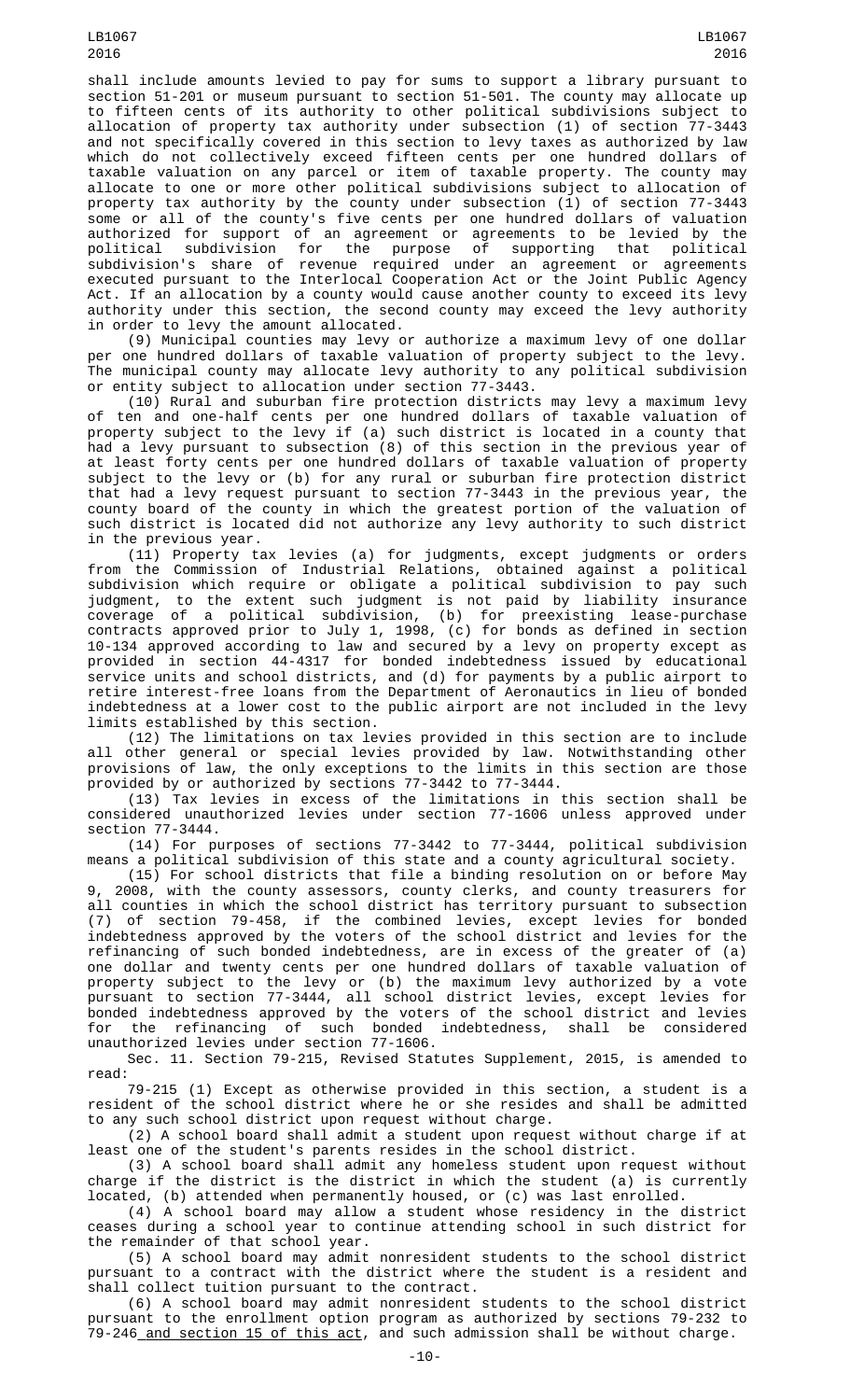(7) For school years prior to school year 2017-18, a A school board of any school district that is a member of a learning community shall admit nonresident students to the school district pursuant to the open enrollment provisions of a diversity plan in a learning community as authorized by section 79-2110, and such admission shall be without charge.

(8) A school board may admit a student who is a resident of another state to the school district and collect tuition in advance at a rate determined by the school board.

(9) When a student as a ward of the state or as a ward of any court (a) has been placed in a school district other than the district in which he or she resided at the time he or she became a ward and such ward does not reside in a foster family home licensed or approved by the Department of Health and Human Services or a foster home maintained or used pursuant to section 83-108.04 or (b) has been placed in any institution which maintains a special education program which has been approved by the State Department of Education and such institution is not owned or operated by the district in which he or she resided at the time he or she became a ward, the cost of his or her education and the required transportation costs associated with the student's education shall be paid by the state, but not in advance, to the receiving school district or approved institution under rules and regulations prescribed by the Department of Health and Human Services and the student shall remain a resident of the district in which he or she resided at the time he or she became a ward. Any student who is a ward of the state or a ward of any court who resides in a foster family home licensed or approved by the Department of Health and Human Services or a foster home maintained or used pursuant to section 83-108.04 shall be deemed a resident of the district in which he or she resided at the time he or she became a foster child, unless it is determined under section 43-1311 or 43-1312 that he or she will not attend such district in which case he or she shall be deemed a resident of the district in which the foster family home or foster home is located.

(10)(a) When a student is not a ward of the state or a ward of any court and is residing in a residential setting located in Nebraska for reasons other than to receive an education and the residential setting is operated by a service provider which is certified or licensed by the Department of Health and Human Services or is enrolled in the medical assistance program established pursuant to the Medical Assistance Act and Title XIX or XXI of the federal Social Security Act, as amended, the student shall remain a resident of the district in which he or she resided immediately prior to residing in such residential setting. The resident district for a student who is not a ward of the state or a ward of any court does not change when the student moves from one residential setting to another.

(b) If a student is residing in a residential setting as described in subdivision (10)(a) of this section and such residential setting does not maintain an interim-program school as defined in section 79-1119.01 or an approved or accredited school, the resident school district shall contract with the district in which such residential setting is located for the provision of all educational services, including all special education services and support services as defined in section 79-1125.01, unless a parent or guardian and the resident school district agree that an appropriate education will be provided by the resident school district while the student is residing in such residential setting. If the resident school district is required to contract, the district in which such residential setting is located shall contract with the resident district and provide all educational services, including all special education services, to the student. If the two districts cannot agree on the amount of the contract, the State Department of Education shall determine the amount to be paid by the resident district to the district in which such residential setting is located based on the needs of the student, approved special education rates, the department's general experience with special education budgets, and the cost per student in the district in which such residential setting is located. Once the contract has been entered into, all legal responsibility for special education and related services shall be transferred to the school district in which the residential setting is located.

(c) If a student is residing in a residential setting as described in subdivision (10)(a) of this section and such residential setting maintains an interim-program school as defined in section 79-1119.01 or an approved or accredited school, the department shall reimburse such residential setting for the provision of all educational services, including all special education services and support services, with the amount of payment for all educational services determined pursuant to the average per pupil cost of the service agency as defined in section 79-1116. The resident school district shall retain responsibility for such student's individualized education plan, if any. The educational services may be provided through (i) such interim-program school or approved or accredited school, (ii) a contract between the residential setting and the school district in which such residential setting is located, (iii) a contract between the residential setting and another service agency as defined section 79-1124, or (iv) a combination of such educational service providers.

(d) If a school district pays a school district in which a residential setting is located for educational services provided pursuant to subdivision (10)(b) of this section and it is later determined that a different school district was the resident school district for such student at the time such educational services were provided, the school district that was later determined to be the resident school district shall reimburse the school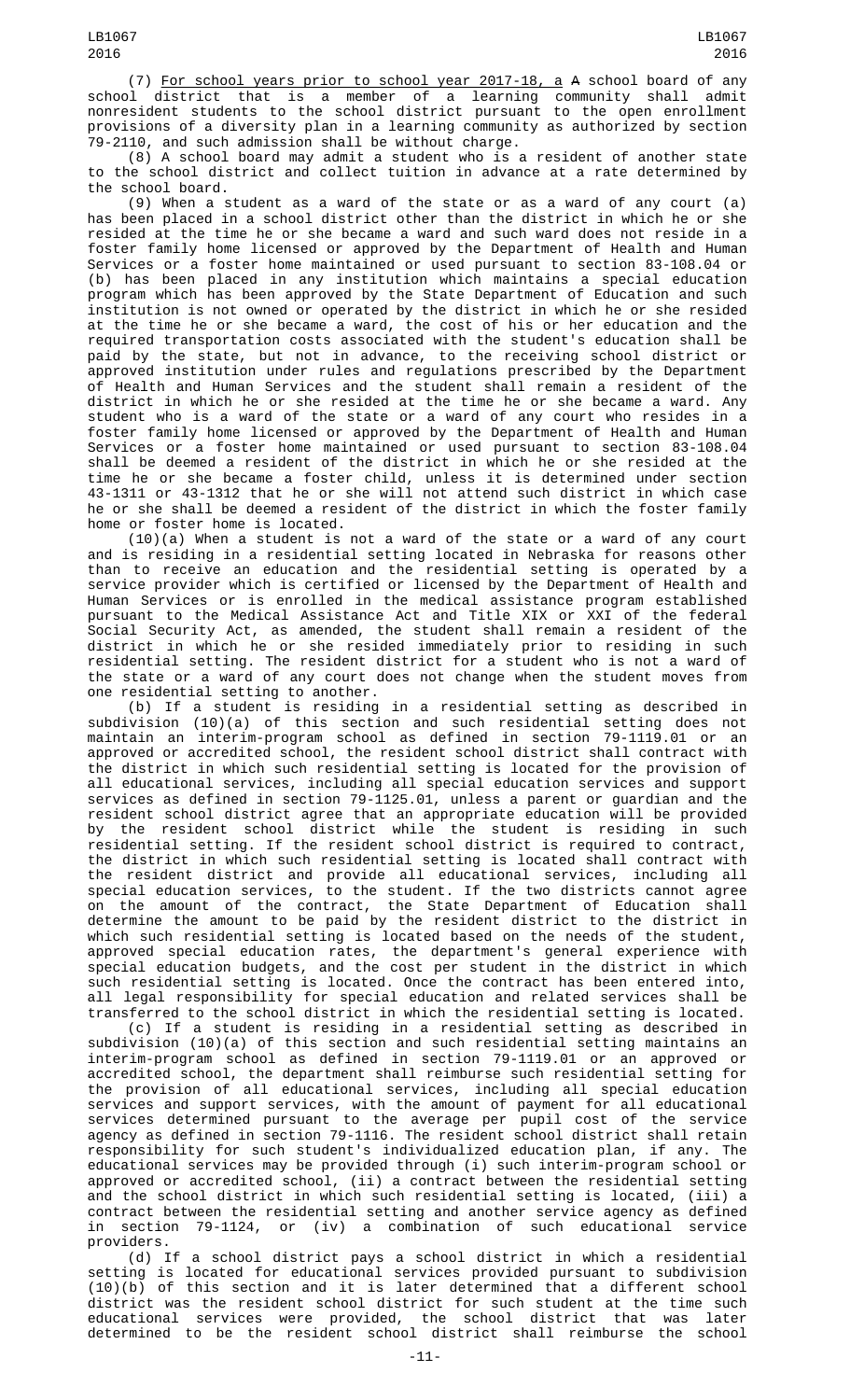district that initially paid for the educational services one hundred ten percent of the amount paid.

(e) A student residing in a residential setting described in this subsection shall be defined as a student with a handicap pursuant to Article VII, section 11, of the Constitution of Nebraska, and as such the state and any political subdivision may contract with institutions not wholly owned or controlled by the state or any political subdivision to provide the educational services to the student if such educational services are nonsectarian in nature.

(11) In the case of any individual eighteen years of age or younger who is a ward of the state or any court and who is placed in a county detention home established under section 43-2,110, the cost of his or her education shall be paid by the state, regardless of the district in which he or she resided at the time he or she became a ward, to the agency or institution which: (a) Is selected by the county board with jurisdiction over such detention home; (b) has agreed or contracted with such county board to provide educational services; and (c) has been approved by the State Department of Education pursuant to rules and regulations prescribed by the State Board of Education.

(12) No tuition shall be charged for students who may be by law allowed to attend the school without charge.

(13) On a form prescribed by the State Department of Education, an adult with legal or actual charge or control of a student shall provide the name of the student, the name of the adult with legal or actual charge or control of the student, the address where the student is residing, and the telephone number and address where the adult may generally be reached during the school day. If the student is homeless or if the adult does not have a telephone number and address where he or she may generally be reached during the school day, those parts of the form may be left blank and a box may be marked acknowledging that these are the reasons these parts of the form were left blank. The adult with legal or actual charge or control of the student shall also sign the form.

(14) The department may adopt and promulgate rules and regulations to carry out the department's responsibilities under this section.

Sec. 12. Section 79-233, Reissue Revised Statutes of Nebraska, is amended to read:

79-233 For purposes of sections 79-232 to 79-246 and section 15 of this act:

(1) Enrollment option program means the program established in section 79-234;

(2) Option school district means the public school district that an option student chooses to attend instead of his or her resident school district;

(3) Option student means a student that has chosen to attend an option school district, including an open enrollment option student or a student who resides in a learning community and began attendance as an option student in an option school district in such learning community prior to the end of the first full school year for which the option school district will be a member of such learning community<u>, but, for school years prior to school year 2017-18</u>, <del>but</del> not including a student who resides in a learning community and who attends pursuant to section 79-2110 another school district in such learning community;

(4) Open enrollment option student means a student who resides in a school district that is a member of a learning community, attended a school building in another school district in such learning community as an open enrollment student pursuant to section 79-2110, and attends such school building as an option student pursuant to section 15 of this act;

 $(5 4)$  Resident school district means the public school district in which a student resides or the school district in which the student is admitted as a resident of the school district pursuant to section 79-215; and

(6 5) Siblings means all children residing in the same household on a permanent basis who have the same mother or father or who are stepbrother or stepsister to each other.

Sec. 13. Section 79-234, Reissue Revised Statutes of Nebraska, is amended to read:

79-234 (1) An enrollment option program is hereby established to enable any kindergarten through twelfth grade Nebraska student to attend a school in a Nebraska public school district in which the student does not reside subject to the limitations prescribed in section 79-238. The option shall be available only once to each student prior to graduation, except that the option does not count toward such limitation if such option meets, or met at the time of the option, one of the following criteria: (a) The student relocates to a different resident school district, (b) the option school district merges with another district, (c) the option school district is a Class I district, (d) the student will have completed either the grades offered in the school building originally attended in the option school district or the grades immediately preceding the lowest grade offered in the school building for which a new option is sought, (e) the option would allow the student to continue current enrollment in a school district, or (f) the option would allow the student to enroll in a school district in which the student was previously enrolled as a resident student<u>, or (g) the student is an open enrollment option student</u>. Sections 79-232 to 79-246 and section 15 of this act do not relieve a parent or guardian from the compulsory attendance requirements in section 79-201.

(2) The program shall not apply to any student who resides in a district which has entered into an annexation agreement pursuant to section 79-473, except that such student may transfer to another district which accepts option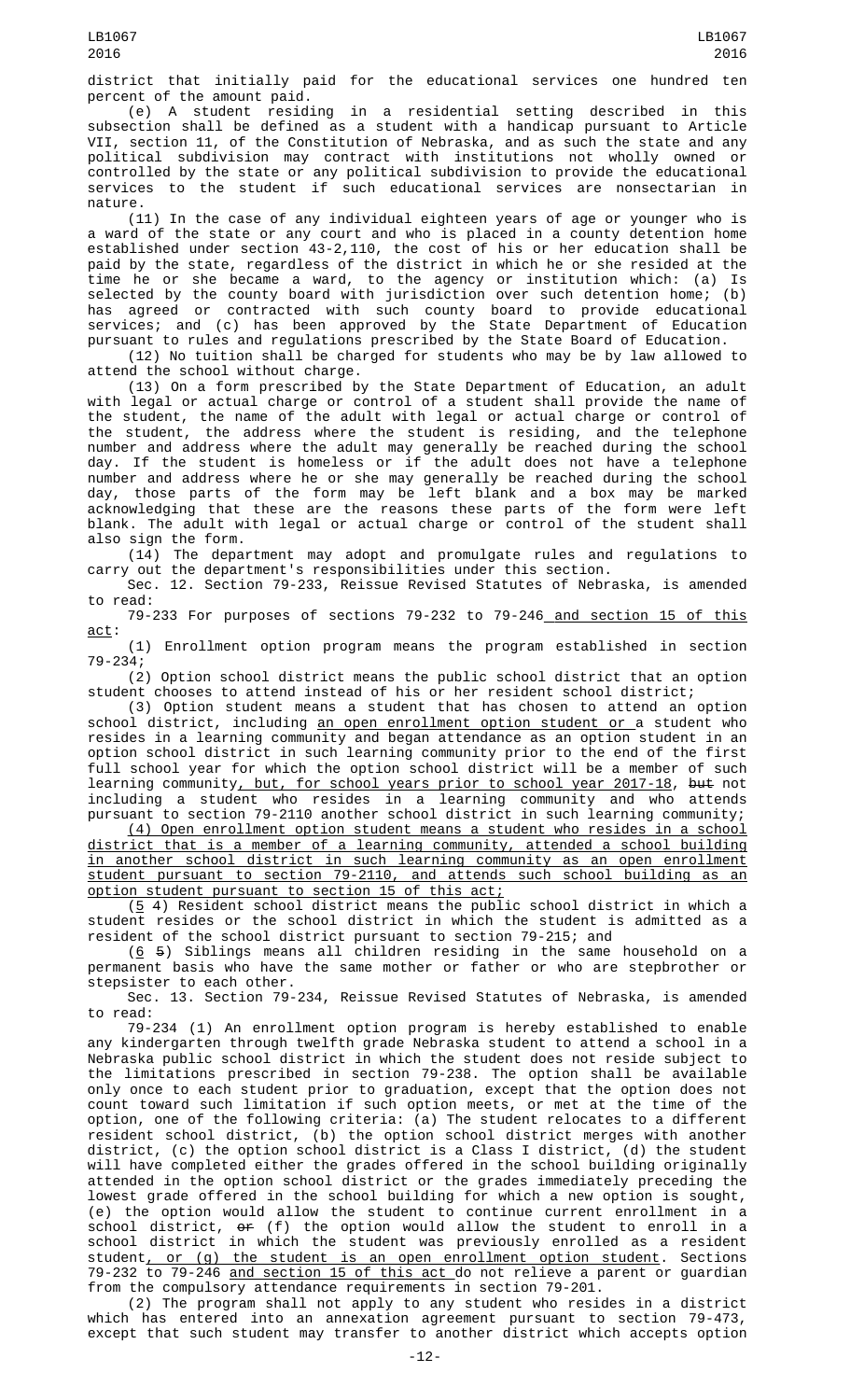students.

Sec. 14. Section 79-235, Reissue Revised Statutes of Nebraska, is amended to read:

79-235 For purposes of all duties, entitlements, and rights established by law, including special education as provided in section 79-1127, except as provided in section 79-241<u> and, for open enrollment option students, except as</u> <u>provided in section 15 of this act</u>, option students shall be treated as resident students of the option school district. The option student may request a particular school building, but the building assignment of the option student shall be determined by the option school district except as provided in section 15 of this act for open enrollment option students and in subsection (3) of section 79-2110 for students attending a focus school, focus program, or magnet school. In determining eligibility for extracurricular activities as defined in section 79-2,126, the option student shall be treated similarly to other students who transfer into the school from another public, private, denominational, or parochial school.

Sec. 15. Each student attending a school building outside of the resident school district as an open enrollment student pursuant to section 79-2110 for any part of school year 2016-17 shall be automatically approved as an open enrollment option student beginning with school year 2017-18 and allowed to continue attending such school building as an option student without submitting an additional application unless the student has completed the grades offered in such school building or has been expelled and is disqualified pursuant to section 79-266.01. Except as provided in subsection (3) of section 79-2110 for students attending a focus school, focus program, or magnet school, approval as an open enrollment option student pursuant to this section does not permit the student to attend another school building within the option school district unless an application meeting the requirements prescribed in section 79-237 is approved by the school board of the option school district. Upon approval of an application meeting the requirements prescribed in section 79-237, a student previously enrolled as an open enrollment student in the option school district shall be treated as an option student of the option school district without regard to his or her former status as an open enrollment student. Except as otherwise provided in this section and sections 79-234, 79-235, 79-237, and 79-238 and subsection (3) of section 79-2110, open enrollment option students shall be treated as option students of the option school district.

Sec. 16. Section 79-237, Reissue Revised Statutes of Nebraska, is amended to read:

79-237 (1) For a student to begin attendance as an option student in an option school district which is not in a learning community in which the student resides, the student's parent or legal guardian shall submit an application to the school board of the option school district between September 1 and March 15 for attendance during the following and subsequent school years. Except as provided in subsection (2) of this section, applications submitted after March 15 shall contain a release approval from the resident school district on the application form prescribed and furnished by the State Department of Education pursuant to subsection (8) of this section. A district may not accept or approve any applications submitted after such date without such a release approval. The option school district shall provide the resident school district with the name of the applicant on or before April 1 or, in the case of an application submitted after March 15, within sixty days after submission. The option school district shall notify, in writing, the parent or legal guardian of the student and the resident school district whether the application is accepted or rejected on or before April 1 or, in the case of an application submitted after March 15, within sixty days after submission.<u> An</u> option school district that is a member of a learning community may not approve an application pursuant to this section for a student who resides in such learning community to attend prior to school year 2017-18.

(2) A student who relocates to a different resident school district after February 1<u> or</u>  $_{\tau}$  whose option school district merges with another district effective after February 1<del>, or whose qualification for the option for school</del> year 2013-14 is changed pursuant to the changes made to subsection (1) of section 79-234 by Laws 2013, LB410, may submit an application to the school board of an option school district for attendance during the immediately following and subsequent school years\_<u>unless the applicant is a resident of a</u> learning community and the application is for attendance to begin prior to school year 2017-18 in an option school district that is also a member of such learning community. Such application does not require the release approval of the resident school district. The option school district shall accept or reject such application within forty-five days.

(3) For a student who resides in a learning community to begin attendance in an option school district which is a member of such learning community, the student's parent or legal guardian shall submit an application to the school board of the option school district (a) for any learning community established prior to February 13, 2009, between February 13, 2009, and April 1, 2009, or (b) for any learning community established thereafter, between September 1 and March 15. Applications submitted after such deadlines shall be accompanied by a written release from the resident school district. Students who reside in a learning community shall only begin attendance in an option school district which is a member of such learning community prior to the end of the first full school year for which the option school district is a member of such learning community. The option school district shall provide the resident school district with the name of the applicant within five days after the applicable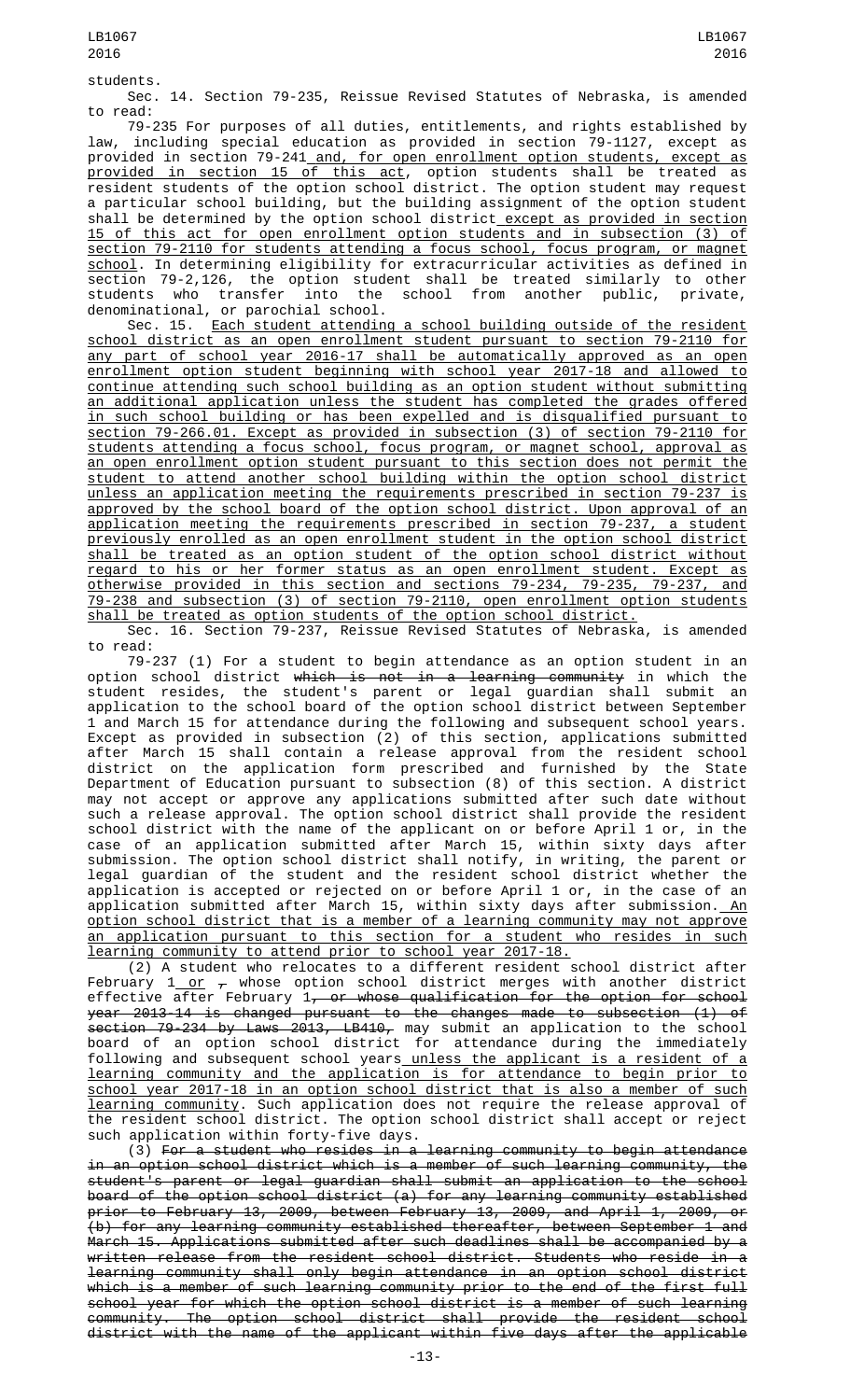deadline. The option school district shall notify, in writing, the parent or legal guardian of the student and the resident school district whether the application is accepted or rejected on or before April 1. A parent or guardian may provide information on the application for an option school district that is a member of a learning community regarding the applicant's potential qualification for free or reduced-price lunches. Any such information provided shall be subject to verification and shall only be used for the purposes of subsection (4) of section 79-238. Nothing in this subsection requires a parent or guardian to provide such information. Determinations about an applicant's qualification for free or reduced-price lunches for purposes of subsection (4) of section 79-238 shall be based on any verified information provided on the application. If no such information is provided, the student shall be presumed not to qualify for free or reduced-price lunches for the purposes of subsection (4) of section 79-238.

(4) Applications for students who do not actually attend the option school district may be withdrawn in good standing upon mutual agreement by both the resident and option school districts.

(5) No option student shall attend an option school district for less than one school year unless the student relocates to a different resident school district, completes requirements for graduation prior to the end of his or her senior year, transfers to a private or parochial school, or upon mutual agreement of the resident and option school districts cancels the enrollment option and returns to the resident school district.

(6) Except as provided in subsection (5) of this section<u> or, for open</u> enrollment option students, in section 15 of this act, the option student shall attend the option school district until graduation unless the student relocates in a different resident school district, transfers to a private or parochial school, or chooses to return to the resident school district.

(7) In each case of cancellation pursuant to subsections (5) and (6) of this section, the student's parent or legal guardian shall provide written notification to the school board of the option school district and the resident school district on forms prescribed and furnished by the department under subsection (8) of this section in advance of such cancellation.

(8) The application and cancellation forms shall be prescribed and furnished by the State Department of Education.

(9) An option student who subsequently chooses to attend a private or parochial school <u>and who is not an open enrollment option student </u>shall be automatically accepted to return to either the resident school district or option school district upon the completion of the grade levels offered at the private or parochial school. If such student chooses to return to the option school district, the student's parent or legal guardian shall submit another application to the school board of the option school district which shall be automatically accepted, and the deadlines prescribed in this section shall be waived.

Sec. 17. Section 79-238, Reissue Revised Statutes of Nebraska, is amended to read:

79-238 (1) Except as provided in <u>this section, s</u>ection 79-240, <u>and section</u> 15 of this act, the school board of the option school district shall adopt by resolution specific standards for acceptance and rejection of applications\_<u>and</u> for providing transportation for option students. Standards may include the capacity of a program, class, grade level, or school building or the availability of appropriate special education programs operated by the option school district. For a school district that is not a member of a learning community, capacity Capacity shall be determined by setting a maximum number of option students that a district will accept in any program, class, grade level, or school building, based upon available staff, facilities, projected enrollment of resident students, projected number of students with which the option school district will contract based on existing contractual arrangements, and availability of appropriate special education programs. <u>To</u> facilitate option enrollment within a learning community, member school districts shall annually (a) establish and report a maximum capacity for each school building under such district's control pursuant to procedures, criteria, and deadlines established by the learning community coordinating council and (b) provide a copy of the standards for acceptance and rejection of applications and transportation policies for option students to the learning community coordinating council. Except as otherwise provided in this section, <u>the</u> <del>The</del> school board of the option school district may by resolution declare a program, a class, or a school unavailable to option students due to lack of capacity. Standards shall not include previous academic achievement, athletic or other extracurricular ability, disabilities, proficiency in the English language, or previous disciplinary proceedings except as provided in section 79-266.01. False or substantively misleading information submitted by a parent or guardian on an application to an option school district may be cause for the option school district to reject a previously accepted application if the rejection occurs prior to the student's attendance as an option student.

(2) The school board of every school district shall also adopt standards and conditions for acceptance or rejection of a request for release of a resident student submitting an application to an option school district after March 15 under subsection (1) of section 79-237.

(3) Any option school district that is not a member of a learning community shall give first priority for enrollment to siblings of option students, except that the option school district shall not be required to accept the sibling of an option student if the district is at capacity except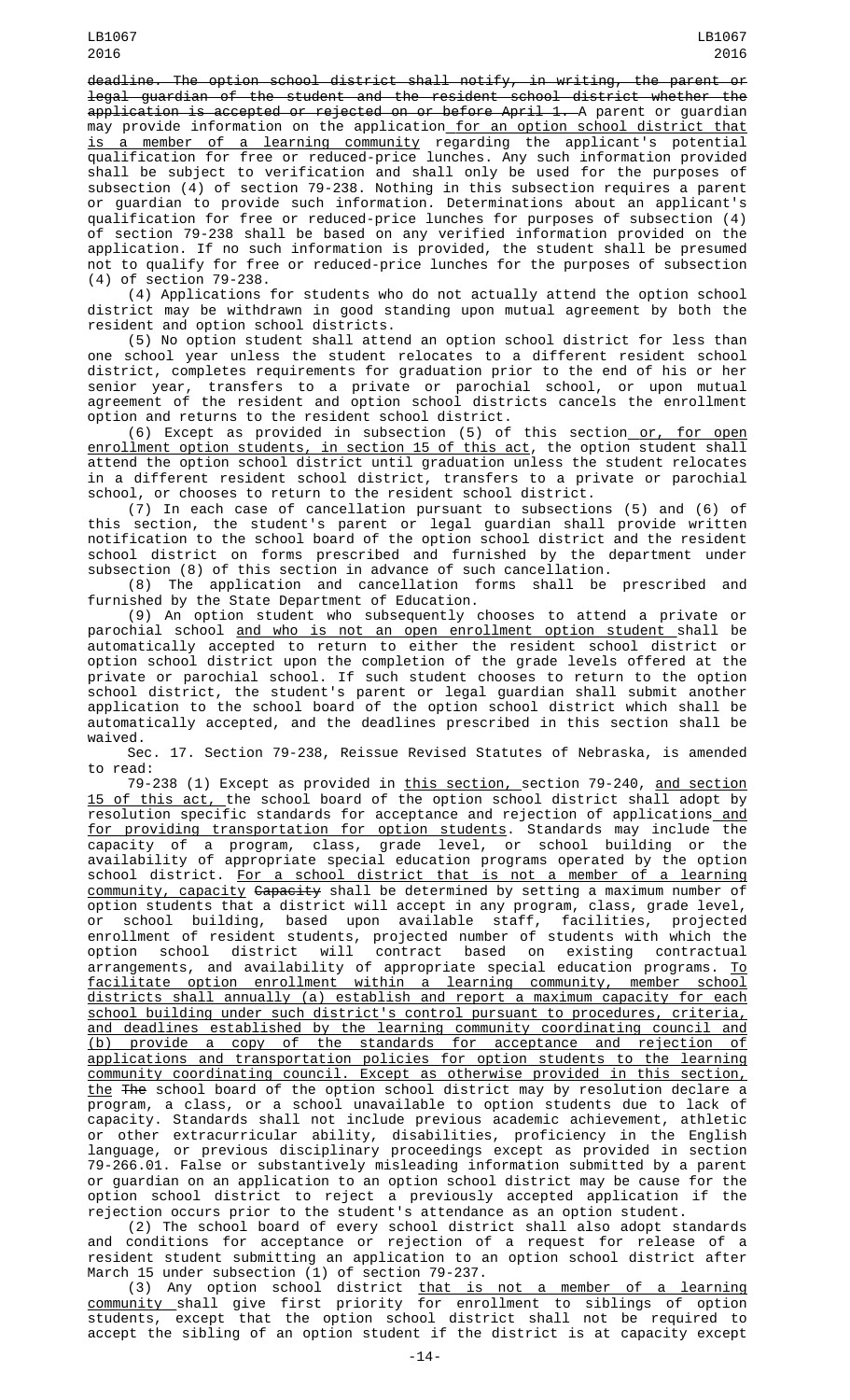LB1067 2016

as provided in subsection (1) of section 79-240.

(4) Any option school district that is in a learning community shall give first priority for enrollment to siblings of option students enrolled in the option school district, second priority for enrollment to students who have previously been enrolled in the option school district as an open enrollment student, third priority for enrollment to students who reside in the learning community and who contribute to the socioeconomic diversity of enrollment as defined in section 79-2110 at the school building to which the student will be assigned pursuant to section 79-235<u>, and final priority for enrollment to other</u> students who reside in the learning community. The option school district shall not be required to accept a student meeting the priority criteria in this section if the district is at capacity as determined pursuant to subsection (1) of this section except as provided in section 79-240 or section 15 of this act. For purposes of the enrollment option program, a student who contributes to the socioeconomic diversity of enrollment at a school building within a learning community means (a) a student who does not qualify for free or reduced-price lunches when, based upon the certification pursuant to section 79-2120, the school building the student will be assigned to attend either has more students qualifying for free or reduced-price lunches than the average percentage of such students in all school buildings in the learning community or provides free meals to all students pursuant to the community eligibility provision or (b) a student who qualifies for free or reduced-price lunches based on information collected voluntarily from parents and guardians pursuant to section 79-237 when, based upon the certification pursuant to section 79-2120, the school building the student will be assigned to attend has fewer students qualifying for free or reduced-price lunches than the average percentage of such students in all school buildings in the learning community and does not provide free meals to all students pursuant to the community eligibility provision.

Sec. 18. Section 79-241, Reissue Revised Statutes of Nebraska, is amended to read:

79-241 (1) Except as otherwise provided in subsection (2) of this section, section 79-611 does not apply to the transportation of an option student. The parent or legal guardian of the option student shall be responsible for required transportation. A school district may, upon mutual agreement with the parent or legal guardian of an option student, provide transportation to the option student on the same basis as provided for resident students. The school district may charge the parents of each option student transported a fee sufficient to recover the additional costs of such transportation.

(2) Option Parents or guardians of option students who qualify for free lunches shall be eligible for <u>either free transportation or </u>transportation reimbursement as described in section 79-611 from the option school district pursuant to policies established by the school district in compliance with this section, except that they shall be reimbursed at the rate of one hundred fortytwo and one-half percent of the mandatorily established mileage rate provided in section 81-1176 for each mile actually and necessarily traveled on each day of attendance by which the distance traveled one way from the residence of such student to the schoolhouse exceeds three miles.

(3) For open enrollment option students who received free transportation for school year 2016-17 pursuant to subsection (2) of section 79-611, the school board of the option school district shall continue to provide free transportation for the duration of the student's status as an open enrollment option student or for the duration of the student's enrollment in a pathway pursuant to subsection (3) of section 79-2110 unless the student relocates to a school district that would have prevented the student from qualifying for free transportation for the 2016-17 school year pursuant to subsection (2) of section 79-611.

 $(4, 3)$  For option students verified as having a disability as defined in section 79-1118.01, the transportation services set forth in section 79-1129 shall be provided by the resident school district. The State Department of Education shall reimburse the resident school district for the cost of transportation in accordance with section 79-1144.

Sec. 19. Section 79-245, Reissue Revised Statutes of Nebraska, is amended to read:

79-245 The Tax Equity and Educational Opportunities Support Act shall apply to the enrollment option program as provided in this section. For purposes of the act, <del>(1)</del> option students shall not be counted as formula students by the resident school district and shall be counted <u>as formula</u> <u>students </u>by the option school district—<del>and (2) the option school district shall</del>  $\overline{include}$  the funds received pursuant to this section in the calculation of other actual receipts as required by section 79-1018.01.

Sec. 20. Section 79-4,119, Reissue Revised Statutes of Nebraska, is amended to read:

79-4,119 Any reorganization of school districts that affects a school district that is a member of a learning community, except dissolutions pursuant to section 79-470, 79-498, 79-499, or 79-598, shall only be accomplished pursuant to the Learning Community Reorganization Act<del>, based on a plan</del> submitted to the state committee by the learning community coordinating council.<br>.Sec

21. Section 79-4,121, Reissue Revised Statutes of Nebraska, is amended to read:

79-4,121 In the review of a plan for the reorganization of school districts pursuant to the Learning Community Reorganization Act, the state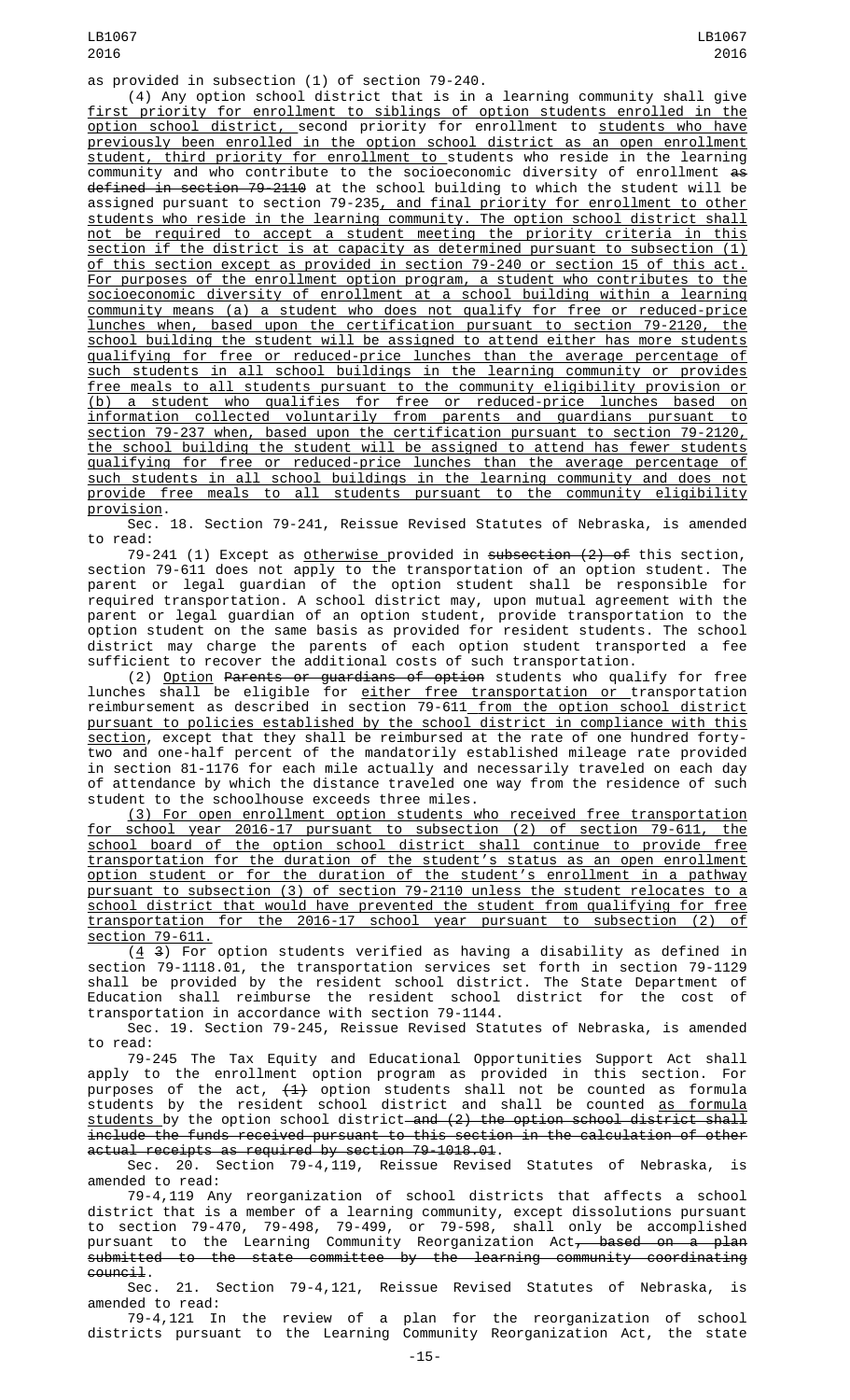committee shall give due consideration to (1) the educational needs of pupils <u>in </u>the learning community, (2) economies in administration costs, (3) the future use of existing satisfactory school buildings, sites, and play fields, (4) the convenience and welfare of pupils, (5) transportation requirements, (6) the equalization of the educational opportunity of pupils, (7) the amount of outstanding indebtedness of each district and proposed disposition thereof, (8) the equitable adjustment of all property, debts, and liabilities among the districts involved, (9) any additional statutory requirements for learning community organization, and (10) any other matters which, in its judgment, are of importance. The learning community coordinating council proposing the plan of reorganization, in preparation or review of a plan for reorganization, shall take into consideration any advice or suggestions offered by the state

committee.<br>Sec. 22. Section 79-4,122, Reissue Revised Statutes of Nebraska, is amended to read:

79-4,122 Before any plan of reorganization submitted by a learning community coordinating council is approved by the state committee pursuant to the Learning Community Reorganization Act, the state committee shall hold one or more public hearings. At such hearings, the state committee shall hear any and all persons interested with respect to the areas of consideration listed in section 79-4,121. The state committee shall keep a record of all hearings in the formulation or approval of plans for the reorganization of school districts. Notice of such public hearings of the state committee shall be given by publication in a legal newspaper of general circulation in the county or counties in which the affected districts are located at least ten days prior to

such hearing.<br>Sec. 23. Section 79-4,123, Reissue Revised Statutes of Nebraska, is amended to read:

79-4,123 After one or more public hearings have been held, the state committee may approve a plan or plans of reorganization pursuant to the Learning Community Reorganization Act. Such plan shall contain:

(1) A description of the proposed boundaries of the reorganized districts and a designation of the class for each district;

(2) A summary of the reasons for each proposed change, realignment, or adjustment of the boundaries which shall include, but not be limited to, an explanation of how the plan complies with any statutory requirements for learning community organization and an assurance that the plan does not increase the geographic size of any school district that has more than twentyfive thousand formula students for the most recent certification of state aid pursuant to section 79-1022 students;

(3) A summary of the terms on which reorganization is to be made between the reorganized districts. Such terms shall include a provision for initial school board districts or wards within the proposed district, which proposed initial school board districts or wards shall be determined by the state committee taking into consideration population and valuation, a determination of the number of members to be appointed to the initial school board for Class II and III school districts, and a determination of the terms of the board members first appointed to membership on the board of the newly reorganized district;

(4) A statement of the findings with respect to the location of schools,<br>Itilization of existing buildings, the construction of new buildings, and the utilization of existing buildings, the construction of new buildings, the transportation requirements under the proposed plan of reorganization;

(5) A map showing the boundaries of established school districts and the boundaries proposed under any plan or plans of reorganization; and

(6) Such other matters as the state committee determines proper to be

included.<br>Sec. 24. Section 79-4,124, Reissue Revised Statutes of Nebraska, is amended to read:

79-4,124 The state committee shall, within thirty days after holding the hearings provided for in section 79-4,122, notify the <u>affected school districts</u> learning community whether or not it approves or disapproves such plan or

plans.<br>Sec. 25. Section 79-4,125, Reissue Revised Statutes of Nebraska, is amended to read:

79-4,125 If the state committee disapproves the plan pursuant to the Learning Community Reorganization Act, it shall be considered a disapproved plan and returned to the <u>affected school districts</u> <del>learning community</del> coordinating council as a disapproved plan.

Sec. 26. Section 79-4,126, Reissue Revised Statutes of Nebraska, amended to read:

79-4,126 (1) The school board of any school district in a learning community may propose a plan of reorganization. When at least sixty percent of the members of the school board of each affected school district vote to approve the plan, such plan may be submitted to the state committee. When any area is added or removed from any school district in a learning community as part of a plan, such school district shall be deemed an affected school <u>district.</u>

(2) When a plan of reorganization or any part thereof has been approved by the state committee pursuant to the Learning Community Reorganization Act, it shall be designated as the final approved plan and shall be <del>returned to the</del> <del>learning community coordinating council to be s</del>ubmitted to the <u>county clerk</u> pursuant to section 79-4,128 and to school boards of the affected school districts<del> for approval or rejection by such school boards within forty-five</del>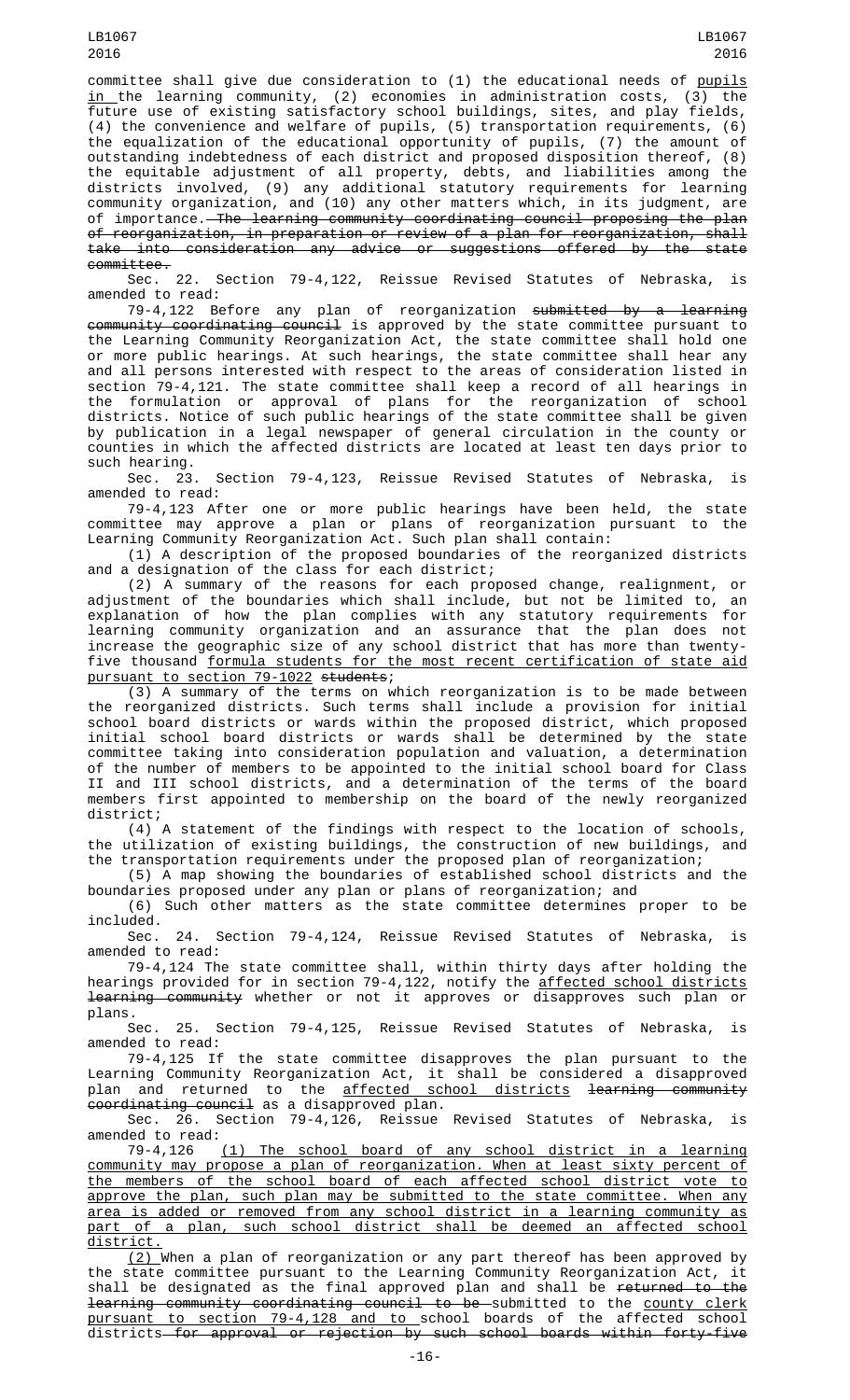days.

Sec. 27. Section 79-4,128, Reissue Revised Statutes of Nebraska, is amended to read:

79-4,128 If the plan of reorganization is approved by the state committee a<del>nd the school board of each affected school district</del> pursuant to the Learning Community Reorganization Act, the county clerk shall proceed to cause the changes, realignment, and adjustment of districts to be carried out as provided in the plan. The county clerk shall classify the school districts according to the plan of reorganization. He or she shall also file certificates with the county assessor, county treasurer, <u>learning community coordinating council, </u>and state committee showing the boundaries of the various districts under the approved plan of reorganization.

Sec. 28. Section 79-528, Reissue Revised Statutes of Nebraska, is amended to read:

79-528 (1)(a) On or before July 20 in all school districts, the superintendent shall file with the State Department of Education a report showing the number of children from five through eighteen years of age belonging to the school district according to the census taken as provided in sections 79-524 and 79-578. On or before August 31, the department shall issue to each learning community coordinating council a report showing the number of children from five through eighteen years of age belonging to the learning community based on the member school districts according to the school district reports filed with the department.

(b) Each Class I school district which is part of a Class VI school district offering instruction (i) in grades kindergarten through five shall report children from five through ten years of age, (ii) in grades kindergarten through six shall report children from five through eleven years of age, and (iii) in grades kindergarten through eight shall report children from five through thirteen years of age.

(c) Each Class VI school district offering instruction (i) in grades six through twelve shall report children who are eleven through eighteen years of age, (ii) in grades seven through twelve shall report children who are twelve through eighteen years of age, and (iii) in grades nine through twelve children who are fourteen through eighteen years of age.

(d) Each Class I district which has affiliated in whole or in part shall report children from five through thirteen years of age.

(e) Each Class II, III, IV, or V district shall report children who are fourteen through eighteen years of age residing in Class I districts or portions thereof which have affiliated with such district.

(f) The board of any district neglecting to take and report the enumeration shall be liable to the school district for all school money which such district may lose by such neglect.

(2) On or before June 30 the superintendent of each school district shall file with the Commissioner of Education a report described as an end-of-theschool-year annual statistical summary showing (a) the number of children attending school during the year under five years of age, (b) the length of time the school has been taught during the year by a qualified teacher, (c) the length of time taught by each substitute teacher, and (d) such other information as the Commissioner of Education directs. On or before July 31, the commissioner shall issue to each learning community coordinating council an end-of-the-school-year annual statistical summary for the learning community based on the member school districts according to the school district reports filed with the commissioner.

(3)(a) On or before November 1 the superintendent of each school district shall submit to the Commissioner of Education a report described as the annual financial report showing (i) the amount of money received from all sources during the year and the amount of money expended by the school district during the year, (ii) the amount of bonded indebtedness, (iii) such other information as shall be necessary to fulfill the requirements of the Tax Equity and Educational Opportunities Support Act and section 79-1114, and (iv) such other information as the Commissioner of Education directs.

(b) On or before December 15, the commissioner shall issue to each learning community coordinating council an annual financial report for the learning community based on the member school districts according to the annual financial reports filed with the commissioner, showing (i) the aggregate amount of money received from all sources during the year for all member school districts and the aggregate amount of money expended by member school districts during the year, (ii) the aggregate amount of bonded indebtedness for all member school districts, (iii) such other aggregate information as shall be necessary to fulfill the requirements of the Tax Equity and Educational Opportunities Support Act and section 79-1114 for all member school districts, and (iv) such other aggregate information as the Commissioner of Education directs for all member school districts.

(4)(a) On or before October 15 of each year, the superintendent of each school district shall file with the commissioner the fall school district membership report, which report shall include the number of children from birth through twenty years of age enrolled in the district on the last Friday in September of a given school year. The report shall enumerate (i) students by grade level, (ii) school district levies and total assessed valuation for the current fiscal year, <del>and</del> (iii) <u>students enrolled in the district as option</u> students, resident students enrolled in another district as option students, students enrolled in the district as open enrollment students, and resident students enrolled in another district as open enrollment students, and (iv)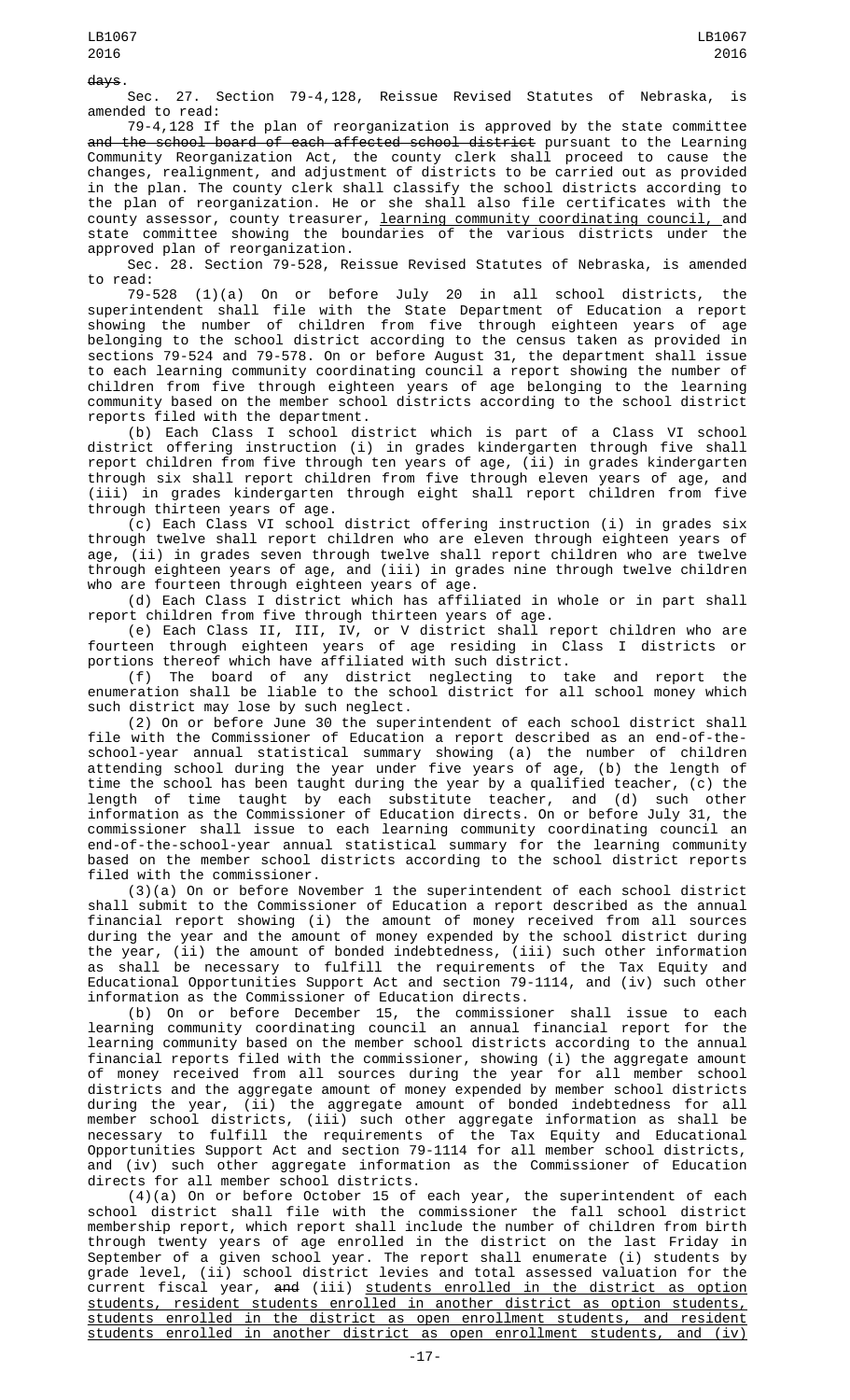(b) On or before October 15 of each year <u>prior to 2017</u>, each learning community coordinating council shall issue to the department a report which enumerates the learning community levies pursuant to <u>subdivision (2)(b)</u> subdivisions (2)(b) and (g) of section 77-3442 and total assessed valuation for the current fiscal year.

(c) On or before November 15 of each year, the department shall issue to each learning community coordinating council the fall learning community membership report, which report shall include the aggregate number of children from birth through twenty years of age enrolled in the member school districts on the last Friday in September of a given school year for all member school districts. The report shall enumerate (i) the aggregate students by grade level for all member school districts, (ii) school district levies and total assessed valuation for the current fiscal year, <del>and</del> (iii) <u>students enrolled in the</u> district as option students, resident students enrolled in another district as option students, students enrolled in the district as open enrollment students, and resident students enrolled in another district as open enrollment students, and (iv) such other information as the Commissioner of Education directs for all member school districts.

(d) When any school district fails to submit its fall membership report by November 1, the commissioner shall, after notice to the district and an opportunity to be heard, direct that any state aid granted pursuant to the Tax Equity and Educational Opportunities Support Act be withheld until such time as the report is received by the department. In addition, the commissioner shall direct the county treasurer to withhold all school money belonging to the school district until such time as the commissioner notifies the county treasurer of receipt of such report. The county treasurer shall withhold such money.

Sec. 29. Section 79-611, Reissue Revised Statutes of Nebraska, is amended to read:

79-611 (1) The school board of any school district shall provide free transportation, partially provide free transportation, or pay an allowance for transportation in lieu of free transportation as follows:

(a) When a student attends an elementary school in his or her own district and lives more than four miles from the public schoolhouse in such district as measured by the shortest route that must actually and necessarily be traveled by motor vehicle to reach the student's residence;

(b) When a student is required to attend an elementary school outside of his or her own district and lives more than four miles from such elementary school as measured by the shortest route that must actually and necessarily be traveled by motor vehicle to reach the student's residence;

(c) When a student attends a secondary school in his or her own Class II or Class III school district and lives more than four miles from the public schoolhouse as measured by the shortest route that must actually and necessarily be traveled by motor vehicle to reach the student's residence. This subdivision does not apply when one or more Class I school districts merge with a Class VI school district to form a new Class II or III school district on or after January 1, 1997; and

(d) When a student, other than a student in grades ten through twelve in a Class V district, attends an elementary or junior high school in his or her own Class V district and lives more than four miles from the public schoolhouse in such district as measured by the shortest route that must actually and necessarily be traveled by motor vehicle to reach the student's residence.

(2)(a) For school years prior to school year 2017-18 and as required pursuant to subsection (3) of section 79-241, the The school board of any school district that is a member of a learning community shall provide free transportation for a student who resides in such learning community and attends school in such school district if (i) the student is transferring pursuant to the open enrollment provisions of section 79-2110, qualifies for free or reduced-price lunches, lives more than one mile from the school to which he or she transfers, and is not otherwise disqualified under subdivision (2)(c) of this section, (ii) the student is transferring pursuant to the open enrollment<br>provisions of section 79-2110, is a student who contributes to the provisions of section 79-2110, is a student who contributes to the socioeconomic diversity of enrollment at the school building he or she attends, lives more than one mile from the school to which he or she transfers, and is not otherwise disqualified under subdivision (2)(c) of this section, (iii) the student is attending a focus school or program and lives more than one mile from the school building housing the focus school or program, or (iv) the student is attending a magnet school or program and lives more than one mile from the magnet school or the school housing the magnet program.

(b) For purposes of this subsection, student who contributes to the socioeconomic diversity of enrollment at the school building he or she attends has the definition found in section 79-2110. This subsection does not prohibit a school district that is a member of a learning community from providing transportation to any intradistrict student.

(c) For any student who resides within a learning community and transfers to another school building pursuant to the open enrollment provisions of section 79-2110 and who had not been accepted for open enrollment into any school building within such district prior to September 6, 2013, the school board is exempt from the requirement of subdivision (2)(a) of this section if (i) the student is transferring to another school building within his or her home school district or (ii) the student is transferring to a school building in a school district that does not share a common border with his or her home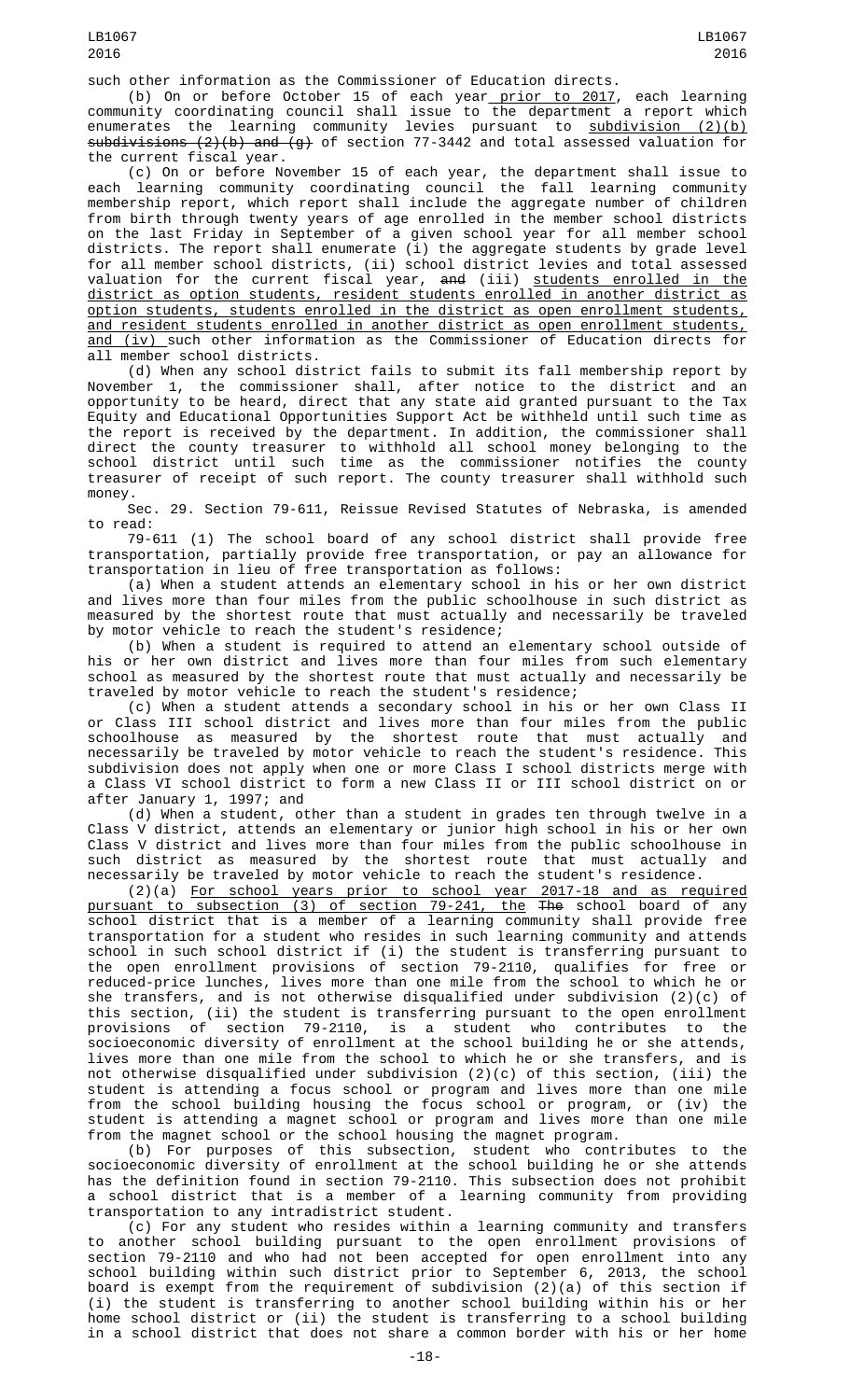(3) The transportation allowance which may be paid to the parent, custodial parent, or guardian of students qualifying for free transportation pursuant to subsection (1) or (2) of this section shall equal two hundred eighty-five percent of the mileage rate provided in section 81-1176, multiplied by each mile actually and necessarily traveled, on each day of attendance, beyond which the one-way distance from the residence of the student to the schoolhouse exceeds three miles. Such transportation allowance does not apply to students residing in a learning community who qualify for free or reducedprice lunches.

(4) Whenever students from more than one family travel to school in the same vehicle, the transportation allowance prescribed in subsection (3) of this section shall be payable as follows:

(a) To the parent, custodial parent, or guardian providing transportation for students from other families, one hundred percent of the amount prescribed in subsection (3) of this section for the transportation of students of such parent's, custodial parent's, or guardian's own family and an additional five percent for students of each other family not to exceed a maximum of one hundred twenty-five percent of the amount determined pursuant to subsection (3) of this section; and

(b) To the parent, custodial parent, or guardian not providing transportation for students of other families, two hundred eighty-five percent of the mileage rate provided in section 81-1176 multiplied by each mile actually and necessarily traveled, on each day of attendance, from the residence of the student to the pick-up point at which students transfer to the vehicle of a parent, custodial parent, or guardian described in subdivision (a) of this subsection.

(5) When a student who qualifies under the mileage requirements of subsection (1) of this section lives more than three miles from the location where the student must be picked up and dropped off in order to access schoolprovided free transportation, as measured by the shortest route that must actually and necessarily be traveled by motor vehicle between his or her residence and such location, such school-provided transportation shall be deemed partially provided free transportation. School districts partially providing free transportation shall pay an allowance to the student's parent or guardian equal to two hundred eighty-five percent of the mileage rate provided in section 81-1176 multiplied by each mile actually and necessarily traveled, on each day of attendance, beyond which the one-way distance from the residence of the student to the location where the student must be picked up and dropped off exceeds three miles.

(6) The board may authorize school-provided transportation to any student who does not qualify under the mileage requirements of subsection (1) of this section and may charge a fee to the parent or guardian of the student for such service. An affiliated high school district may provide free transportation or pay the allowance described in this section for high school students residing in an affiliated Class I district. No transportation payments shall be made to a family for mileage not actually traveled by such family. The number of days the student has attended school shall be reported monthly by the teacher to the board of such public school district.

(7) No more than one allowance shall be made to a family irrespective of the number of students in a family being transported to school. If a family resides in a Class I district which is part of a Class VI district and has students enrolled in any of the grades offered by the Class I district and in any of the non-high-school grades offered by the Class VI district, such family shall receive not more than one allowance for the distance actually traveled when both districts are on the same direct travel route with one district being located a greater distance from the residence than the other. In such cases, the travel allowance shall be prorated among the school districts involved.

(8) No student shall be exempt from school attendance on account of distance from the public schoolhouse.

Sec. 30. Section 79-703, Reissue Revised Statutes of Nebraska, is amended to read:

79-703 (1) To ensure both equality of opportunity and quality of programs offered, all public schools in the state shall be required to meet quality and performance-based approval or accreditation standards as prescribed by the State Board of Education. The board shall establish a core curriculum standard, which shall include multicultural education and vocational education courses, for all public schools in the state. Accreditation and approval standards shall be designed to assure effective schooling and quality of instructional programs regardless of school size, wealth, or geographic location. Accreditation standards for school districts that are members of a learning community shall include participation in the community achievement plan for the learning community as approved by the board. The board shall recognize and encourage the maximum use of cooperative programs and may provide for approval or accreditation of programs on a cooperative basis, including the sharing of administrative and instructional staff, between school districts for the purpose of meeting the approval and accreditation requirements established pursuant to this section and section 79-318.

(2) The Commissioner of Education shall appoint an accreditation committee which shall be representative of the educational institutions and agencies of the state and shall include as a member the director of admissions of the University of Nebraska.

(3) The accreditation committee shall be responsible for: (a) Recommending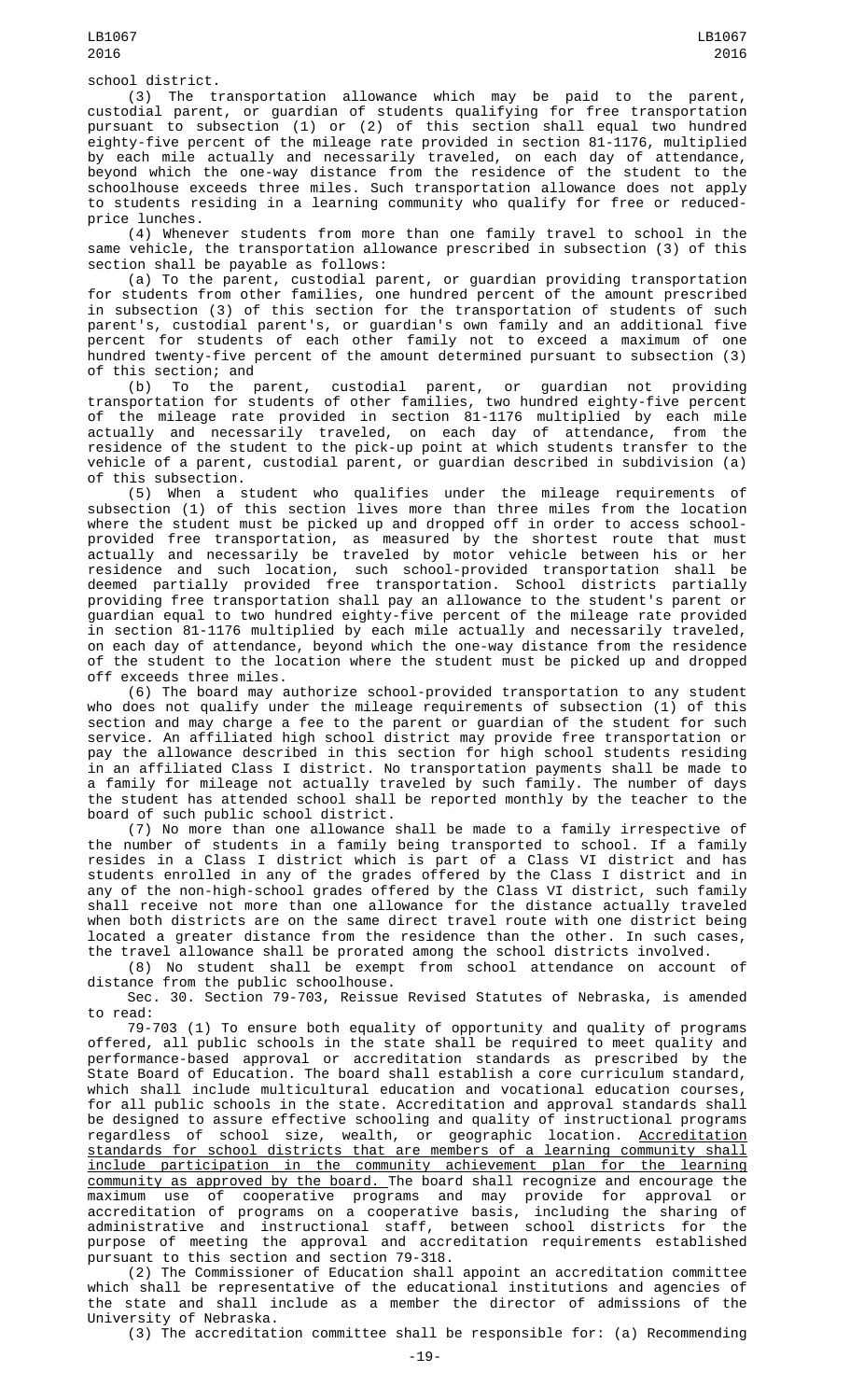appropriate standards and policies with respect to the accreditation and classification of schools; and (b) making recommendations annually to the commissioner relative to the accreditation and classification of individual schools. No school shall be considered for accreditation status which has not first fulfilled all requirements for an approved school.

(4) By school year 1993-94 all public schools in the state shall be accredited.

(5) It is the intent of the Legislature that all public school students shall have access to all educational services required of accredited schools. Such services may be provided through cooperative programs or alternative methods of delivery.

Sec. 31. Section 79-1001, Revised Statutes Supplement, 2015, is amended to read:

79-1001 Sections 79-1001 to 79-1033 <u>and section 33 of this act </u>shall be known and may be cited as the Tax Equity and Educational Opportunities Support Act.

Sec. 32. Section 79-1003, Revised Statutes Supplement, 2015, is amended to read:

79-1003 For purposes of the Tax Equity and Educational Opportunities

Support Act:<br>(1) Adjusted general fund operating expenditures means (a) for school (1) Adjusted general fund operating expenditures means (a) for school fiscal years 2013-14 through 2015-16, the difference of the general fund operating expenditures as calculated pursuant to subdivision (23) of this section increased by the cost growth factor calculated pursuant to section 79-1007.10, minus the transportation allowance, special receipts allowance, poverty allowance, limited English proficiency allowance, distance education and telecommunications allowance, elementary site allowance, summer school allowance, instructional time allowance, teacher education allowance, and focus school and program allowance, <del>and</del> (b) for school fiscal <u>years 2016-17 through</u> 2018-19 year 2016-17 and each school fiscal year thereafter, the difference of the general fund operating expenditures as calculated pursuant to subdivision (23) of this section increased by the cost growth factor calculated pursuant to section 79-1007.10, minus the transportation allowance, special receipts allowance, poverty allowance, limited English proficiency allowance, distance education and telecommunications allowance, elementary site allowance, summer school allowance, best practices allowance, and focus school and program allowance, and (c) for school fiscal year 2019-20 and each school fiscal year thereafter, the difference of the general fund operating expenditures as calculated pursuant to subdivision (23) of this section increased by the cost growth factor calculated pursuant to section 79-1007.10, minus the transportation allowance, special receipts allowance, poverty allowance, limited English proficiency allowance, distance education and telecommunications allowance, elementary site allowance, summer school allowance, best practices allowance, community achievement plan allowance, and focus school and program allowance;

(2) Adjusted valuation means the assessed valuation of taxable property of each local system in the state, adjusted pursuant to the adjustment factors described in section 79-1016. Adjusted valuation means the adjusted valuation for the property tax year ending during the school fiscal year immediately preceding the school fiscal year in which the aid based upon that value is to be paid. For purposes of determining the local effort rate yield pursuant to section 79-1015.01, adjusted valuation does not include the value of any property which a court, by a final judgment from which no appeal is taken, has declared to be nontaxable or exempt from taxation;

(3) Allocated income tax funds means the amount of assistance paid to a local system pursuant to section 79-1005.01 as adjusted by the minimum levy adjustment pursuant to section 79-1008.02;

(4) Average daily membership means the average daily membership for grades kindergarten through twelve attributable to the local system, as provided in each district's annual statistical summary, and includes the proportionate share of students enrolled in a public school instructional program on less than a full-time basis;

(5) Base fiscal year means the first school fiscal year following the school fiscal year in which the reorganization or unification occurred;

(6) Board means the school board of each school district;

(7) Categorical funds means funds limited to a specific purpose by federal or state law, including, but not limited to, Title I funds, Title VI funds, federal vocational education funds, federal school lunch funds, Indian education funds, Head Start funds, and funds from the Education Innovation Fund. Categorical funds does not include funds received pursuant to section 79-1028.02 or 79-1028.04;

(8) Consolidate means to voluntarily reduce the number of school districts providing education to a grade group and does not include dissolution pursuant to section 79-498;

(9) Converted contract means an expired contract that was in effect for at least fifteen school years beginning prior to school year 2012-13 for the education of students in a nonresident district in exchange for tuition from the resident district when the expiration of such contract results in the nonresident district educating students, who would have been covered by the contract if the contract were still in effect, as option students pursuant to the enrollment option program established in section 79-234;

(10) Converted contract option student means a student who will be an option student pursuant to the enrollment option program established in section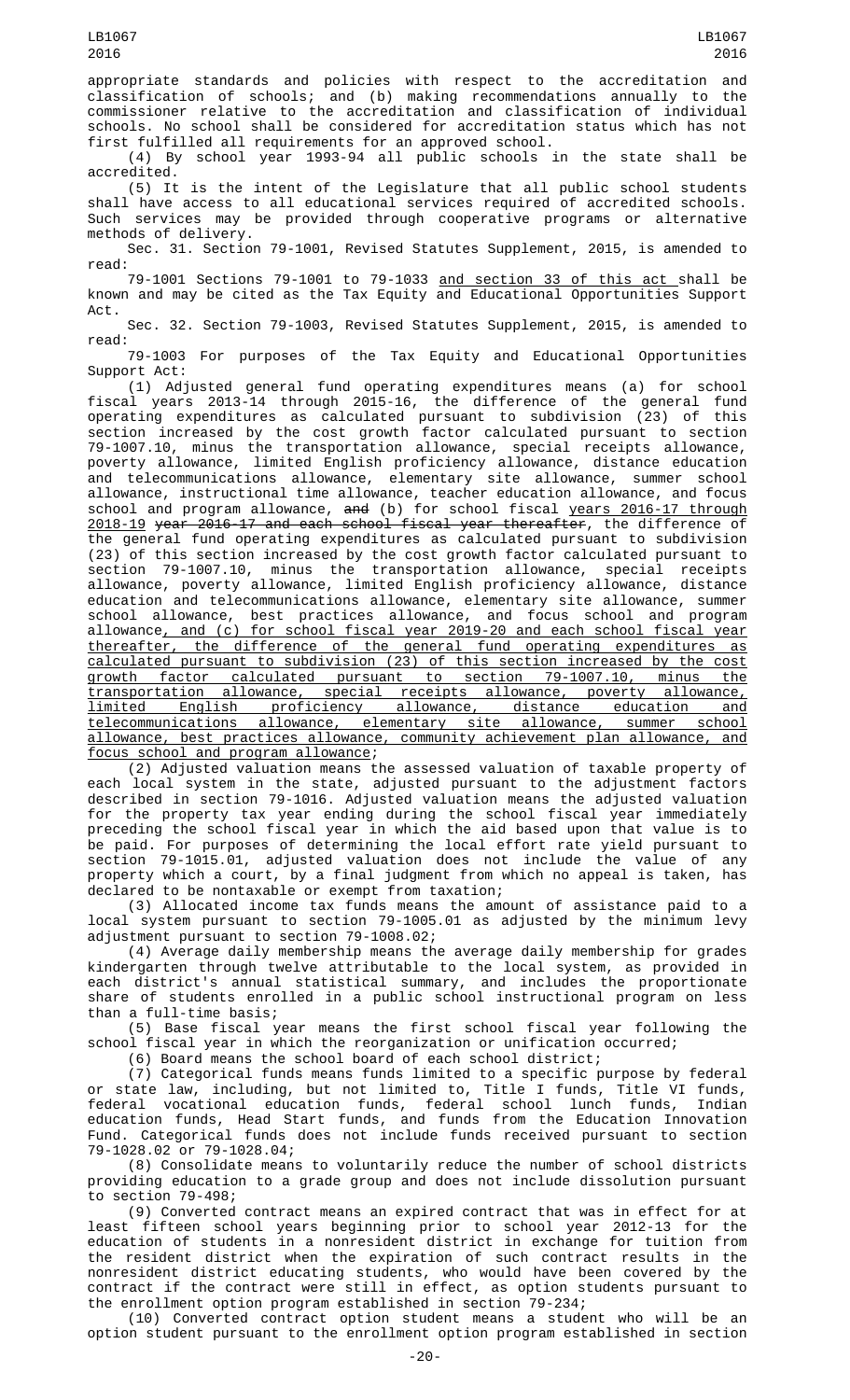79-234 for the school fiscal year for which aid is being calculated and who would have been covered by a converted contract if the contract were still in effect and such school fiscal year is the first school fiscal year for which such contract is not in effect;

(11) Department means the State Department of Education;

(12) District means any Class I, II, III, IV, V, or VI school district and, beginning with the calculation of state aid for school fiscal year 2011-12 and each school fiscal year thereafter, a unified system as defined in section 79-4,108;

(13) Ensuing school fiscal year means the school fiscal year following the current school fiscal year;

(14) Equalization aid means the amount of assistance calculated to be paid to a local system pursuant to sections 79-1007.11 to 79-1007.23, 79-1007.25, 79-1008.01 to 79-1022, 79-1022.02, 79-1028.02, and 79-1028.04;

(15) Fall membership means the total membership in kindergarten through grade twelve attributable to the local system as reported on the fall school district membership reports for each district pursuant to section 79-528;

(16) Fiscal year means the state fiscal year which is the period from July 1 to the following June 30;

(17) Formula students means:

(a) For state aid certified pursuant to section 79-1022, the sum of the product of fall membership from the school fiscal year immediately preceding the school fiscal year in which the aid is to be paid multiplied by the average ratio of average daily membership to fall membership for the second school fiscal year immediately preceding the school fiscal year in which the aid is to be paid and the prior two school fiscal years plus sixty percent of the qualified early childhood education fall membership plus tuitioned students from the school fiscal year immediately preceding the school fiscal year in which aid is to be paid minus the product of the number of students enrolled in not full-day kindergarten from the fall membership kindergarten that is<br>multiplied by 0.5; and

(b) For the final calculation of state aid pursuant to section 79-1065, the sum of average daily membership plus sixty percent of the qualified early childhood education average daily membership plus tuitioned students minus the product of the number of students enrolled in kindergarten that is not full-day kindergarten from the average daily membership multiplied by 0.5 from the school fiscal year immediately preceding the school fiscal year in which aid was paid;

(18) Free lunch and free milk calculated student means, for school fiscal year 2016-17 and each school fiscal year thereafter, using the most recent data available on November 1 of the school fiscal year immediately preceding the school fiscal year in which aid is to be paid, (a) a student who qualified for free lunches or free milk and attended a school that uses information collected from parents and guardians pursuant to section 79-10,143 to determine such qualifications pursuant to the federal Richard B. Russell National School Lunch Act, 42 U.S.C. 1751 et seq., and the federal Child Nutrition Act of 1966, 42 U.S.C. 1771 et seq., as such acts and sections existed on January 1, 2015, and rules and regulations adopted thereunder, plus (b) the product of the students who attend a school that provides free meals to all students pursuant to the community eligibility provision multiplied by the identified student percentage calculated pursuant to such federal provision;

(19) Free lunch and free milk student means, for school fiscal years prior to school fiscal year 2016-17, a student who qualified for free lunches or free milk from the most recent data available on November 1 of the school fiscal year immediately preceding the school fiscal year in which aid is to be paid;

(20) Full-day kindergarten means kindergarten offered by a district for at least one thousand thirty-two instructional hours;

(21) General fund budget of expenditures means the total budget of disbursements and transfers for general fund purposes as certified in the budget statement adopted pursuant to the Nebraska Budget Act, except that for purposes of the limitation imposed in section 79-1023 and the calculation pursuant to subdivision (2) of section 79-1027.01, the general fund budget of expenditures does not include any special grant funds, exclusive of local matching funds, received by a district;

(22) General fund expenditures means all expenditures from the general fund;

(23) General fund operating expenditures means for state aid calculated for school fiscal years 2012-13 and each school fiscal year thereafter, as reported on the annual financial report for the second school fiscal year immediately preceding the school fiscal year in which aid is to be paid, the total general fund expenditures minus (a) the amount of all receipts to the general fund, to the extent that such receipts are not included in local system formula resources, from early childhood education tuition, summer school tuition, educational entities as defined in section 79-1201.01 for providing distance education courses through the Educational Service Unit Coordinating Council to such educational entities, private foundations, individuals, associations, charitable organizations, the textbook loan program authorized by section 79-734, federal impact aid, and levy override elections pursuant to section 77-3444, (b) the amount of expenditures for categorical funds, tuition paid, transportation fees paid to other districts, adult education, community services, redemption of the principal portion of general fund debt service, retirement incentive plans authorized by section 79-855, and staff development assistance authorized by section 79-856, (c) the amount of any transfers from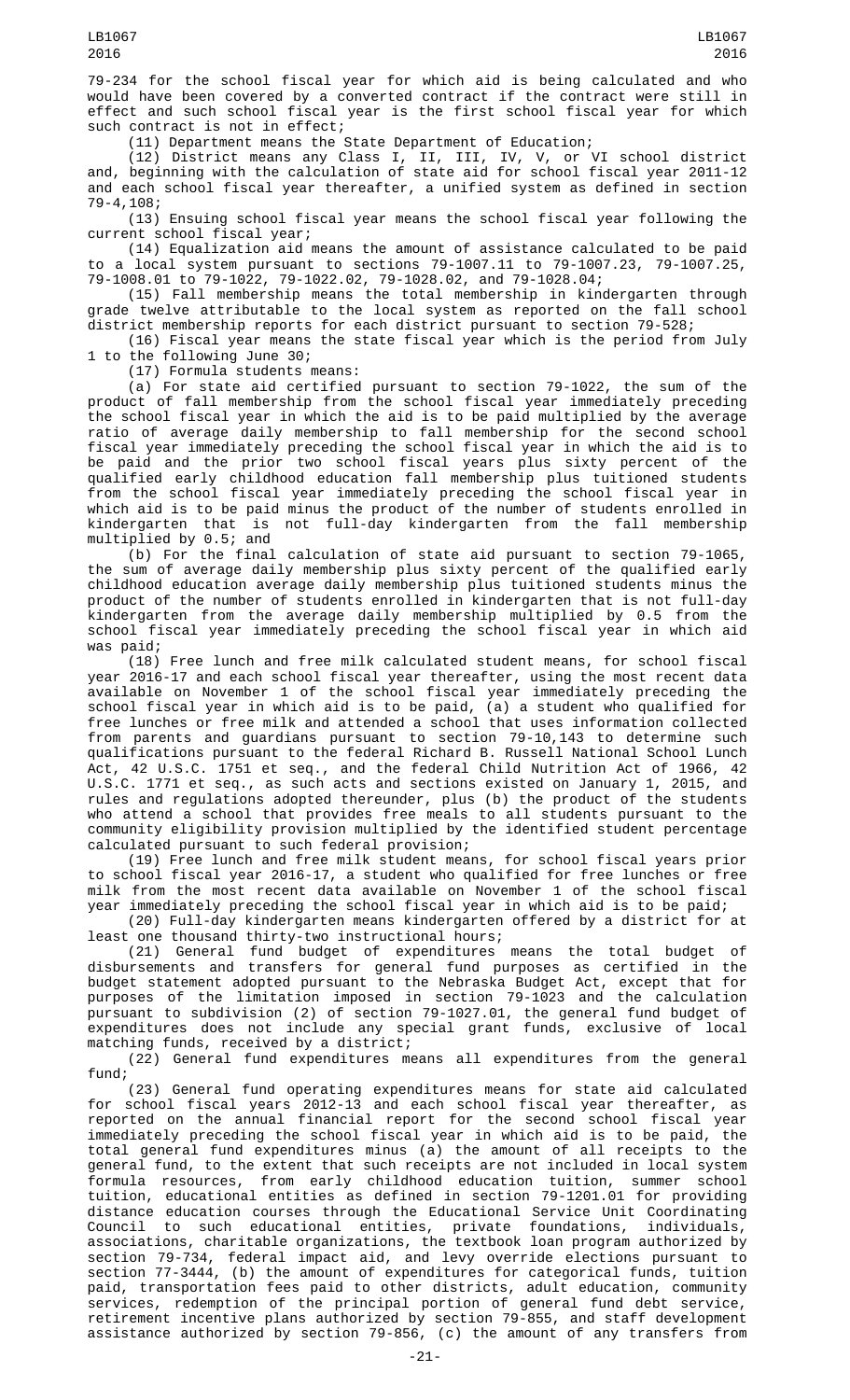LB1067 2016

the general fund to any bond fund and transfers from other funds into the general fund, (d) any legal expenses in excess of fifteen-hundredths of one percent of the formula need for the school fiscal year in which the expenses occurred, (e) expenditures to pay for sums agreed to be paid by a school district to certificated employees in exchange for a voluntary termination occurring prior to July 1, 2009, occurring on or after the last day of the 2010-11 school year and prior to the first day of the 2013-14 school year, or, to the extent that a district has demonstrated to the State Board of Education pursuant to section 79-1028.01 that the agreement will result in a net savings in salary and benefit costs to the school district over a five-year period, occurring on or after the first day of the 2013-14 school year, (f)(i) expenditures to pay for employer contributions pursuant to subsection (2) of section 79-958 to the School Employees Retirement System of the State of Nebraska to the extent that such expenditures exceed the employer contributions under such subsection that would have been made at a contribution rate of seven and thirty-five hundredths percent or (ii) expenditures to pay for school district contributions pursuant to subdivision (1)(c)(i) of section 79-9,113 to the retirement system established pursuant to the Class V School Employees Retirement Act to the extent that such expenditures exceed the school district contributions under such subdivision that would have been made at a contribution rate of seven and thirty-seven hundredths percent, and (g) any amounts paid by the district for lobbyist fees and expenses reported to the Clerk of the Legislature pursuant to section 49-1483.

For purposes of this subdivision (23) of this section, receipts from levy override elections shall equal ninety-nine percent of the difference of the total general fund levy minus a levy of one dollar and five cents per one hundred dollars of taxable valuation multiplied by the assessed valuation for school districts that have voted pursuant to section 77-3444 to override the maximum levy provided pursuant to section 77-3442;

(24) High school district means a school district providing instruction in least grades nine through twelve;

(25) Income tax liability means the amount of the reported income tax liability for resident individuals pursuant to the Nebraska Revenue Act of 1967 less all nonrefundable credits earned and refunds made;

(26) Income tax receipts means the amount of income tax collected pursuant to the Nebraska Revenue Act of 1967 less all nonrefundable credits earned and refunds made;

(27) Limited English proficiency students means the number of students with limited English proficiency in a district from the most recent data available on November 1 of the school fiscal year preceding the school fiscal year in which aid is to be paid plus the difference of such students with limited English proficiency minus the average number of limited English proficiency students for such district, prior to such addition, for the three immediately preceding school fiscal years if such difference is greater than zero;

(28) Local system means a learning community for purposes of calculation of state aid for each school fiscal year prior to school fiscal year 2017-18 the second full school fiscal year after becoming a learning community and each school fiscal year thereafter, a unified system, a Class VI district and the associated Class I districts, or a Class II, III, IV, or V district and any affiliated Class I districts or portions of Class I districts. The membership, expenditures, and resources of Class I districts that are affiliated with multiple high school districts will be attributed to local systems based on the percent of the Class I valuation that is affiliated with each high school district;

(29) Low-income child means (a) for school fiscal years prior to 2016-17, a child under nineteen years of age living in a household having an annual adjusted gross income for the second calendar year preceding the beginning of the school fiscal year for which aid is being calculated equal to or less than the maximum household income that would allow a student from a family of four people to be a free lunch and free milk student during the school fiscal year immediately preceding the school fiscal year for which aid is being calculated and (b) for school fiscal year 2016-17 and each school fiscal year thereafter, a child under nineteen years of age living in a household having an annual adjusted gross income for the second calendar year preceding the beginning of the school fiscal year for which aid is being calculated equal to or less than the maximum household income pursuant to sections  $9(b)(1)$  and  $17(c)(4)$  of the Richard B. Russell National School Lunch Act, 42 U.S.C. 1758(b)(1) and 42 U.S.C. 1766(c)(4), respectively, and sections 3(a)(6) and 4(e)(1)(A) of the Child Nutrition Act of 1966, 42 U.S.C. 1772(a)(6) and 42 U.S.C. 1773(e)(1)(A), respectively, as such acts and sections existed on January 1, 2015, for a household of that size that would have allowed the child to meet the income qualifications for free meals during the school fiscal year immediately preceding the school fiscal year for which aid is being calculated;

(30) Low-income students means the number of low-income children within the district multiplied by the ratio of the formula students in the district divided by the total children under nineteen years of age residing in the district as derived from income tax information;

(31) Most recently available complete data year means the most recent single school fiscal year for which the annual financial report, fall school district membership report, annual statistical summary, Nebraska income tax liability by school district for the calendar year in which the majority of the school fiscal year falls, and adjusted valuation data are available;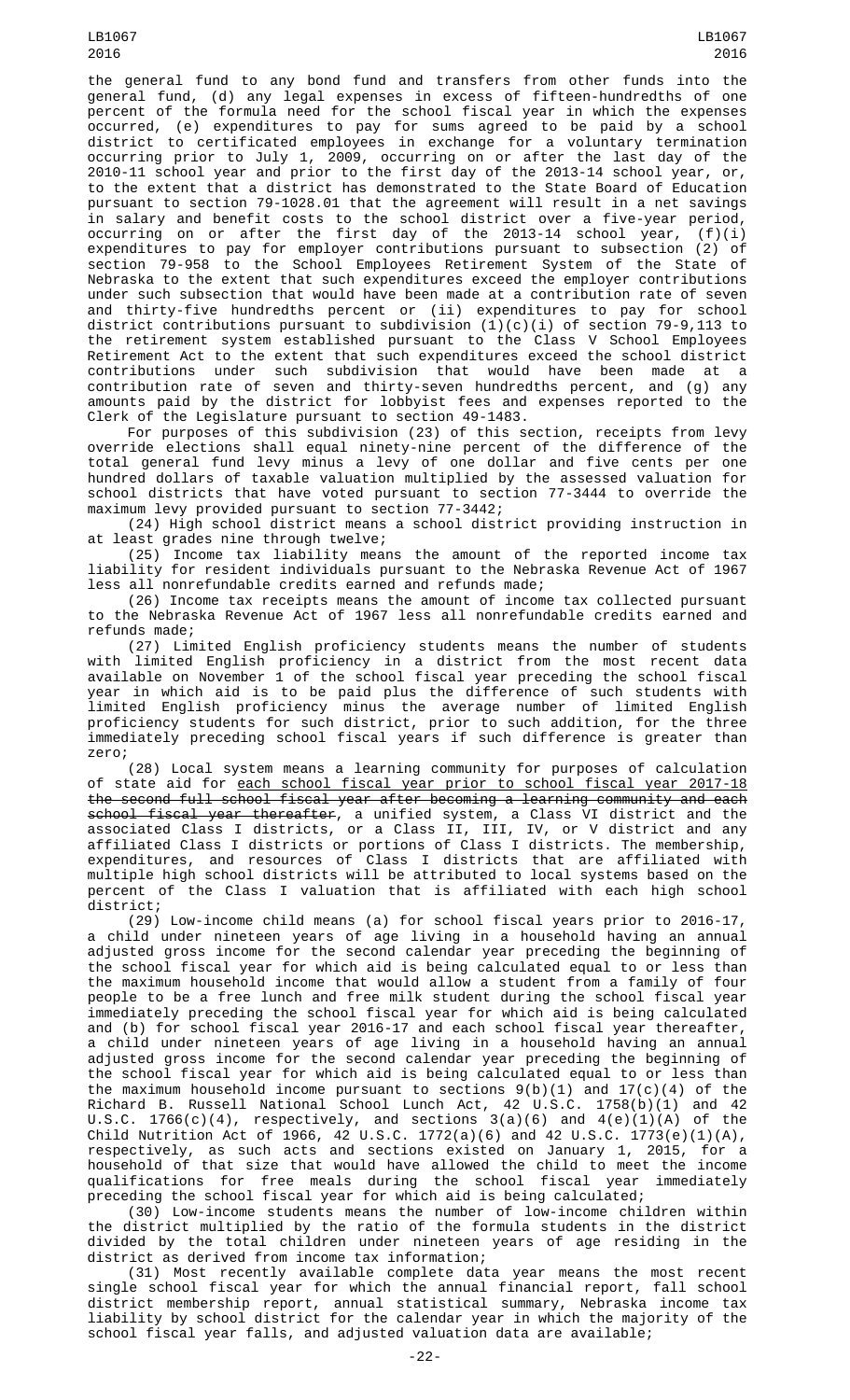(32) Poverty students means (a) for school fiscal years prior to 2016-17, the number of low-income students or the number of students who are free lunch and free milk students in a district plus the difference of the number of lowincome students or the number of students who are free lunch and free milk 2016

LB1067

students in a district, whichever is greater, minus the average number of poverty students for such district, prior to such addition, for the three immediately preceding school fiscal years if such difference is greater than zero and (b) for school fiscal year 2016-17 and each school fiscal year thereafter, the unadjusted poverty students plus the difference of such unadjusted poverty students minus the average number of poverty students for such district, prior to such addition, for the three immediately preceding school fiscal years if such difference is greater than zero;

(33) Qualified early childhood education average daily membership means the product of the average daily membership for school fiscal year 2006-07 and each school fiscal year thereafter of students who will be eligible to attend kindergarten the following school year and are enrolled in an early childhood education program approved by the department pursuant to section 79-1103 for such school district for such school year multiplied by the ratio of the actual instructional hours of the program divided by one thousand thirty-two if: (a) The program is receiving a grant pursuant to such section for the third year; (b) the program has already received grants pursuant to such section for three years; or (c) the program has been approved pursuant to subsection (5) of section 79-1103 for such school year and the two preceding school years, including any such students in portions of any of such programs receiving an expansion grant;

(34) Qualified early childhood education fall membership means the product of membership on the last Friday in September 2006 and each year thereafter of students who will be eligible to attend kindergarten the following school year and are enrolled in an early childhood education program approved by the department pursuant to section 79-1103 for such school district for such school year multiplied by the ratio of the planned instructional hours of the program divided by one thousand thirty-two if: (a) The program is receiving a grant pursuant to such section for the third year; (b) the program has already received grants pursuant to such section for three years; or (c) the program has been approved pursuant to subsection (5) of section 79-1103 for such school year and the two preceding school years, including any such students in portions of any of such programs receiving an expansion grant;

(35) Regular route transportation means the transportation of students on regularly scheduled daily routes to and from the attendance center;

(36) Reorganized district means any district involved in a consolidation and currently educating students following consolidation;

(37) School year or school fiscal year means the fiscal year of a school district as defined in section 79-1091;

(38) Sparse local system means a local system that is not a very sparse local system but which meets the following criteria:

 $(a)(i)$  Less than two students per square mile in the county in which each high school is located, based on the school district census, (ii) less than one formula student per square mile in the local system, and (iii) more than ten miles between each high school attendance center and the next closest high school attendance center on paved roads;

(b)(i) Less than one and one-half formula students per square mile in the local system and (ii) more than fifteen miles between each high school attendance center and the next closest high school attendance center on paved roads;

(c)(i) Less than one and one-half formula students per square mile in the local system and (ii) more than two hundred seventy-five square miles in the local system; or

 $(d)(i)$  Less than two formula students per square mile in the local system and (ii) the local system includes an area equal to ninety-five percent or more of the square miles in the largest county in which a high school attendance center is located in the local system;

(39) Special education means specially designed kindergarten through grade twelve instruction pursuant to section 79-1125, and includes special education transportation;

(40) Special grant funds means the budgeted receipts for grants, including, but not limited to, categorical funds, reimbursements for wards of the court, short-term borrowings including, but not limited to, registered warrants and tax anticipation notes, interfund loans, insurance settlements, and reimbursements to county government for previous overpayment. The state board shall approve a listing of grants that qualify as special grant funds;

(41) State aid means the amount of assistance paid to a district pursuant to the Tax Equity and Educational Opportunities Support Act;

(42) State board means the State Board of Education;

(43) State support means all funds provided to districts by the State of Nebraska for the general fund support of elementary and secondary education;

(44) Statewide average basic funding per formula student means the statewide total basic funding for all districts divided by the statewide total formula students for all districts;

(45) Statewide average general fund operating expenditures per formula student means the statewide total general fund operating expenditures for all districts divided by the statewide total formula students for all districts;

(46) Teacher has the definition found in section 79-101;

(47) Temporary aid adjustment factor means (a) for school fiscal years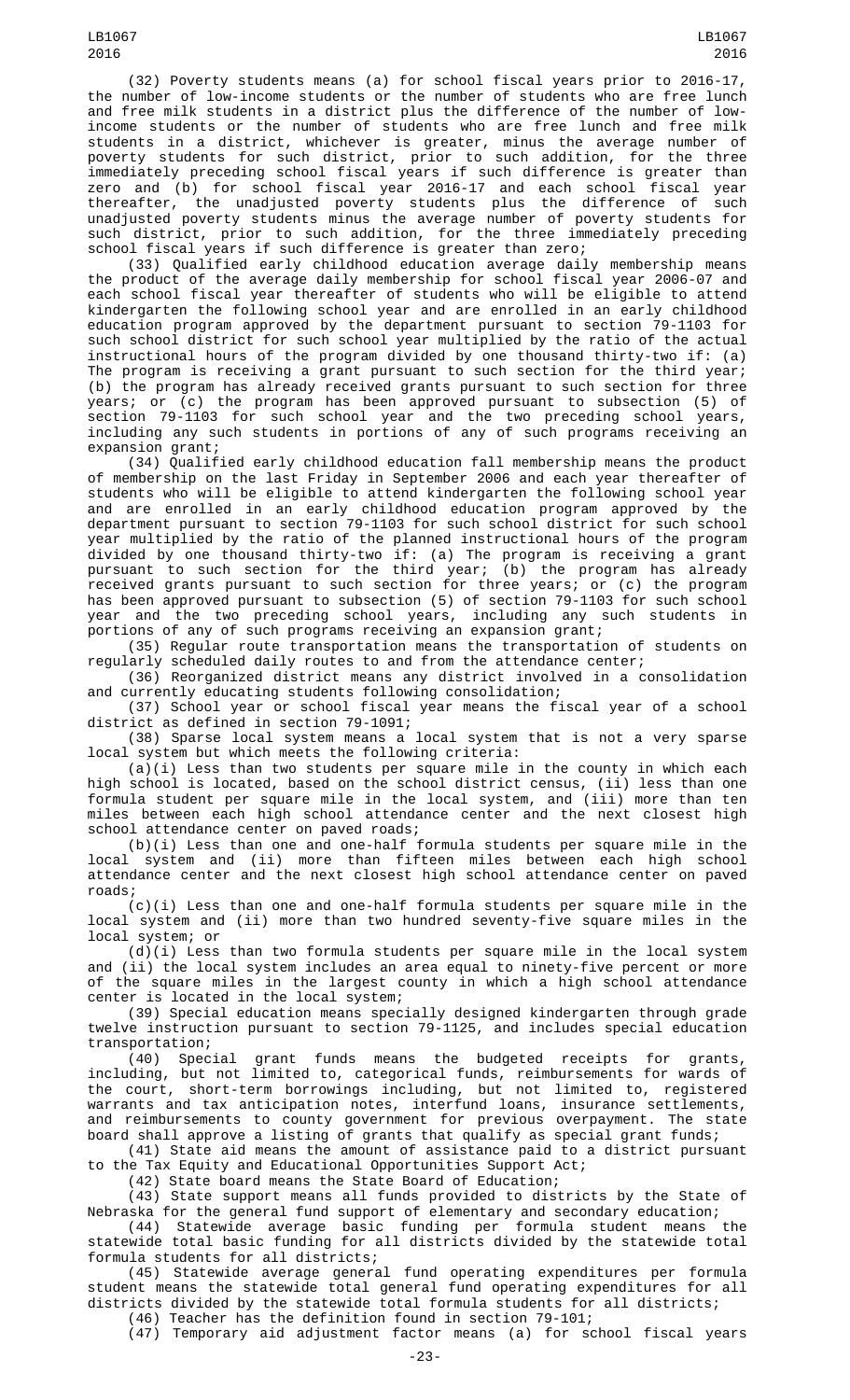before school fiscal year 2007-08, one and one-fourth percent of the sum of the local system's transportation allowance, the local system's special receipts allowance, and the product of the local system's adjusted formula students multiplied by the average formula cost per student in the local system's cost grouping and (b) for school fiscal year 2007-08, one and one-fourth percent of the sum of the local system's transportation allowance, special receipts allowance, and distance education and telecommunications allowance and the product of the local system's adjusted formula students multiplied by the average formula cost per student in the local system's cost grouping;

(48) Tuition receipts from converted contracts means tuition receipts received by a district from another district in the most recently available complete data year pursuant to a converted contract prior to the expiration of the contract;

(49) Tuitioned students means students in kindergarten through grade twelve of the district whose tuition is paid by the district to some other district or education agency;

(50) Unadjusted poverty students means, for school fiscal year 2016-17 and each school fiscal year thereafter, the greater of the number of low-income students or the free lunch and free milk calculated students in a district; and (51) Very sparse local system means a local system that has:

(a)(i) Less than one-half student per square mile in each county in which each high school attendance center is located based on the school district census, (ii) less than one formula student per square mile in the local system, and (iii) more than fifteen miles between the high school attendance center and the next closest high school attendance center on paved roads; or

(b)(i) More than four hundred fifty square miles in the local system, (ii) less than one-half student per square mile in the local system, and (iii) more than fifteen miles between each high school attendance center and the next closest high school attendance center on paved roads.

Sec. 33. (1) For school fiscal year 2017-18 and each school fiscal year thereafter, the department shall determine the community achievement plan aid to be paid to each school district that will participate in a community achievement plan approved by the State Board of Education pursuant to section 58 of this act for such school fiscal year. For the first two school fiscal years a school district will participate in such plan, a new community achievement plan adjustment equal to the community achievement aid shall be included in the calculation of formula need for such school district. For all other school fiscal years, a community achievement plan allowance equal to the community achievement aid shall be included in the calculation of formula need for school districts qualifying for community achievement plan aid. Community achievement plan aid shall be included as a formula resource pursuant to section 79-1017.01.

(2) Community achievement plan aid shall equal 0.4643 percent of the product of the statewide average general fund operating expenditures per formula student multiplied by the total formula students for all of the member school districts in such learning community. The community achievement plan aid for each learning community shall be divided proportionally among the member school districts based on the sum of two percent of the poverty allowance calculated pursuant to section 79-1007.06, two percent of the limited English proficiency allowance calculated pursuant to section 79-1007.08, and, for school districts with poverty students greater than forty percent of the formula students, except as otherwise provided in this section, three percent of the product of the statewide average general fund operating expenditures per formula student multiplied by the difference of the poverty students minus forty percent of the formula students for such school district.

(3) For school fiscal year 2017-18, community achievement plan aid and a new community achievement plan adjustment shall be calculated for school districts that are members of a learning community and shall be included in formula resources pursuant to section 79-1017.01 in such amount regardless of the status of the approval of a community achievement plan, but community achievement plan aid shall not be paid to such school districts until a community achievement plan for such learning community is approved by the state board. If a community achievement plan is not approved for such learning community prior to September 1, 2017, the adjustment and aid calculated pursuant to this section shall be removed for the final calculation of state aid pursuant to section 79-1065 for school fiscal year 2017-18 and such amount shall be subtracted from the state aid appropriated by the Legislature for the determination of the local effort rate pursuant to section 79-1015.01 for the final calculation of state aid for school fiscal year 2017-18.

Sec. 34. Section 79-1005.01, Reissue Revised Statutes of Nebraska, is amended to read:

79-1005.01 (1) Not later than November 15 of each year, the Tax Commissioner shall certify to the department for the preceding tax year the income tax liability of resident individuals for each local system.

(2) For school fiscal years prior to 2017-18, an An amount equal to the amount appropriated to the School District Income Tax Fund for distribution in school fiscal year 1992-93 shall be disbursed as option payments as determined under section 79-1009 and as allocated income tax funds as determined in this section and sections 79-1008.01, 79-1015.01, 79-1017.01, and 79-1018.01, except as provided in section 79-1008.02. Funds not distributed as allocated income tax funds due to minimum levy adjustments shall not increase the amount available to local systems for distribution as allocated income tax funds. (2) Not later than November 15 of each year, the Tax Commissioner shall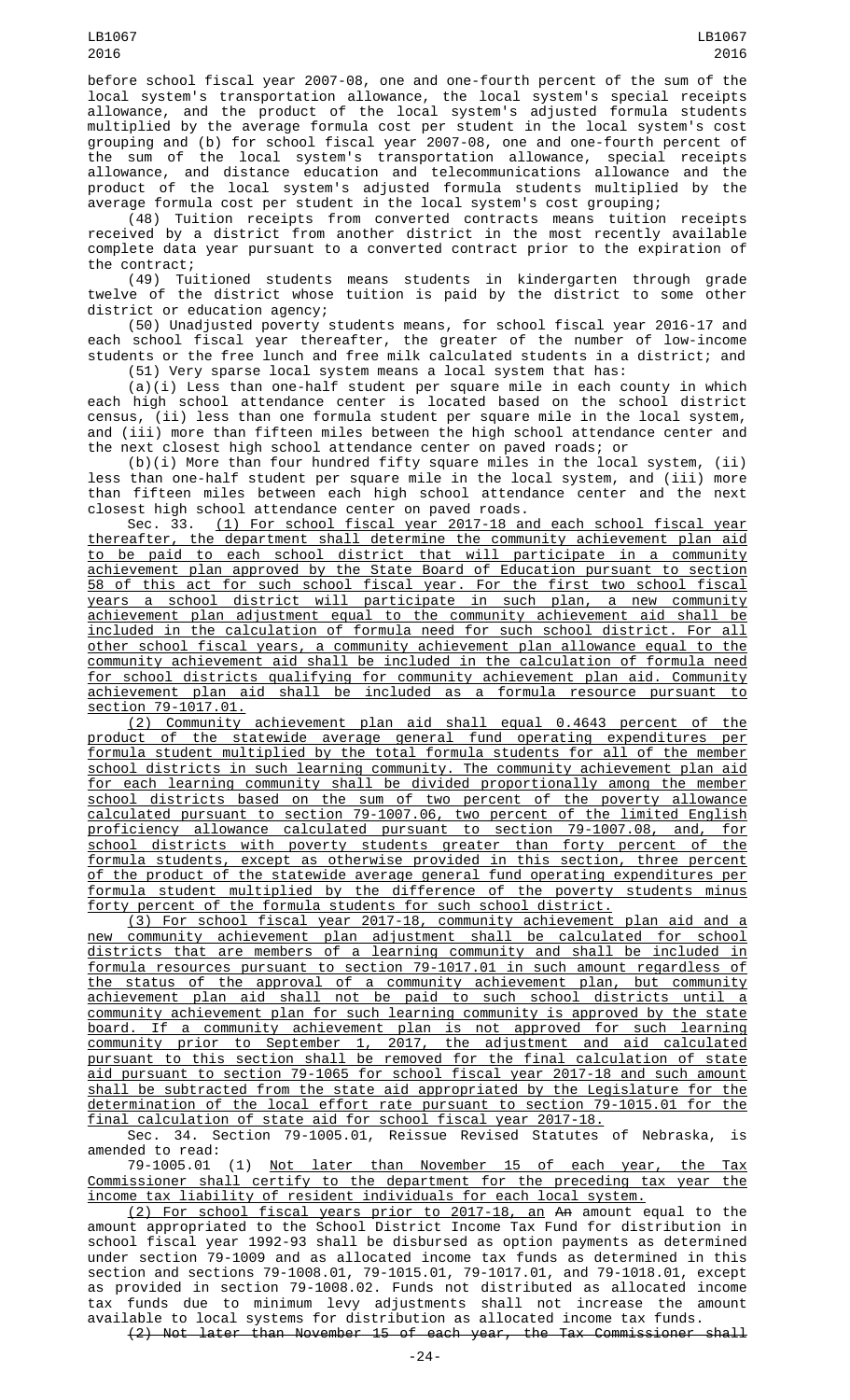certify to the department for the preceding tax year the income tax liability of resident individuals for each local system. The 1996 income tax liability of resident individuals of Class I districts that are affiliated with multiple high school districts shall be divided between local systems based on the percentage of the Class I district's valuation affiliated with each high school district.

(3) Using the data certified by the Tax Commissioner pursuant to subsection ( $\underline{1}$   $\underline{2}$ ) of this section, the department shall calculate the allocation percentage and each local system's allocated income tax funds. The allocation percentage shall be an amount equal to the amount appropriated to the School District Income Tax Fund for distribution in school fiscal year 1992-93 minus the total amount paid for option students pursuant to section 79-1009 and (a) for aid calculated for school fiscal year 2010-11, minus twenty million dollars and (b) for aid calculated for school fiscal years 2011-12 and 2012-13, minus twenty-one million dollars with the difference divided by the aggregate statewide income tax liability of all resident individuals certified pursuant to subsection ( $1\,$  2) of this section. Each local system's allocated income tax funds shall be calculated by multiplying the allocation percentage times the local system's income tax liability certified pursuant to subsection (<u>1</u> 2) of this section.

(4) For school fiscal year 2017-18 and each school fiscal year thereafter, each local system's allocated income tax funds shall be calculated by multiplying the local system's income tax liability certified pursuant to subsection (1) of this section by two and twenty-three hundredths percent.

Sec. 35. Section 79-1007.11, Revised Statutes Supplement, 2015, is amended to read:

79-1007.11 (1) Except as otherwise provided in this section, for school fiscal years 2013-14 through 2015-16, each school district's formula need shall equal the difference of the sum of the school district's basic funding, poverty allowance, limited English proficiency allowance, focus school and program allowance, summer school allowance, special receipts allowance, transportation allowance, elementary site allowance, instructional time allowance, teacher education allowance, distance education and telecommunications allowance, averaging adjustment, new learning community transportation adjustment, student growth adjustment, any positive student growth adjustment correction, and new school adjustment, minus the sum of the limited English proficiency allowance correction, poverty allowance correction, and any negative student growth adjustment correction.

(2) Except as otherwise provided in this section, for school fiscal year 2016-17 and each school fiscal year thereafter, each school district's formula need shall equal the difference of the sum of the school district's basic funding, poverty allowance, limited English proficiency allowance, focus school and program allowance, summer school allowance, special receipts allowance, transportation allowance, elementary site allowance, best practices allowance, distance education and telecommunications allowance, averaging adjustment, new learning community transportation adjustment, student growth adjustment, any positive student growth adjustment correction, and new school adjustment, minus the sum of the limited English proficiency allowance correction, poverty allowance correction, and any negative student growth adjustment correction.

(3) Except as otherwise provided in this section, for school fiscal years 2017-18 and 2018-19, each school district's formula need shall equal the difference of the sum of the school district's basic funding, poverty allowance, poverty allowance adjustment, limited English proficiency allowance, focus school and program allowance, summer school allowance, special receipts allowance, transportation allowance, elementary site allowance, best practices allowance, distance education and telecommunications allowance, averaging adjustment, new community achievement plan adjustment, student growth adjustment, any positive student growth adjustment correction, and new school adjustment minus the sum of the limited English proficiency allowance correction, poverty allowance correction, and any negative student growth adjustment correction.

(4) Except as otherwise provided in this section, for school fiscal year 2019-20 and each school fiscal year thereafter, each school district's formula need shall equal the difference of the sum of the school district's basic funding, poverty allowance, limited English proficiency allowance, focus school and program allowance, summer school allowance, special receipts allowance, transportation allowance, elementary site allowance, best practices allowance, distance education and telecommunications allowance, community achievement plan allowance, averaging adjustment, new community achievement plan adjustment, student growth adjustment, any positive student growth adjustment correction, and new school adjustment minus the sum of the limited English proficiency allowance correction, poverty allowance correction, and any negative student growth adjustment correction.

 $(5, 3)$  If the formula need calculated for a school district pursuant to subsections (1) <u>through (4)</u> <del>and (2)</del> of this section is less than one hundred percent of the formula need for such district for the school fiscal year immediately preceding the school fiscal year for which aid is being calculated, the formula need for such district shall equal one hundred percent of the formula need for such district for the school fiscal year immediately preceding the school fiscal year for which aid is being calculated.

 $(6\;$  4) <u>If</u> E<del>xcept as provided in subsection (6) of this section, if the</del> formula need calculated for a school district pursuant to subsections (1) through (4) and (2) of this section is more than one hundred twelve percent of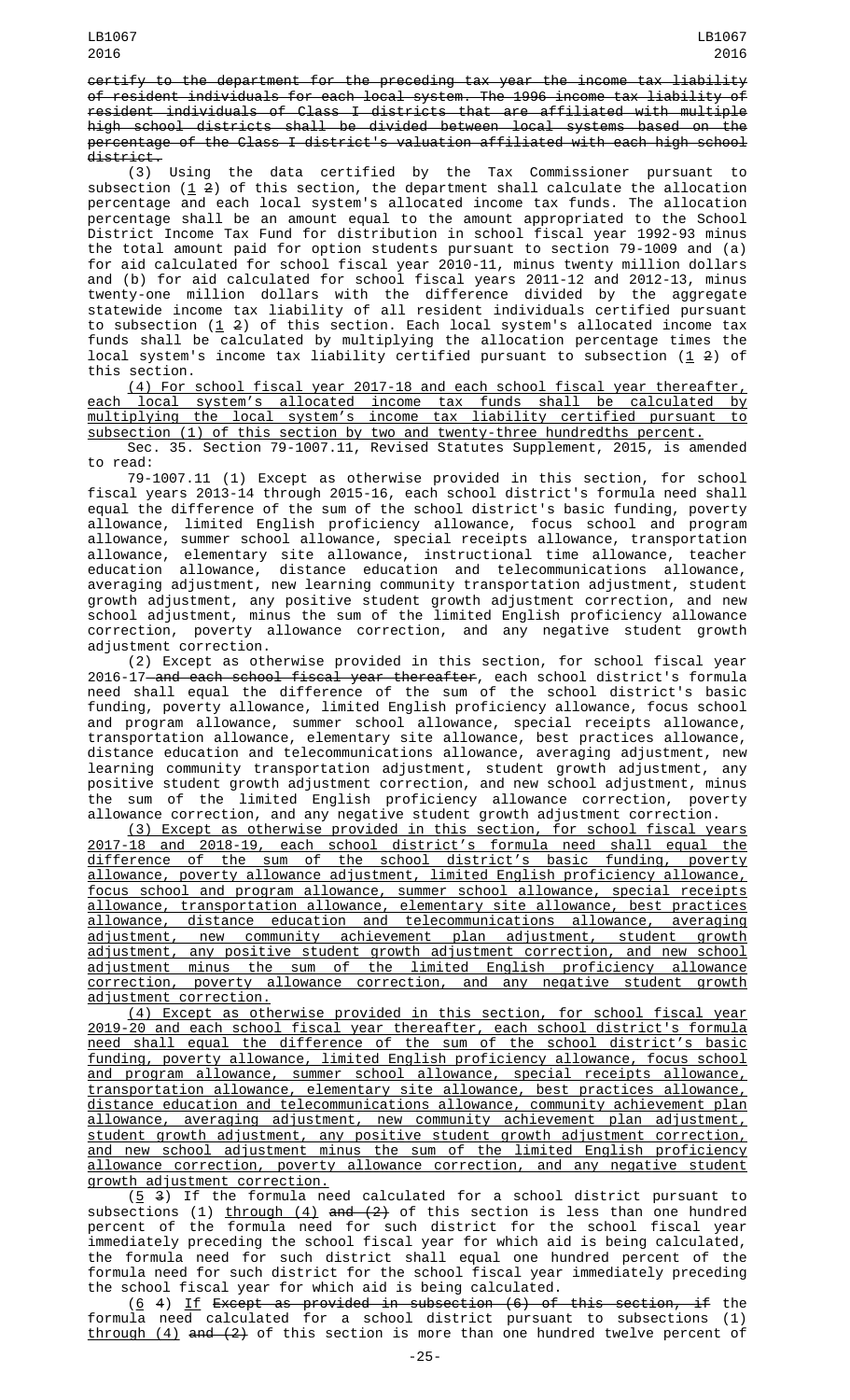the formula need for such district for the school fiscal year immediately preceding the school fiscal year for which aid is being calculated, the formula need for such district shall equal one hundred twelve percent of the formula need for such district for the school fiscal year immediately preceding the school fiscal year for which aid is being calculated, except that the formula need shall not be reduced pursuant to this subsection for any district receiving a student growth adjustment for the school fiscal year for which aid is being calculated.

(7 5) For purposes of subsections (5) and (6) of this For purposes of subsections (3) and (4) of this section, the formula need for the school fiscal year immediately preceding the school fiscal year for which aid is being calculated shall be the formula need used in the final calculation of aid pursuant to section 79-1065 and for districts that were affected by a reorganization with an effective date in the calendar year preceding the calendar year in which aid is certified for the school fiscal year for which aid is being calculated, the formula need for the school fiscal year immediately preceding the school fiscal year for which aid is being calculated shall be attributed to the affected school districts based on information provided to the department by the school districts or proportionally based on the adjusted valuation transferred if sufficient information has not been provided to the department.

(6) For state aid calculated for the first full school fiscal year of a new learning community, if the formula need calculated for a member school district pursuant to subsections (1) through (3) of this section is less than the sum of the school district's state aid certified for the school fiscal year immediately preceding the first full school fiscal year of the learning community plus the school district's other actual receipts included in local system formula resources pursuant to section 79-1018.01 for such school fiscal year plus the product of the school district's general fund levy for such school fiscal year up to one dollar and five cents multiplied by the school district's assessed valuation for such school fiscal year, the formula need for such school district for the school fiscal year for which aid is being calculated shall equal such sum.

Sec. 36. Section 79-1007.13, Reissue Revised Statutes of Nebraska, is amended to read:

79-1007.13 The department shall calculate a special receipts allowance for each district equal to the amount of special education, state ward, and accelerated or differentiated curriculum program receipts included in local system formula resources under subdivisions (7), (8), <u>(15), and (</u>16)<del>, and (17)</del> of section 79-1018.01 attributable to the school district.

Sec. 37. Section 79-1007.18, Reissue Revised Statutes of Nebraska, is amended to read:

79-1007.18 (1) The department shall calculate an averaging adjustment for districts if the basic funding per formula student is less than the averaging adjustment threshold and the general fund levy for the school fiscal year immediately preceding the school fiscal year for which aid is being calculated was at least one dollar per one hundred dollars of taxable valuation. For <u>the</u> calculation of aid for school fiscal years prior to school fiscal year 2018-19, the general fund levy for school districts that are members of a learning community school districts that are members of a learning community, the <del>general fund levy</del> for purposes of this section includes both the common general fund levy and the school district general fund levy authorized pursuant to subdivisions (2)(b) and (2)(c) of section 77-3442. The averaging adjustment shall equal the district's formula students multiplied by the percentage specified in this section for such district of the difference between the averaging adjustment threshold minus such district's basic funding per formula student.

(2)(a) For school fiscal years 2012-13 and 2013-14, the averaging adjustment threshold shall equal the lesser of (i) the averaging adjustment threshold for the school fiscal year immediately preceding the school fiscal year for which aid is being calculated increased by the basic allowable growth rate or (ii) the statewide average basic funding per formula student for the school fiscal year for which aid is being calculated.

(b) For school fiscal year 2014-15 and each school fiscal year thereafter, the averaging adjustment threshold shall equal the aggregate basic funding for all districts with nine hundred or more formula students divided by the aggregate formula students for all districts with nine hundred or more formula students for the school fiscal year for which aid is being calculated.

(3) The percentage to be used in the calculation of an averaging adjustment shall be based on the general fund levy for the school fiscal year immediately preceding the school fiscal year for which aid is being calculated.

(4) The percentages to be used in the calculation of averaging adjustments shall be as follows:

(a) If such levy was at least one dollar per one hundred dollars of taxable valuation but less than one dollar and one cent per one hundred dollars of taxable valuation, the percentage shall be fifty percent;

(b) If such levy was at least one dollar and one cent per one hundred dollars of taxable valuation but less than one dollar and two cents per one hundred dollars of taxable valuation, the percentage shall be sixty percent;

(c) If such levy was at least one dollar and two cents per one hundred dollars of taxable valuation but less than one dollar and three cents per one hundred dollars of taxable valuation, the percentage shall be seventy percent; (d) If such levy was at least one dollar and three cents per one hundred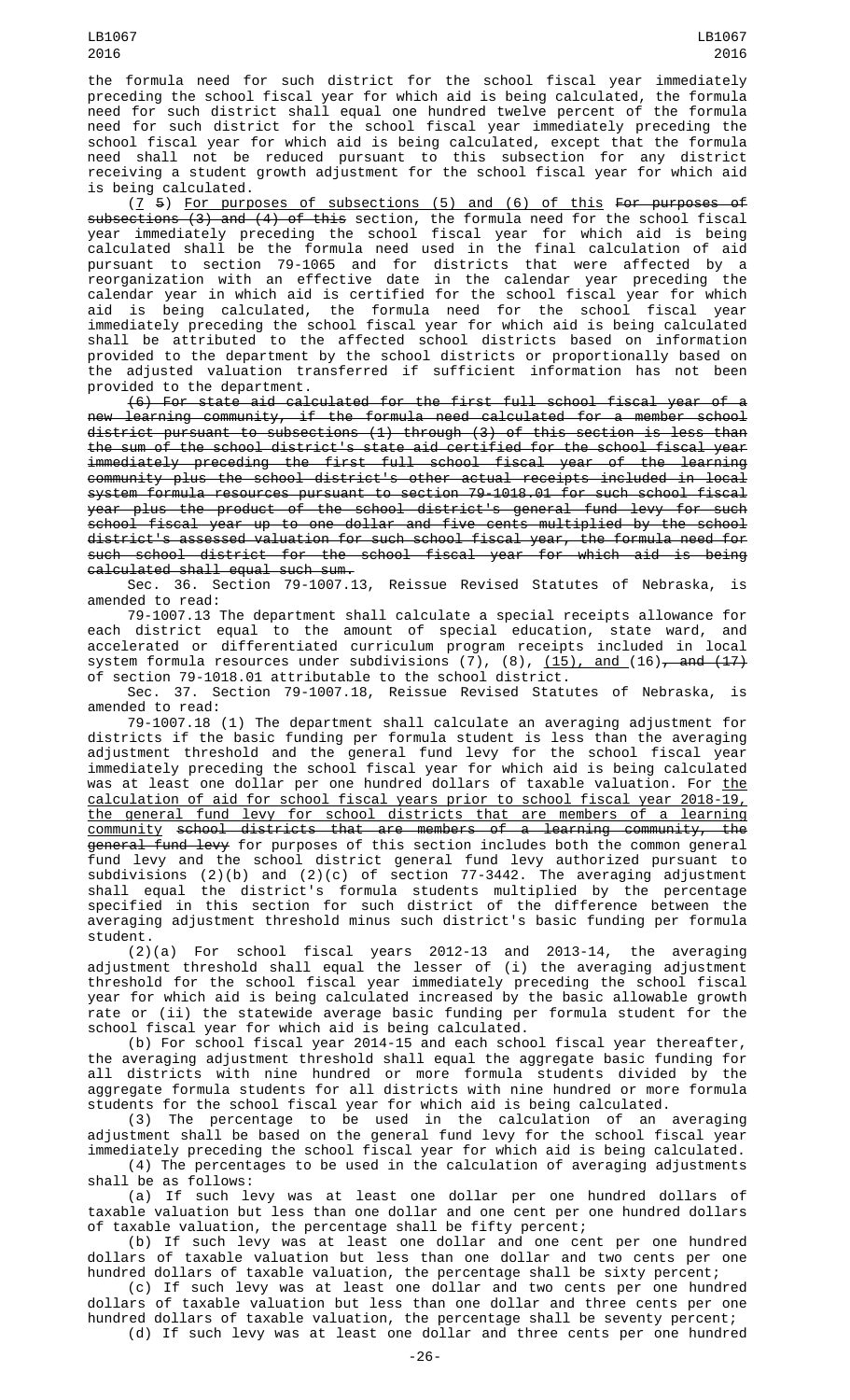dollars of taxable valuation but less than one dollar and four cents per one hundred dollars of taxable valuation, the percentage shall be eighty percent; and

(e) If such levy was at least one dollar and four cents per one hundred dollars of taxable valuation, the percentage shall be ninety percent. Sec. 38. Section 79-1008.02, Reissue Revised Statutes of Nebraska, is

amended to read: 79-1008.02 A minimum levy adjustment shall be calculated and applied to any local system that has a general fund common levy for the fiscal year during which aid is certified that is less than the maximum levy, for such fiscal year for such local system, allowed pursuant to subdivision (2)(a) or (b) of section 77-3442 without a vote pursuant to section 77-3444 less five cents for learning communities for the calculation of aid for school fiscal years prior to school fiscal year 2018-19 and less ten cents for all other local systems. To calculate the minimum levy adjustment, the department shall subtract the local system general fund common levy for such fiscal year for such local system from the maximum levy allowed pursuant to subdivision (2)(a) or (b) of section 77-3442 without a vote pursuant to section 77-3444 less five cents for learning communities for the calculation of aid for school fiscal years prior to school fiscal year 2018-19 and less ten cents for all other local systems and multiply the result by the local system's adjusted valuation divided by one hundred. The minimum levy adjustment shall be added to the formula resources of the local system for the determination of equalization aid pursuant to section 79-1008.01. If the minimum levy adjustment is greater than or equal to the allocated income tax funds calculated pursuant to section 79-1005.01, the local system shall not receive allocated income tax funds. If the minimum levy adjustment is less than the allocated income tax funds calculated pursuant to section 79-1005.01, the local system shall receive allocated income tax funds in the amount of the difference between the allocated income tax funds calculated pursuant to section 79-1005.01 and the minimum levy adjustment. This section does not apply to the calculation of aid for a local system containing a learning community for the first school fiscal year for which aid is calculated for such local system.

Sec. 39. Section 79-1009, Reissue Revised Statutes of Nebraska, is amended to read:

79-1009 (1)(a) A district shall receive net option funding if  $(i)$  option students as defined in section 79-233  $\left(\pm\right)$  were actually enrolled in the school year immediately preceding the school year in which the aid is to be paid<u>,</u> <del>or</del> (ii) option students as defined in such section will be enrolled in the school year in which the aid is to be paid as converted contract option students, or (iii) for the calculation of aid for school fiscal year 2017-18 for school districts that are members of a learning community, open enrollment students were actually enrolled for school year 2016-17 pursuant to section 79-2110.

(b) The determination of the net number of option students shall be based on (i) the number of students enrolled in the district as option students and the number of students residing in the district but enrolled in another district as option students as of the day of the fall membership count pursuant to section 79-528, for the school fiscal year immediately preceding the school fiscal year in which aid is to be paid, and (ii) the number of option students that will be enrolled in the district or enrolled in another district as converted contract option students for the fiscal year in which the aid is to be paid, and (iii) for the calculation of aid for school fiscal year 2017-18 for school districts that are members of a learning community, the number of students enrolled in the district as open enrollment students and the number of students residing in the district but enrolled in another district as open enrollment students as of the day of the fall membership count pursuant to section 79-528 for school fiscal year 2016-17.

(c) Except as otherwise provided in this subsection, net Net number of option students means the difference of the number of option students enrolled in the district minus the number of students residing in the district but enrolled in another district as option students.<u> For purposes of the</u> calculation of aid for school fiscal year 2017-18 for school districts that are members of a learning community, net number of option students means the difference of the number of students residing in another school district who are option students or open enrollment students enrolled in the district minus the number of students residing in the district but enrolled in another district as option students or open enrollment students.

(2) For purposes of this section, net option funding shall be the sum of the product of the net number of option students multiplied by the statewide average basic funding per formula student.

(3) A district's net option funding shall be zero if the calculation produces a negative result.

Payments made under this section for school fiscal years prior to school fiscal year 2017-18 shall be made from the funds to be disbursed under section 79-1005.01.

Such payments shall go directly to the option school district but shall count as a formula resource for the local system.

Sec. 40. Section 79-1017.01, Revised Statutes Supplement, 2015, is amended to read:

79-1017.01 (1) For state aid calculated for school fiscal years 2014-15 and 2015-16, local system formula resources includes <u>other actual receipts</u> determined pursuant to section 79-1018.01, net option funding determined pursuant to section 79-1009, teacher education aid determined for each district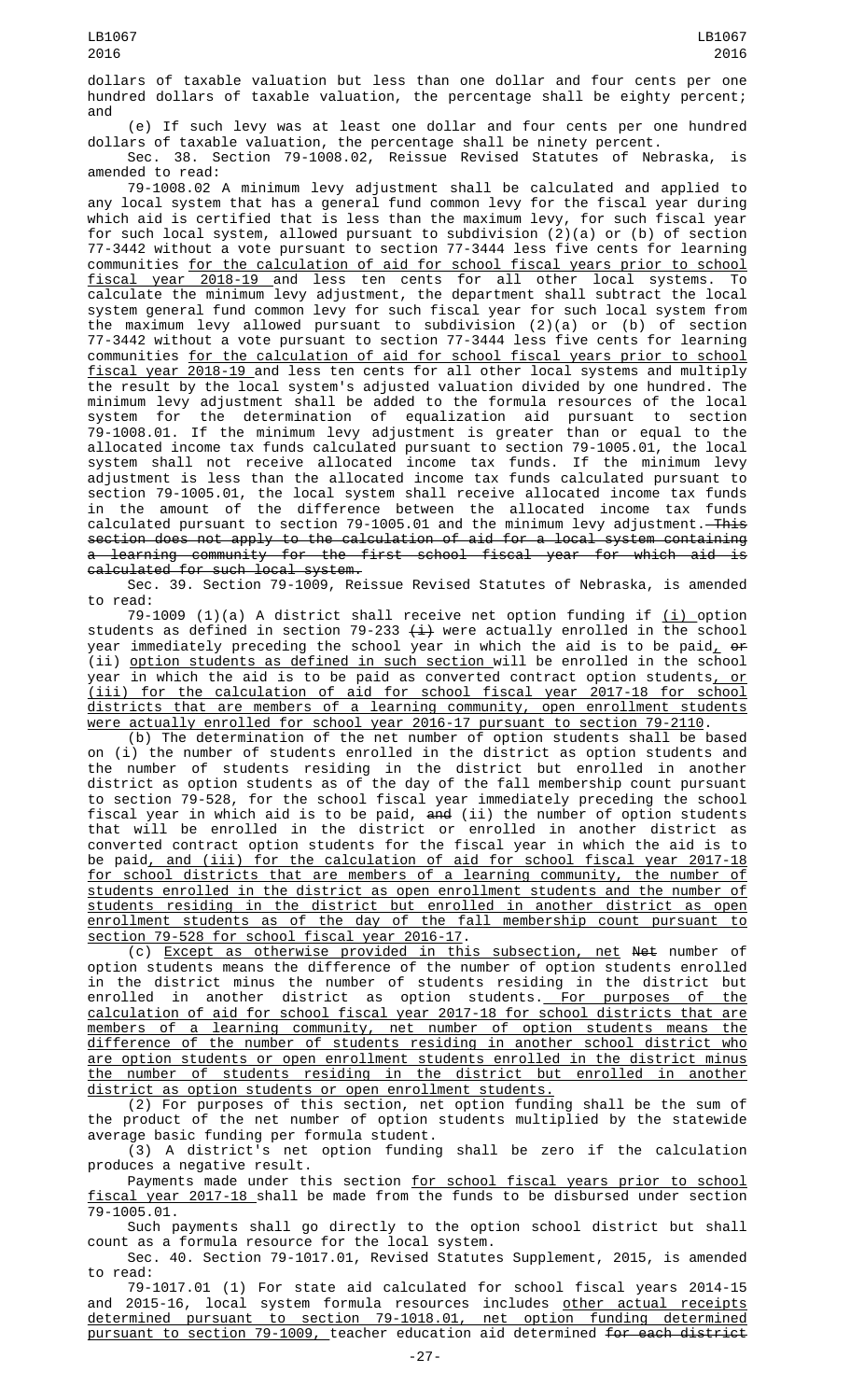pursuant to section 79-1007.25, instructional time aid determined pursuant to subsection (2) of section 79-1007.23, allocated income tax funds determined <del>for</del> <del>each district</del> pursuant to section 79-1005.01, and <u>minimum levy </u>adjustments determined pursuant to section 79-1008.02 and is reduced by amounts paid by the district in the most recently available complete data year as property tax refunds pursuant to or in the manner prescribed by section 77-1736.06.

(2) For state aid calculated for school fiscal year 2016-17 and each school fiscal year thereafter, local system formula resources includes <u>other</u> actual receipts determined pursuant to section 79-1018.01, net option funding determined pursuant to section 79-1009, best practices aid determined pursuant to section 79-1004, if any districts in the local system qualify, allocated income tax funds determined for each district pursuant to section 79-1005.01, community achievement plan aid determined pursuant to section 33 of this act, <u>and minimum levy adjustments determined</u> <del>and adjustments</del> pursuant to section 79-1008.02 and is reduced by amounts paid by the district in the most recently available complete data year as property tax refunds pursuant to or in the manner prescribed by section 77-1736.06.

Sec. 41. Section 79-1018.01, Revised Statutes Supplement, 2015, is amended to read:

79-1018.01 Except as otherwise provided in this section, local system formula resources include other actual receipts available for the funding of general fund operating expenditures as determined by the department for the second school fiscal year immediately preceding the school fiscal year in which aid is to be paid. Other actual receipts include:

(1) Public power district sales tax revenue;

(2) Fines and license fees;

(3) Tuition receipts from individuals, other districts, or any other source except receipts derived from adult education, receipts derived from summer school tuition, receipts derived from early childhood education tuition, tuition receipts from converted contracts beginning with the calculation of state aid to be distributed in school fiscal year 2011-12, and receipts from educational entities as defined in section 79-1201.01 for providing distance education courses through the Educational Service Unit Coordinating Council to such educational entities;

(4) Transportation receipts;

(5) Interest on investments;

(6) Other miscellaneous noncategorical local receipts, not including receipts from private foundations, individuals, associations, or charitable organizations;

(7) Special education receipts;

(8) Special education receipts and non-special education receipts from the state for wards of the court and wards of the state;

(9) All receipts from the temporary school fund. Receipts from the temporary school fund shall only include (a) receipts pursuant to section 79-1035 and (b) the receipt of funds pursuant to section 79-1036 for property leased for a public purpose as set forth in subdivision (1)(a) of section 77-202;

(10) Motor vehicle tax receipts received;

(11) Pro rata motor vehicle license fee receipts;

(12) Other miscellaneous state receipts excluding revenue from the textbook loan program authorized by section 79-734;

(13) Impact aid entitlements for the school fiscal year which have actually been received by the district to the extent allowed by federal law;

(14) All other noncategorical federal receipts;

(15) All receipts pursuant to the enrollment option program under sections  $79 - 232$  to  $79 - 246$ ;

(15 16) Receipts under the federal Medicare Catastrophic Coverage Act of 1988, as such act existed on January 1, 2014, as authorized pursuant to sections 43-2510 and 43-2511 for services to school-age children, excluding amounts designated as reimbursement for costs associated with the implementation and administration of the billing system pursuant to section 43-2511;

(16 17) Receipts for accelerated or differentiated curriculum programs pursuant to sections 79-1106 to 79-1108.03; and

(17 18) Revenue received from the nameplate capacity tax distributed pursuant to section  $77-6204$ .

Sec. 42. (1) For school fiscal year 2017-18, the department shall, based on data for school fiscal year 2016-17, calculate the amount of learning community transition aid, if any, to be paid from the Nebraska Education Improvement Fund to each school district that is a member of a learning community which levied a common levy for member school districts prior to school fiscal year 2017-18. Learning community transition aid for each such district shall be calculated by:

(a) Recalculating the 2016-17 state aid for each member school district as if the district were not a member of the learning community using the same data that was used in the certification pursuant to section 79-1022 to determine the calculated 2016-17 individual state aid for each member school district;

(b) Multiplying the aggregate taxable valuation for all member school districts for the 2016 tax year by the ratio of ninety-five cents per one hundred dollars of taxable valuation and multiplying the result by ninety-nine percent to determine the calculated 2016-17 common levy receipts;

(c) Dividing the calculated 2016-17 common levy receipts among member school districts proportionally based on the difference of the formula need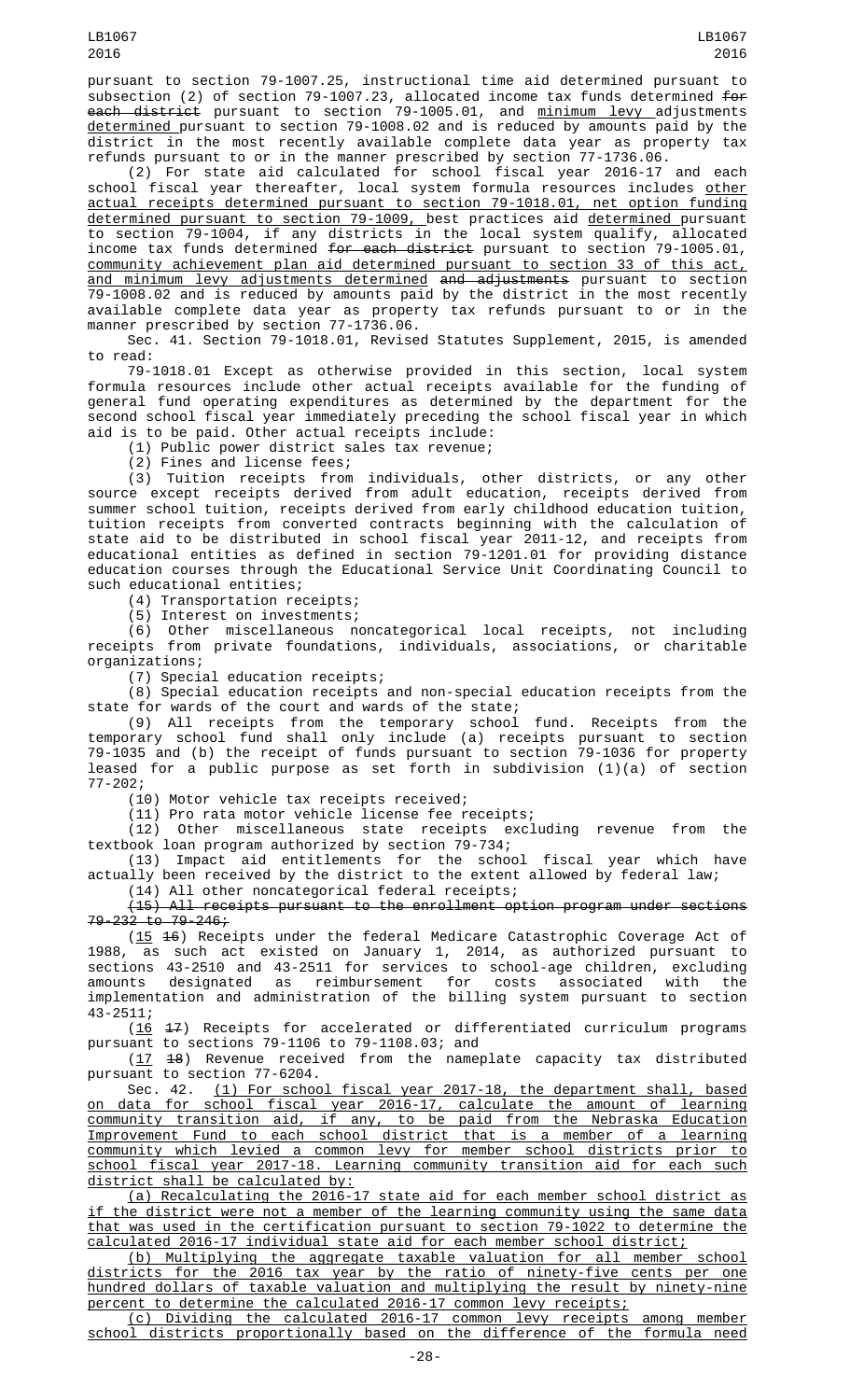calculated pursuant to section 79-1007.11 minus the sum of the state aid certified pursuant to section 79-1022 and the other actual receipts included in local system formula resources pursuant to section 79-1018.01 for the 2016-17 school fiscal year to determine the district share of the calculated 2016-17 common levy receipts for each member district;

(d) Adding the district share of the calculated 2016-17 common levy receipts to the state aid certified pursuant to section 79-1022 for the 2016-17 school fiscal year to determine the calculated 2016-17 common levy resources total for each member school district;

(e) Multiplying the taxable valuation for each member school district for the 2016 tax year by the ratio of ninety-five cents per one hundred dollars of taxable valuation and multiplying the result by ninety-nine percent to determine the calculated 2016-17 individual levy receipts for each member school district;

(f) Adding the calculated 2016-17 individual levy receipts to the calculated 2016-17 individual state aid to determine the calculated 2016-17 individual district resources total for each member school district; and

(g) Multiplying the difference between the calculated 2016-17 common levy resources total minus the calculated 2016-17 individual district resources total for each member school district by fifty percent to equal the 2017-18 learning community transition aid for each member school district for which the calculated common levy resources total is greater than the calculated individual district resources total.

(2) For school fiscal year 2018-19, the department shall, based on data for school fiscal year 2017-18, calculate the amount of learning community transition aid, if any, to be paid from the Nebraska Education Improvement Fund to each school district that is a member of a learning community which levied a common levy for member school districts prior to school fiscal year 2017-18. Learning community transition aid for each such district shall be calculated by:

(a) Recalculating the 2017-18 state aid for each member school district as if the district continued to be subject to a learning community general fund common levy and without any poverty allowance adjustment pursuant to section 79-1007.06 or community achievement aid pursuant to section 33 of this act using the same data that was used in the certification pursuant to section 79-1022 to determine the calculated 2017-18 common levy formula need and calculated 2017-18 common levy state aid for each member school district;

(b) Multiplying the aggregate taxable valuation for all member school districts for the 2017 tax year by the ratio of ninety-five cents per one hundred dollars of taxable valuation and multiplying the result by ninety-nine percent to determine the calculated 2017-18 common levy receipts;

(c) Dividing the calculated 2017-18 common levy receipts among member school districts proportionally based on the difference of the calculated common levy formula need minus the sum of the calculated 2017-18 common levy state aid and the other actual receipts included in local system formula resources pursuant to section 79-1018.01 for the 2017-18 school fiscal year to determine the district share of the calculated 2017-18 common levy receipts for each member district;

(d) Adding the district share of the calculated 2017-18 common levy receipts to the calculated 2017-18 common levy state aid to determine the calculated 2017-18 common levy resources total for each member school district;

(e) Multiplying the taxable valuation for each member school district for the 2017 tax year by the ratio of ninety-five cents per one hundred dollars of taxable valuation and multiplying the result by ninety-nine percent to determine the calculated 2017-18 individual levy receipts for each member school district;

(f) Adding the calculated 2017-18 individual levy receipts to the state aid certified pursuant to section 79-1022 for school fiscal year 2017-18 to determine the calculated 2017-18 individual district resources total for each member school district; and

(g) Multiplying the difference between the calculated 2017-18 common levy resources total minus the calculated 2017-18 individual district resources total for each member school district by twenty-five percent to equal the 2018-19 learning community transition aid for each member school district for which the calculated common levy resources total is greater than the calculated individual district resources total.

(3) Learning community transition aid shall not be considered in the calculation of formula resources pursuant to section 79-1017.01.

Sec. 43. Section 79-1022, Reissue Revised Statutes of Nebraska, is amended to read:

79-1022 (1) On or before <del>April 10, 2014, and on or before</del> March 1 of each year <del>thereafter</del> for each ensuing fiscal year, the department shall determine the amounts to be distributed to each local system and each district for the ensuing school fiscal year pursuant to the Tax Equity and Educational Opportunities Support Act and shall certify the amounts to the Director of Administrative Services, the Auditor of Public Accounts, each learning community for school fiscal years prior to school fiscal year 2017-18, and each district. Except as otherwise provided in this section, the The amount to be distributed to each district that is not a member of a learning community from the amount certified for a local system shall be proportional based on the formula students attributed to each district in the local system. <u>For school</u> fiscal years prior to school fiscal year 2017-18, the The amount to be distributed to each district that is a member of a learning community from the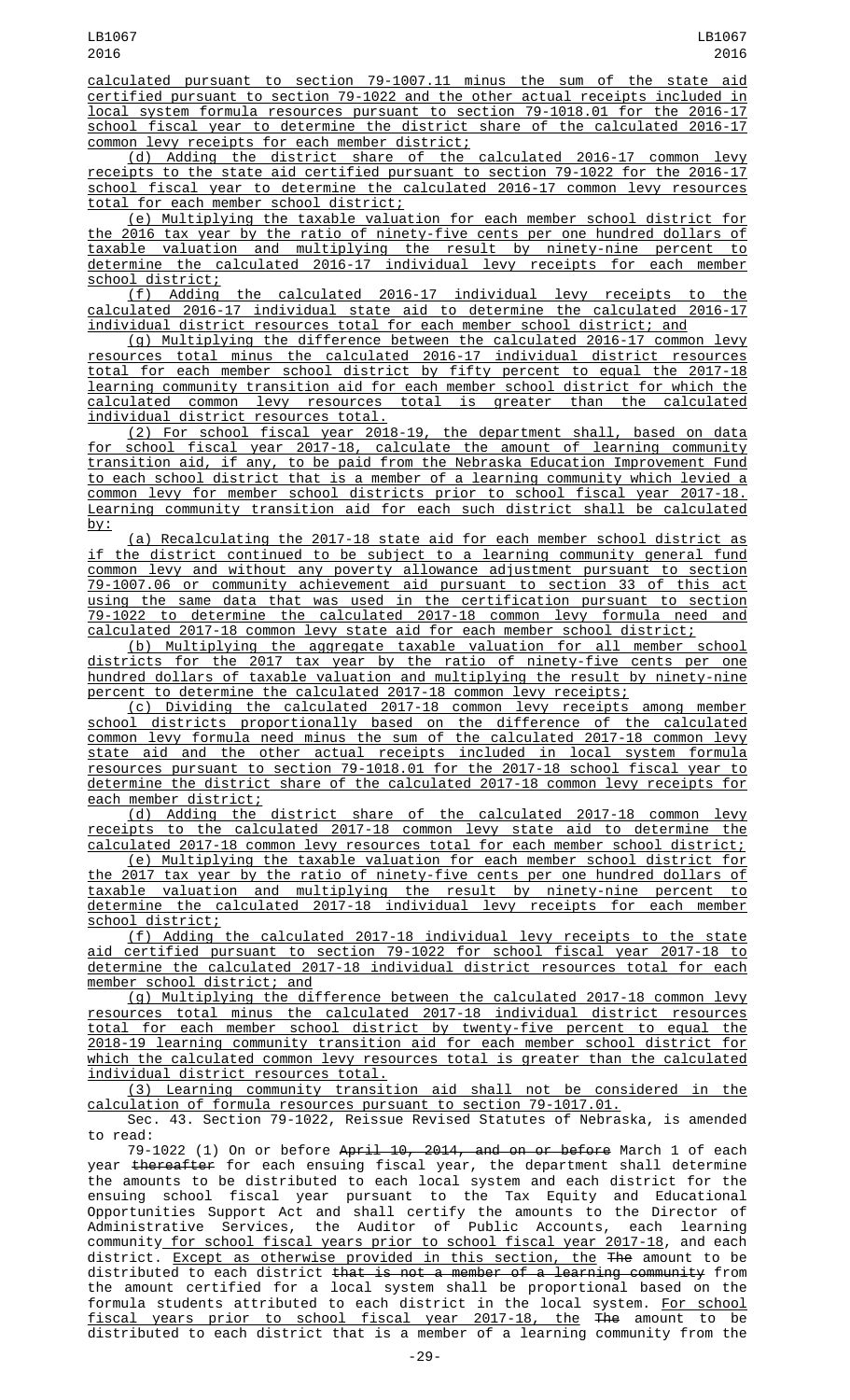amount certified for the local system shall be proportional based on the formula needs calculated for each district in the local system. On or before A<del>pril 10, 2014, and on or before</del> March 1 of each year <del>thereafter</del> for each ensuing fiscal year, the department shall report the necessary funding level for the ensuing school fiscal year to the Governor, the Appropriations Committee of the Legislature, and the Education Committee of the Legislature. The report submitted to the committees of the Legislature shall be submitted electronically. Except as otherwise provided in this subsection, certified state aid amounts, including adjustments pursuant to section 79-1065.02, shall be shown as budgeted non-property-tax receipts and deducted prior to calculating the property tax request in the district's general fund budget statement as provided to the Auditor of Public Accounts pursuant to section 79-1024.

(2) Except as provided in this subsection, subsection (8) of section 79-1016, and sections 79-1033 and 79-1065.02 and section 33 of this act, the amounts certified pursuant to subsection (1) of this section shall be distributed in ten as nearly as possible equal payments on the last business day of each month beginning in September of each ensuing school fiscal year and ending in June of the following year, except that when a school district is to receive a monthly payment of less than one thousand dollars, such payment shall be one lump-sum payment on the last business day of December during the ensuing school fiscal year.

Sec. 44. Section 79-1024, Reissue Revised Statutes of Nebraska, is amended to read:

79-1024 (1) The department may require each district to submit to the department a duplicate copy of such portions of the district's budget statement as the Commissioner of Education directs. The department may verify any data used to meet the requirements of the Tax Equity and Educational Opportunities Support Act. The Auditor of Public Accounts shall review each district's budget statement for statutory compliance, make necessary changes in the budget documents for districts to effectuate the budget limitations imposed pursuant to sections 79-1023 to 79-1030, and notify the Commissioner of Education of any district failing to submit to the auditor the budget documents required pursuant to this subsection by the date established in subsection (1) of section 13-508 or failing to make any corrections of errors in the documents pursuant to section 13-504 or 13-511.

(2) If a school district fails to submit to the department or the auditor the budget documents required pursuant to subsection (1) of this section by the date established in subsection (1) of section 13-508 or fails to make any corrections of errors in the documents pursuant to section 13-504 or 13-511, the commissioner, upon notification from the auditor or upon his or her own knowledge that the required budget documents and any required corrections of errors from any school district have not been properly filed in accordance with the Nebraska Budget Act and after notice to the district and an opportunity to be heard, shall direct that any state aid granted pursuant to the Tax Equity and Educational Opportunities Support Act be withheld until such time as the required budget documents or corrections of errors are received by the auditor and the department. In addition, the commissioner shall direct the county treasurer to withhold all school money belonging to the school district until such time as the commissioner notifies the county treasurer of receipt of the required budget documents or corrections of errors. The county treasurer shall withhold such money. For school districts that are members of learning communities, a determination of school money belonging to the district shall be based on the proportionate share of property tax receipts allocated to the school district by the learning community coordinating council<u> for school</u> fiscal years prior to school fiscal year 2017-18, and the county treasurer shall withhold any such school money in the possession of the county treasurer from the school district. If the school district does not comply with this section prior to the end of the state's biennium following the biennium which included the fiscal year for which state aid was calculated, the state aid funds shall revert to the General Fund. The amount of any reverted funds shall be included in data provided to the Governor in accordance with section 79-1031. The board of any district failing to submit to the department or the auditor the budget documents required pursuant to this section by the date established in subsection (1) of section 13-508 or failing to make any corrections of errors in the documents pursuant to section 13-504 or 13-511 shall be liable to the school district for all school money which such district may lose by such failing.

Sec. 45. Section 79-1033, Reissue Revised Statutes of Nebraska, is amended to read:

79-1033 (1) Except as otherwise provided in the Tax Equity and Educational Opportunities Support Act, state aid payable pursuant to the act for each school fiscal year shall be based upon data found in applicable reports for the most recently available complete data year. The annual financial reports and the annual statistical summary of all school districts shall be submitted to the Commissioner of Education pursuant to the dates prescribed in section 79-528. If a school district fails to timely submit its reports, the commissioner, after notice to the district and an opportunity to be heard, shall direct that any state aid granted pursuant to the act be withheld until such time as the reports are received by the department. In addition, the commissioner shall direct the county treasurer to withhold all school money belonging to the school district until such time as the commissioner notifies the county treasurer of receipt of such reports. The county treasurer shall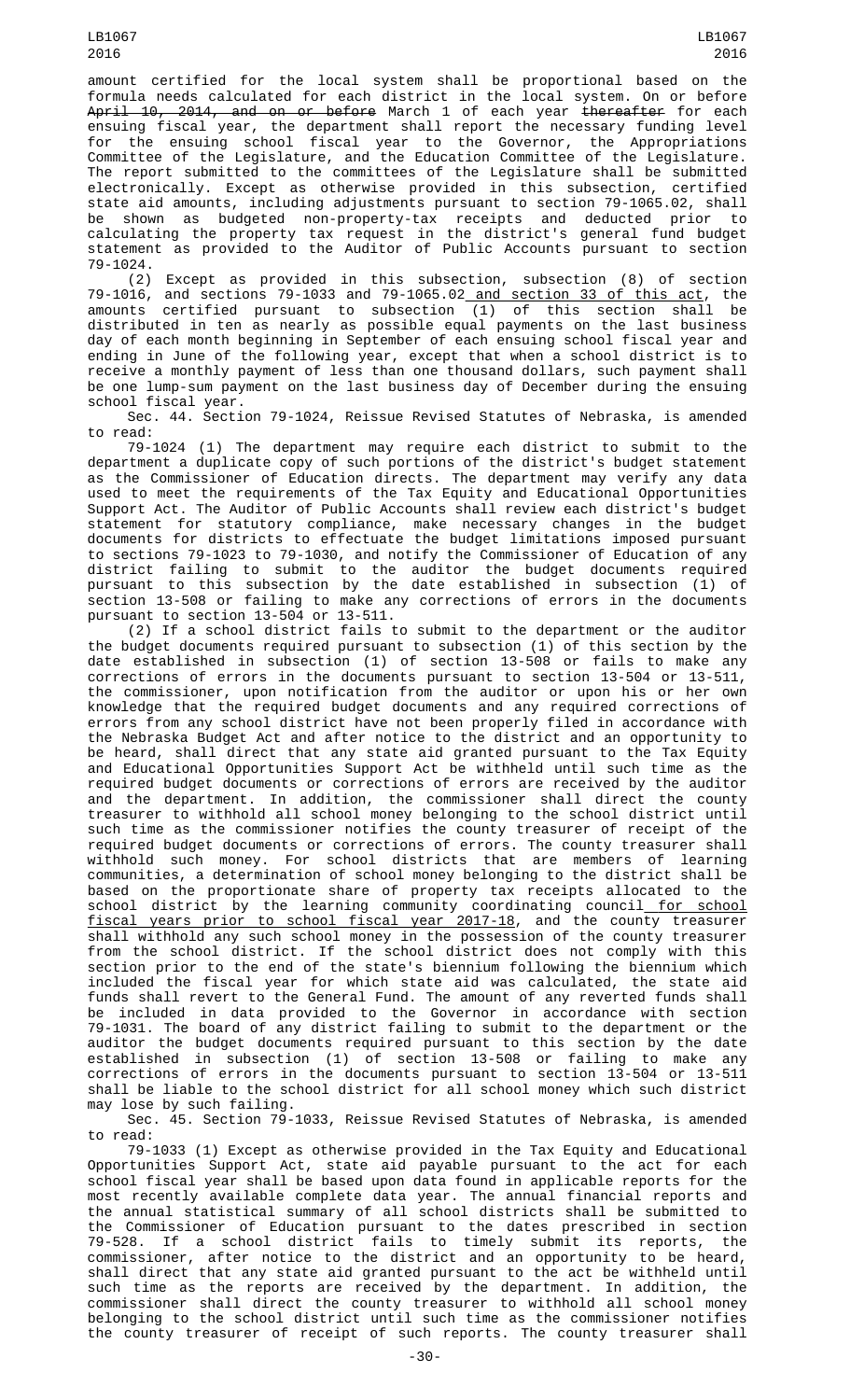withhold such money. For school districts that are members of learning communities, a determination of school money belonging to the district shall be based on the proportionate share of state aid and property tax receipts allocated to the school district by the learning community coordinating council for school fiscal years prior to school fiscal year 2017-18, and the county treasurer shall withhold any such school money in the possession of the county treasurer from the school district. If the school district does not comply with this section prior to the end of the state's biennium following the biennium which included the school fiscal year for which state aid was calculated, the state aid funds shall revert to the General Fund. The amount of any reverted funds shall be included in data provided to the Governor in accordance with section 79-1031.

(2) A district which receives, or has received in the most recently available complete data year or in either of the two school fiscal years preceding the most recently available complete data year, federal funds in excess of twenty-five percent of its general fund budget of expenditures may apply for early payment of state aid paid pursuant to the act when such federal funds are not received in a timely manner. Such application may be made at any time by a district suffering such financial hardship and may be for any amount up to fifty percent of the remaining amount to which the district is entitled during the current school fiscal year. The state board may grant the entire amount applied for or any portion of such amount if the state board finds that a financial hardship exists in the district. The state board shall notify the Director of Administrative Services of the amount of funds to be paid in lump sum and the reduced amount of the monthly payments. The Director of Administrative Services shall, at the time of the next state aid payment made pursuant to section 79-1022, draw a warrant for the lump-sum amount from appropriated funds and forward such warrant to the district. For purposes of this subsection, financial hardship means a situation in which income to a district is exceeded by liabilities to such a degree that if early payment is not received it will be necessary for the district to discontinue vital services or functions.

Sec. 46. Section 79-1036, Reissue Revised Statutes of Nebraska, is amended to read:

79-1036 (1) In making the apportionment under section 79-1035, the Commissioner of Education shall distribute from the school fund for school  $p$ urposes<sub> $\tau$ </sub> to (a) for school fiscal years prior to school fiscal year 2017-18, any and all learning communities and school districts which are not members of a learning community<u>, and (b) for school fiscal year 2017-18 and each school</u> fiscal year thereafter, all school districts  $\overline{\tau}$  in which there are situated school lands which have not been sold and transferred by deed or saline lands owned by the state, which lands are being used for a public purpose, an amount in lieu of tax money that would be raised by school district levies and learning community common levies for which the proceeds are distributed to member school districts pursuant to sections 79-1073 and 79-1073.01 if such lands were taxable, to be ascertained in accordance with subsection (2) of this section, except that:

(i) (a) For Class I districts or portions thereof which are affiliated and in which there are situated school or saline lands, 38.6207 percent of the in lieu of land tax money calculated pursuant to subsection (2) of this section, based on the affiliated school system tax levy computed pursuant to section 79-1077, shall be distributed to the affiliated high school district and the remainder shall be distributed to the Class I district;

(ii) (b) For Class I districts or portions thereof which are part of a Class VI district which offers instruction in grades nine through twelve and in which there are situated school or saline lands, 38.6207 percent of the in lieu of land tax money calculated pursuant to subsection (2) of this section, based on the Class VI school system levy computed pursuant to section 79-1078, shall be distributed to the Class VI district and the remainder shall be distributed to the Class I district;

(iii) (c) For Class I districts or portions thereof which are part of a Class VI district which offers instruction in grades seven through twelve and in which there are situated school or saline lands, 55.1724 percent of the in lieu of land tax money calculated pursuant to subsection (2) of this section, based on the Class VI school system levy computed pursuant to section 79-1078, shall be distributed to the Class VI district and the remainder shall be distributed to the Class I district; and

(iv) (d) For Class I districts or portions thereof which are part of a Class VI district which offers instruction in grades six through twelve and in which there are situated school or saline lands, 62.0690 percent of the in lieu of land tax money calculated pursuant to subsection (2) of this section, based on the Class VI school system levy computed pursuant to section 79-1078, shall be distributed to the Class VI district and the remainder shall be distributed to the Class I district.

(2) The county assessor shall certify to the Commissioner of Education the tax levies of each school district and<u>, for levies certified prior to January</u> 1, 2017, learning community in which school land or saline land is located and the last appraised value of such school land, which value shall be the same percentage of the appraised value as the percentage of the assessed value is of market value in subsection (2) of section 77-201 for the purpose of applying the applicable tax levies for each district and, for levies certified prior to January 1, 2017, learning community in determining the distribution to the districts of such amounts. The school board of any school district and<u>, for</u>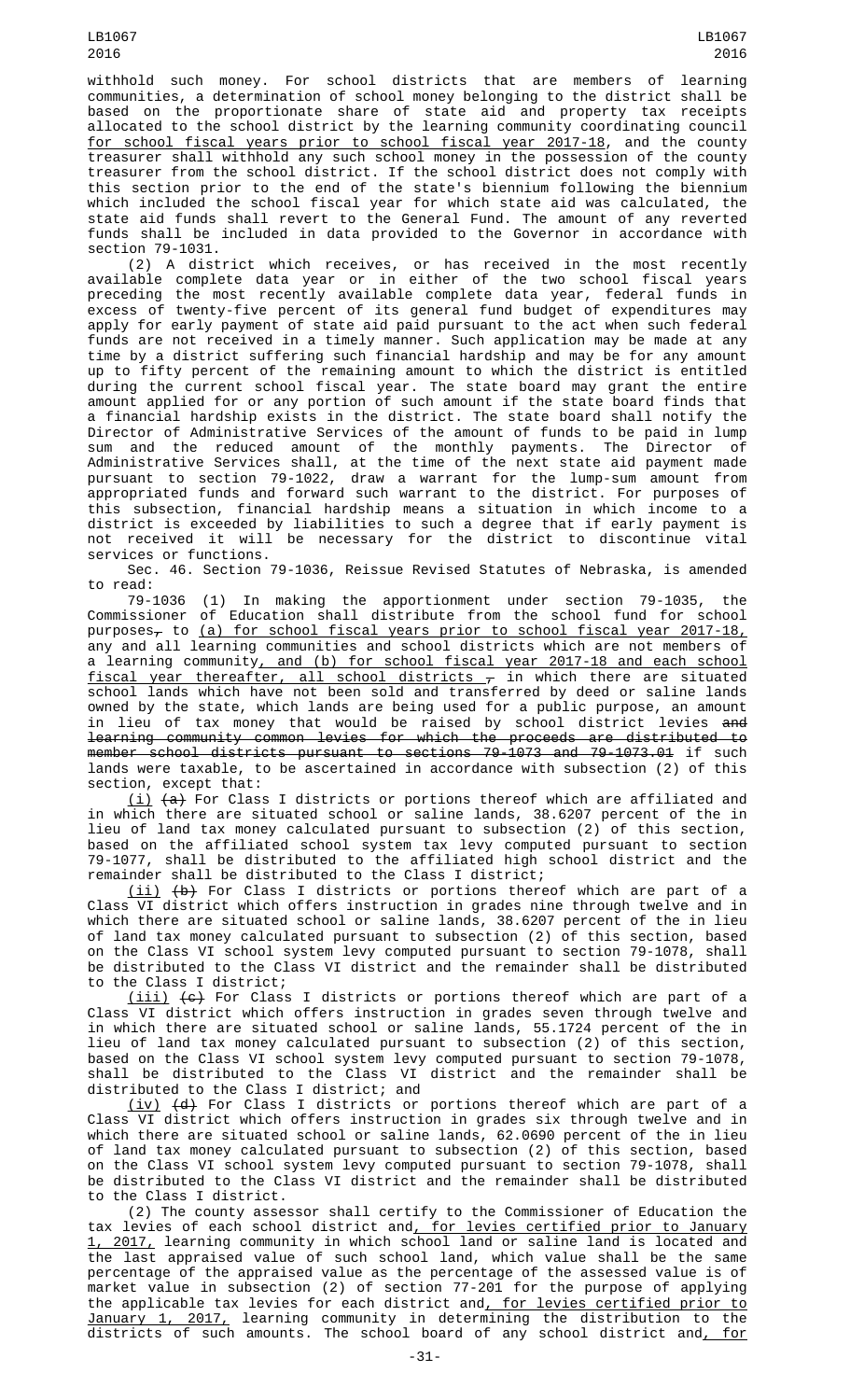levies certified prior to January 1, 2017, the learning community coordinating council of any learning community in which there is located any leased or undeeded school land or saline land subject to this section may appeal to the Board of Educational Lands and Funds for a reappraisement of such school land if such school board or learning community coordinating council deems the land not appraised in proportion to the value of adjoining land of the same or similar value. The Board of Educational Lands and Funds shall proceed to investigate the facts involved in such appeal and, if the contention of the school board or learning community coordinating council is correct, make the proper reappraisement. The value calculation in this subsection shall be used by the Commissioner of Education for making distributions in each school fiscal year.

Sec. 47. Section 79-1041, Reissue Revised Statutes of Nebraska, is amended to read:

79-1041 Each county treasurer of a county with territory in a learning community shall distribute any funds collected by such county treasurer from the common general fund levy <del>and the common building fund levy</del> of such learning community to each member school district pursuant to <u>section 79-1073</u> <del>sections</del> 79-1073 and 79-1073.01 at least once each month.

Each county treasurer shall, upon request of a majority of the members of the school board or board of education in any school district, at least once each month distribute to the district any funds collected by such county treasurer for school purposes.

Sec. 48. Section 79-1073, Reissue Revised Statutes of Nebraska, is amended to read:

79-1073 On or before September 1 for each year<u> prior to 2017</u>, each learning community coordinating council shall determine the expected amounts to be distributed by the county treasurers to each member school district from general fund property tax receipts pursuant to subdivision (2)(b) of section 77-3442 and shall certify such amounts to each member school district, the county treasurer for each county containing territory in the learning community, and the State Department of Education. Such property tax receipts shall be divided among member school districts proportionally based on the difference of the school district's formula need calculated pursuant to section 79-1007.11 minus the sum of the state aid certified pursuant to section 79-1022 and the other actual receipts included in local system formula resources pursuant to section 79-1018.01 for the school fiscal year for which the distribution is being made.

Each time the county treasurer distributes property tax receipts from the common general fund levy to member school districts, the amount to be distributed to each district shall be proportional based on the total amounts to be distributed to each member school district for the school fiscal year. Each time the county treasurer certifies a property tax refund pursuant to section 77-1736.06 based on the common general fund levy for member school districts or any entity issues an in lieu of property tax reimbursement based on the common general fund levy for member school districts, including amounts paid pursuant to sections 70-651.01 and 79-1036, the amount to be certified or reimbursed to each district shall be proportional on the same basis as property tax receipts from such levy are distributed to member school districts.

Sec. 49. Section 79-1075, Reissue Revised Statutes of Nebraska, is amended to read:

79-1075 (1) The county board of the county in which is located the schoolhouse or the administrative office of any joint school district or<u>, for</u> years prior to 2017, learning community shall make a levy for the school district or<u>, for years prior to 2017,</u> learning community, as may be necessary, and the county clerk of that headquarters county shall certify the levy, on or before the date prescribed in section 77-1601, to the county clerk of each county in which is situated any portion of the joint school district or learning community. This section shall apply to all taxes levied on behalf of school districts, including, but not limited to, taxes authorized by sections 10-304, 10-711, 10-716.01, 77-1601, 79-747, 79-1077, 79-1084, 79-1085, 79-1086, 79-10,100, 79-10,110, 79-10,118, 79-10,120, 79-10,122, and 79-10,126.

(2) The county board of the county in which is located the schoolhouse or the administrative office of the high school district of a joint affiliated school system shall make a levy for the joint affiliated school system, as may be necessary, and the county clerk of that headquarters county shall certify the levy, on or before the date prescribed in section 77-1601, to the county clerk of each county in which is situated any portion of the joint affiliated school system. This section shall apply to all taxes levied on behalf of affiliated school systems, including, but not limited to, taxes authorized by sections 10-716.01, 79-1077, and 79-10,110.

Sec. 50. Section 79-1083, Reissue Revised Statutes of Nebraska, is amended to read:

79-1083 At the time the budget statement is certified to the levying board, each school board shall deliver to the county clerk of the headquarters county a copy of its adopted budget statement. If the school district is a member of a learning community, the school board shall also deliver to the learning community coordinating council a copy of the adopted budget statement for school fiscal years prior to school fiscal year 2017-18.

Sec. 51. Section 79-1084, Reissue Revised Statutes of Nebraska, is amended to read:

79-1084 The school board of a Class III school district shall annually, on or before September 20, report in writing to the county board and, for years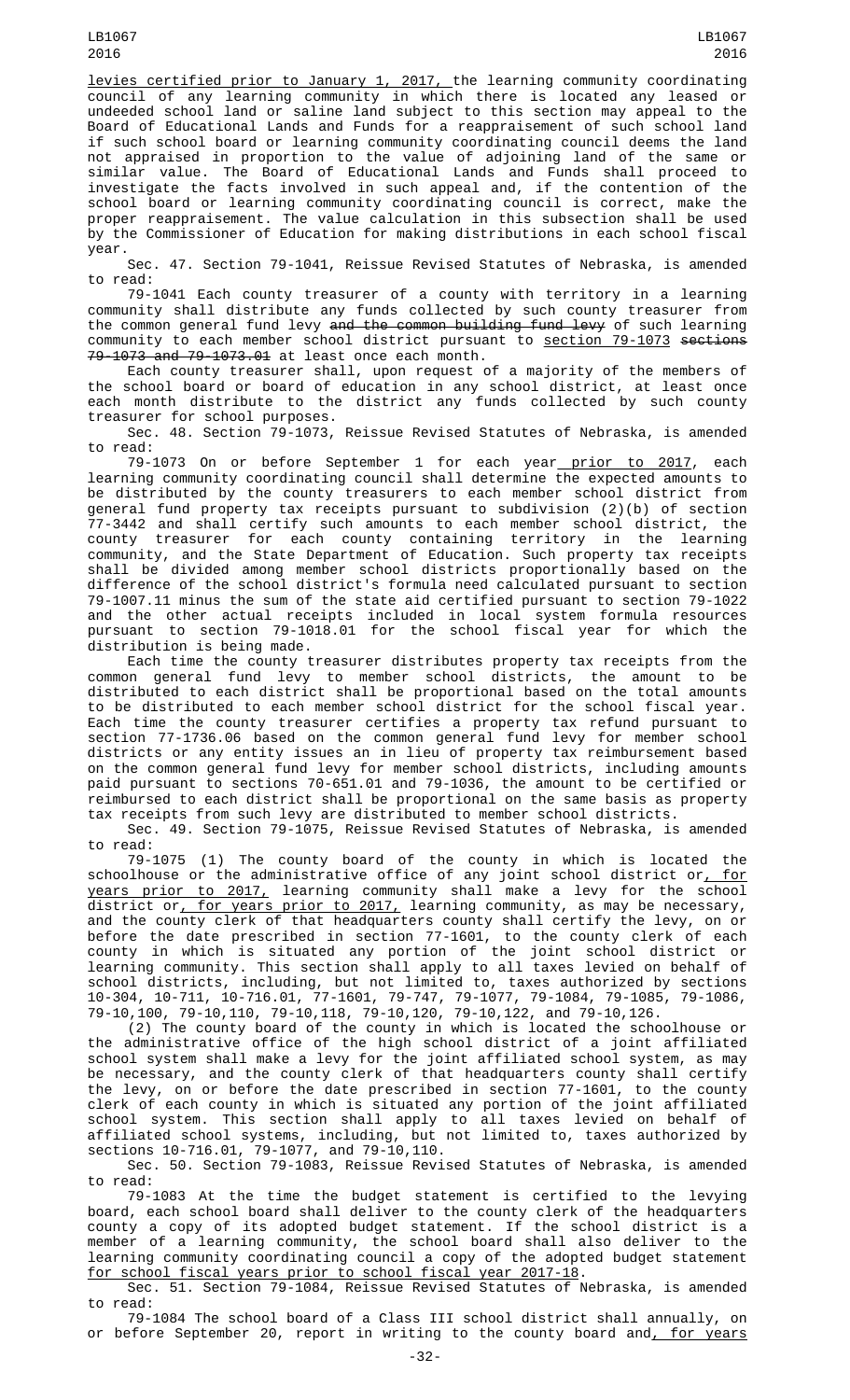LB1067 2016

prior to 2017, the learning community coordinating council if the school district is a member of a learning community the entire revenue raised by taxation and all other sources and received by the school board for the previous school fiscal year and a budget for the ensuing school fiscal year broken down generally as follows: (1) The amount of funds required for the support of the schools during the ensuing school fiscal year; (2) the amount of funds required for the purchase of school sites; (3) the amount of funds required for the erection of school buildings; (4) the amount of funds required for the payment of interest upon all bonds issued for school purposes; and (5) the amount of funds required for the creation of a sinking fund for the payment of such indebtedness. The secretary shall publish, within ten days after the filing of such budget, a copy of the fund summary pages of the budget one time at the legal rate prescribed for the publication of legal notices in a legal newspaper published in and of general circulation in such city or village or, if none is published in such city or village, in a legal newspaper of general circulation in the city or village. The secretary of the school board failing or neglecting to comply with this section shall be deemed guilty of a Class V misdemeanor and, in the discretion of the court, the judgment of conviction may provide for the removal from office of such secretary for such failure or neglect. For Class III school districts that are not members of a learning community, the county board shall levy and collect such taxes as are necessary to provide the amount of revenue from property taxes as indicated by all the data contained in the budget and the certificate prescribed by this section, at the time and in the manner provided in section 77-1601.

Sec. 52. Section 79-1086, Reissue Revised Statutes of Nebraska, is amended to read:

79-1086 (1) The board of education of a Class V school district that is not a member of a learning community shall annually during the month of July estimate the amount of resources likely to be received for school purposes, including the amounts available from fines, licenses, and other sources. Before the county board of equalization makes its levy each year, the board of education shall report to the county clerk the rate of tax deemed necessary to be levied upon the taxable value of all the taxable property of the district subject to taxation during the fiscal year next ensuing for (a) the support of the schools, (b) the purchase of school sites, (c) the erection, alteration, equipping, and furnishing of school buildings and additions to school buildings, (d) the payment of interest upon all bonds issued for school purposes, and (e) the creation of a sinking fund for the payment of such indebtedness. The county board of equalization shall levy the rate of tax so reported and demanded by the board of education and collect the tax in the same manner as other taxes are levied and collected.

(2) The school board of a Class V school district that is a member of a learning community shall annually, on or before September 20<u> of each year prior</u> <u>to 2017</u>, report in writing to the county board and the learning community coordinating council the entire revenue raised by taxation and all other sources and received by the school board for the previous school fiscal year and a budget for the ensuing school fiscal year broken down generally as follows: (a) The amount of funds required for the support of the schools during the ensuing school fiscal year; (b) the amount of funds required for the purchase of school sites; (c) the amount of funds required for the erection of school buildings; (d) the amount of funds required for the payment of interest upon all bonds issued for school purposes; and (e) the amount of funds required for the creation of a sinking fund for the payment of such indebtedness. The secretary shall publish, within ten days after the filing of such budget, a copy of the fund summary pages of the budget one time at the legal rate prescribed for the publication of legal notices in a legal newspaper published in and of general circulation in such city or village or, if none is published in such city or village, in a legal newspaper of general circulation in the city or village. The secretary of the school board failing or neglecting to comply with this section shall be deemed guilty of a Class V misdemeanor and, in the discretion of the court, the judgment of conviction may provide for the removal from office of such secretary for such failure or neglect.

Sec. 53. Section 79-10,120, Reissue Revised Statutes of Nebraska, is amended to read:

79-10,120 The school board or board of education of a Class II, III, IV, V, or VI school district may establish a special fund for purposes of acquiring sites for school buildings or teacherages, purchasing existing buildings for use as school buildings or teacherages, including the sites upon which such buildings are located, and the erection, alteration, equipping, and furnishing of school buildings or teacherages and additions to school buildings for elementary and high school grades and for no other purpose. <u>The</u> <del>For school</del> districts that are not members of learning communities, the fund shall be established from the proceeds of an annual levy, to be determined by the board, of not to exceed fourteen cents on each one hundred dollars upon the taxable value of all taxable property in the district which shall be in addition to any other taxes authorized to be levied for school purposes. Such tax shall be levied and collected as are other taxes for school purposes.<del>—For school</del> districts that are members of a learning community, such fund shall be established from the proceeds of the learning community special building funds levy directed to the school district for such purpose pursuant to subdivision (2)(g) of section 77-3442 and the proceeds of any school district special building fund levy pursuant to subdivision (2)(c) of section 77-3442. Sec. 54. Section 79-10,126, Reissue Revised Statutes of Nebraska, is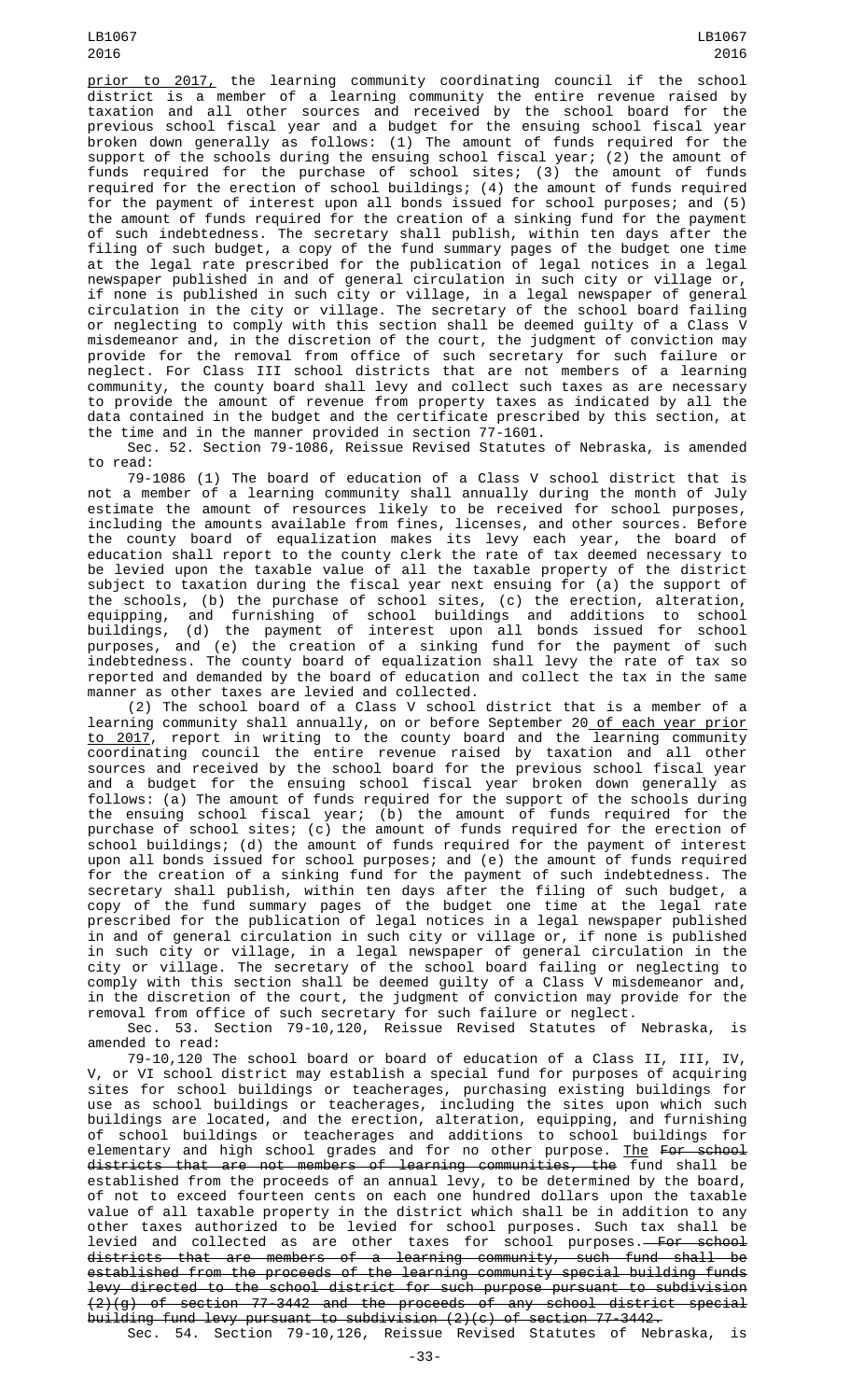LB1067 2016

amended to read:

79-10,126 For school fiscal year 2017-18 and each school fiscal year <u>thereafter, each</u> A Class V school district <del>that is not a member of a learning</del> community shall establish (1) for the general operation of the schools, such fund as will result from an annual levy of such rate of tax upon the taxable value of all the taxable property in such school district as the board of education determines to be necessary for such purpose, (2) a fund resulting from an annual amount of tax to be determined by the board of education of not to exceed fourteen cents on each one hundred dollars upon the taxable value of all the taxable property in the district for the purpose of acquiring sites of school buildings and the erection, alteration, equipping, and furnishing of school buildings and additions to school buildings, which tax levy shall be used for no other purposes, and (3) a further fund resulting from an annual amount of tax to be determined by the board of education to pay interest on and retiring, funding, or servicing of bonded indebtedness of the district.

Sec. 55. Section 79-10,126.01, Reissue Revised Statutes of Nebraska, is amended to read:

79-10,126.01 For school fiscal years prior to school fiscal year 2017-18, <u>each</u> A Class V school district <del>that is a member of a learning community</del> shall establish (1) for the general operation of the schools, such fund as will result from distributions pursuant to section 79-1073 from the learning community levy and any annual levy of such rate of tax upon the taxable value of all the taxable property in such school district as the board of education determines to be necessary for such purpose and as authorized pursuant to subdivision (2)(c) of section 77-3442, (2) for the purpose of acquiring sites of school buildings and the erection, alteration, equipping, and furnishing of school buildings and additions to school buildings, a fund as will result from distributions from the learning community levy pursuant to section 79-1073.01 <del>and</del> any annual levy of such rate of tax upon the taxable value of all the taxable property in such school district as the school board determines to be necessary for such purpose and as authorized pursuant to subdivision (2)(c) of section 77-3442, which fund shall be used for no other purposes, and (3) a further fund resulting from an annual amount of tax to be determined by the board of education to pay interest on and for retiring, funding, or servicing of bonded indebtedness of the district.

Sec. 56. Section 79-1140, Reissue Revised Statutes of Nebraska, is amended to read:

79-1140 Except as provided in sections 79-232 to 79-246<u> and section 15 of</u> <u>this act</u>, each school district shall pay an amount equal to the average per pupil cost of the service agency of the preceding year or the cost as agreed upon pursuant to the contract to the agency providing the educational program for every child with a disability who is a resident of the district and is attending an educational program not operated by the school district, including programs operated by the State Department of Education, the Department of Health and Human Services, and any other service agency whose programs are approved by the State Department of Education.

Sec. 57. Section 79-11,155, Reissue Revised Statutes of Nebraska, is<br>amended to read: amended to read:

79-11,155 The Commissioner of Education shall appoint a student achievement coordinator, subject to confirmation by a majority vote of the members of the State Board of Education. The coordinator shall have a background and training in addressing the unique educational needs of lowachieving students, including students in poverty, limited English proficient students, and highly mobile students.

The coordinator shall evaluate and coordinate existing resources for effective programs to increase achievement for such students across the state and shall review poverty plans submitted to the State Department of Education pursuant to section 79-1013 and limited English proficiency plans submitted to the department pursuant to section 79-1014 to ascertain successful practices being used by school districts in Nebraska and to assist school districts in improving their poverty and limited English proficiency plans, including the evaluation components. The coordinator need not review the poverty and limited English proficiency plans of each school district on an annual basis but shall develop a review schedule which assures that plans are reviewed periodically.

The coordinator or other department staff designated by the Commissioner of Education shall also consult with learning communities, educational service units, and school districts on the development, implementation, and evaluation of community achievement plans. In addition, the coordinator or other department staff designated by the commissioner shall conduct an initial review of submitted community achievement plans and return the plans with any suggestions or comments prior to the final submission of the plan for approval

by the State Board of Education.<br>Sec. 58. <u>(1) Communit</u>y ac (1) Community achievement plans shall be submitted by learning community coordinating councils to the State Board of Education for approval.

(2) Community achievement plans shall be developed, in consultation with the student achievement coordinator or other department staff designated by the Commissioner of Education, by the learning community submitting the plan, the learning community advisory committee, and educational service units with member school districts that are members of the learning community.

(3) Community achievement plans and plan renewals shall be submitted to the State Department of Education for an initial review by the student achievement coordinator or other department staff designated by the commissioner on or before January 1, 2017, for community achievement plans to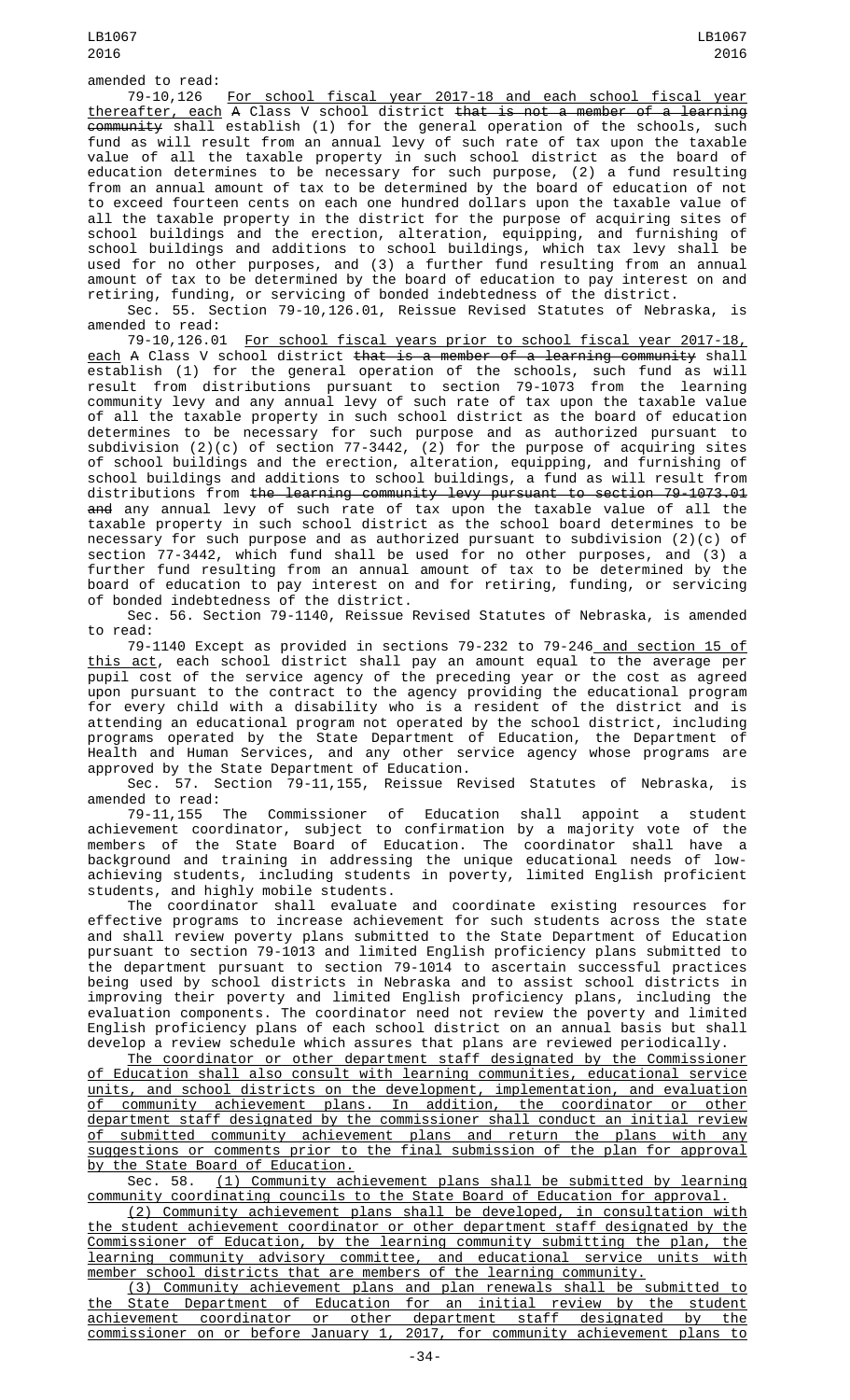be implemented beginning with school year 2017-18 and on or before January immediately preceding the school year when the plan or plan renewal will be implemented. The student achievement coordinator or other department staff designated by the commissioner shall return the plan or plan renewal with any suggestions or comments on or before the immediately following February 15 to allow the plan to be revised prior to submission on or before March 15 for final approval by the state board at the state board's April meeting. If the state board rejects a plan or plan renewal, the reasons for the rejection shall be included with the notice of rejection and an opportunity shall be provided to revise the plan or plan renewal and for participating collaborators to appear before the board prior to a reconsideration of approval.

(4) The state board shall not approve or renew a community achievement plan unless the plan:

(a) Receives the commitment of all member school districts to participate in the plan for the three-year plan period;

(b) Clearly describes the plan responsibilities for each participating school district, the submitting learning community, the educational service unit, and any other collaborating entities;

(c) Includes an evaluation of achievement equity and an identification of achievement barriers across the participating school districts;

(d) Relies on the collaboration of all participating districts to address achievement equity and barriers to achievement across such school districts using evidence-based methods;

(e) Aligns with plans used by participating districts for accreditation, poverty, limited English proficiency, and federal funds;

(f) Evaluates the effectiveness of the efforts to address achievement equity and barriers to achievement through the community achievement plan and through other aligned plans in an effort to determine, encourage, and promulgate best practices and the efficient use of resources;

(g) Has a high likelihood, in the opinion of the state board based on the evidence presented, of improving achievement equity and reducing the impact of barriers to achievement; and

(h) For renewals, reflects changes in the plans and the actions of the collaborators in response to evaluation results.

(5) An approved plan shall remain in effect for three years except as revised with the approval of the state board. The learning community shall submit a report on the success of the plan, evaluation results, and proposed revisions by December 1 immediately following the completion of the first two years of implementation and every three years thereafter.

(6) The department shall adopt and promulgate rules and regulations establishing procedures for plan approval and technical assistance that allow for a preliminary review and recommendations from the department prior to submission of the final plan for approval by the state board. Such procedures shall also provide for an appeal process for plans that have not been approved, which includes an opportunity to present evidence to the state board.

Sec. 59. Section 79-1241.03, Reissue Revised Statutes of Nebraska, is amended to read:

79-1241.03 (1) Two percent of the funds appropriated for core services and technology infrastructure shall be transferred to the Educational Service Unit Coordinating Council. The remainder of such funds shall be distributed pursuant to subsections (2) through ( $\frac{5}{5}$   $\frac{6}{5}$ ) of this section.

(2)(a) The distance education and telecommunications allowance for each educational service unit shall equal eighty-five percent of the difference of the costs for telecommunications services, for access to data transmission networks that transmit data to and from the educational service unit, and for the transmission of data on such networks paid by the educational service unit as reported on the annual financial report for the most recently available complete data year minus the receipts from the federal Universal Service Fund pursuant to 47 U.S.C. 254, as such section existed on January 1, 2007, for the educational service unit as reported on the annual financial report for the most recently available complete data year and minus any receipts from school districts or other educational entities for payment of such costs as reported on the annual financial report of the educational service unit.

(b) The base allocation of each educational service unit shall equal two and one-half percent of the funds appropriated for distribution pursuant to this section.

(c) The satellite office allocation for each educational service unit shall equal one percent of the funds appropriated for distribution pursuant to this section for each office of the educational service unit, except the educational service unit headquarters, up to the maximum number of satellite offices. The maximum number of satellite offices used for the calculation of the satellite office allocation for any educational service unit shall equal the difference of the ratio of the number of square miles within the boundaries of the educational service unit divided by four thousand minus one with the result rounded to the closest whole number.

(d) The statewide adjusted valuation shall equal the total adjusted valuation for all member districts of educational service units pursuant to section 79-1016 used for the calculation of state aid for school districts pursuant to the Tax Equity and Educational Opportunities Support Act for the school fiscal year for which the distribution is being calculated pursuant to this section.

(e) The adjusted valuation for each educational service unit shall equal the total adjusted valuation of the member school districts pursuant to section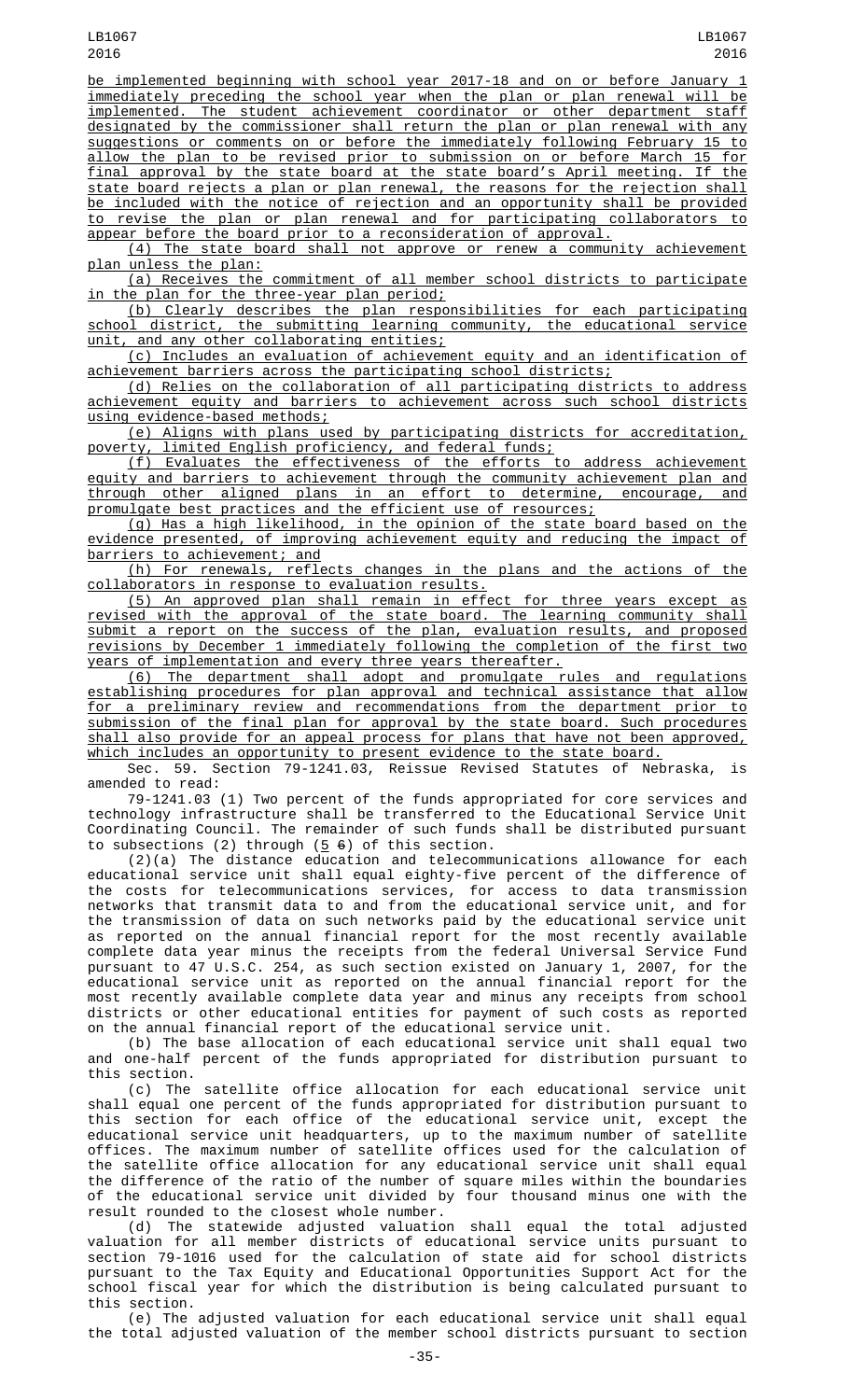79-1016 used for the calculation of state aid for school districts pursuant to the act for the school fiscal year for which the distribution is being calculated pursuant to this section, except that such adjusted valuation for member school districts that are also member districts of a learning community shall be reduced by fifty percent for school fiscal years 2008-09 and 2009-10, thirty percent for school fiscal year 2010-11, and ten percent for each school fiscal year thereafter. The adjusted valuation for each learning community shall equal fifty percent, for school fiscal years 2008-09 and 2009-10, thirty p<del>ercent, for school fiscal year 2010-11, and</del> ten percent<del>, for each school</del> fiscal year thereafter, of the total adjusted valuation of the member school districts pursuant to section 79-1016 used for the calculation of state aid for school districts pursuant to the act for the school fiscal year for which the distribution is being calculated pursuant to this section.

(f) The local effort rate shall equal \$0.0135 per one hundred dollars of adjusted valuation.

(g) The statewide student allocation shall equal the difference of the sum of the amount appropriated for distribution pursuant to this section plus the product of the statewide adjusted valuation multiplied by the local effort rate minus the distance education and telecommunications allowance, base allocation, and satellite office allocation for all educational service units and minus any adjustments required by subsection  $(4\;5)$  of this section.

(h) The sparsity adjustment for each educational service unit and learning community shall equal the sum of one plus one-tenth of the ratio of the square miles within the boundaries of the educational service unit divided by the fall membership of the member school districts for the school fiscal year immediately preceding the school fiscal year for which the distribution is being calculated pursuant to this section.

(i) The adjusted students for each multidistrict educational service unit shall equal the fall membership for the school fiscal year immediately preceding the school fiscal year for which aid is being calculated of the member school districts that will not be members of a learning community and ninety percent of the fall membership for such school fiscal year of the member school districts that will be members of a learning community pursuant to this section multiplied by the sparsity adjustment for the educational service unit. The adjusted students for each single-district educational service unit shall equal ninety-five percent of the fall membership for the school fiscal year immediately preceding the school fiscal year for which aid is being calculated if the member school district will not be a member of a learning community and eighty-five percent of the fall membership for such school fiscal year if the member school district will be a member of a learning community pursuant to this section, multiplied by the sparsity adjustment for the educational service unit. The adjusted students for each learning community shall equal ten percent of the fall membership for such school fiscal year of the member school districts multiplied by the sparsity adjustment for the learning community.

(j) The per student allocation shall equal the statewide student allocation divided by the total adjusted students for all educational service units and learning communities.

(k) The student allocation for each educational service unit and learning community shall equal the per student allocation multiplied by the adjusted students for the educational service unit or learning community.

(l) The needs for each educational service unit shall equal the sum of the distance education and telecommunications allowance, base allocation, satellite office allocation, and student allocation for the educational service unit and the needs for each learning community shall equal the student allocation for the learning community.

(m) The distribution of core services and technology infrastructure funds for each educational service unit and learning community shall equal the needs for each educational service unit or learning community minus the product of the adjusted valuation for the educational service unit or learning community multiplied by the local effort rate.

(3) If an educational service unit is the result of a merger or received new member school districts from another educational service unit, the educational service unit shall be considered a new educational service unit for purposes of this section. For each new educational service unit, the needs minus the distance education and telecommunications allowance for such new educational service unit shall, for each of the three fiscal years following the fiscal year in which the merger takes place or the new member school districts are received, equal an amount not less than the needs minus the distance education and telecommunications allowance for the portions of the educational service units transferred to the new educational service unit for the fiscal year immediately preceding the merger or receipt of new member school districts, except that if the total amount available to be distributed pursuant to subsections (2) through (<u>5</u> <del>6</del>) of this section for the year for which needs are being calculated is less than the total amount distributed pursuant to such subsections for the fiscal year immediately preceding the merger or receipt of new member school districts, the minimum needs minus the distance education and telecommunications allowance for each educational service unit pursuant to this subsection shall be reduced by a percentage equal to the ratio of such difference divided by the total amount distributed pursuant to subsections (2) through (5 6) of this section for the fiscal year immediately preceding the merger or receipt of new member school districts. The needs minus the distance education and telecommunications allowance for the portions of educational service units transferred to the new educational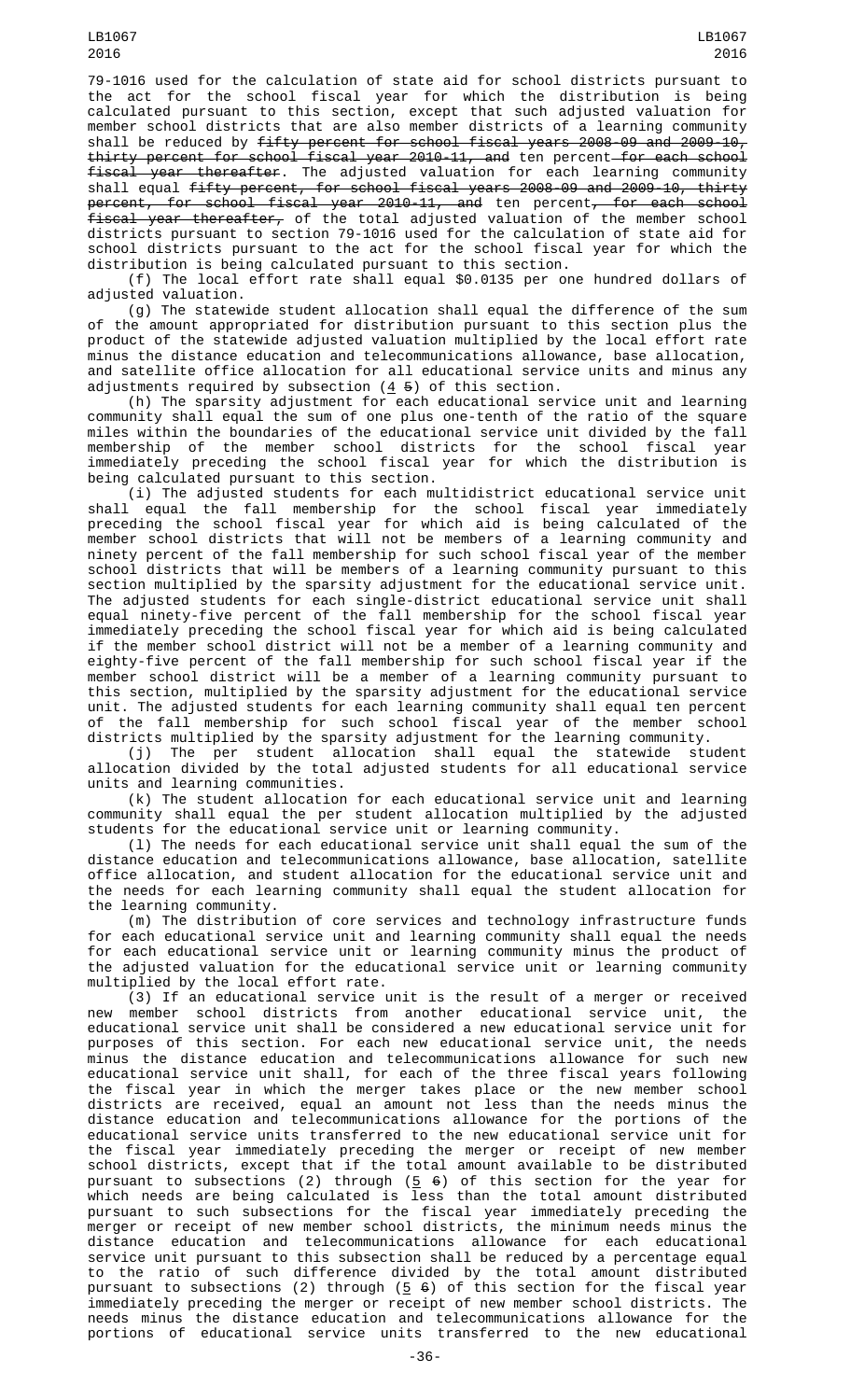service unit for the fiscal year immediately preceding a merger or receipt of new member school districts shall equal the needs minus the distance education and telecommunications allowance calculated for such fiscal year pursuant to subsections (2) through (<u>5</u>  $\rm{6)}$  of this section for any educational service unit affected by the merger or the transfer of school districts multiplied by a ratio equal to the valuation that was transferred to the new educational service unit for which the minimum is being calculated divided by the total valuation of the educational service unit transferring the territory.

(4) For fiscal years 2010-11 through 2013-14, each educational service  $unit$  shall have needs minus the distance education and telecommunications allowance equal to an amount not less than ninety-five percent of the needs minus the distance education and telecommunications allowance for the immediately preceding fiscal year, except that if the total amount available to be distributed pursuant to subsections (2) through (6) of this section for the year for which needs are being calculated is less than the total amount distributed pursuant to such subsections for the immediately preceding fiscal year, the minimum needs minus the distance education and telecommunications allowance for each educational service unit pursuant to this subsection shall be reduced by a percentage equal to the ratio of such difference divided by the total amount distributed pursuant to subsections (2) through (6) of this section.

 $(4, 5)$  If the minimum needs minus the distance education and telecommunications allowance pursuant to subsection (3) <del>or (4)</del> of this section for any educational service unit exceeds the amount that would otherwise be calculated for such educational service unit pursuant to subsection (2) of this section, the statewide student allocation shall be reduced such that the total amount to be distributed pursuant to this section equals the appropriation for core services and technology infrastructure funds and no educational service unit has needs minus the distance education and telecommunications allowance less than the greater of any minimum amounts calculated for such educational service unit pursuant to <u>subsection (3)</u> <del>subsections (3) and (4)</del> of this section.

 $(5, 6)$  The State Department of Education shall certify the distribution of core services and technology infrastructure funds pursuant to subsections (2) through ( $\overline{5}$   $\overline{6}$ ) of this section to each educational service unit and learning community on or before July 1 of each year for the following school fiscal year. Except as otherwise provided in this subsection, any funds appropriated for distribution pursuant to this section shall be distributed in ten as nearly as possible equal payments on the first business day of each month beginning in September of each school fiscal year and ending in June. Funds to distributed to a learning community in school fiscal year 2010-11 shall be distributed in ten payments on the first business day of each month beginning in September 2010 and ending in June 2011, with each of the first five payments equal as nearly as possible to seventeen percent of the amount to be distributed and with each of the last five payments equal as nearly as possible to three percent of the amount to be distributed. Funds distributed to educational service units pursuant to this section shall be used for core services and technology infrastructure with the approval of representatives of two-thirds of the member school districts of the educational service unit, representing a majority of the adjusted students in the member school districts used in calculations pursuant to this section for such funds. The valuation of individual school districts shall not be considered in the utilization of such core services or technology infrastructure funds by member school districts for funds received after July 1, 2010. Funds distributed to learning communities on or before January 15, 2011, shall be used for learning community purposes with the approval of the learning community coordinating council. Funds distributed to learning communities <del>after January 15, 2011,</del> shall be used for evaluation and research pursuant to section 79-2104.02 with the approval of the learning community coordinating council.

(<u>6</u>  $\neq$ ) For purposes of this section, the determination of whether or not a school district will be a member of an educational service unit or a learning community shall be based on the information available May 1 for the following school fiscal year.

 $(7 8)$  It is the intent of the Legislature that:

(a) Funding for core services and technology infrastructure for each educational service unit consist of both amounts received pursuant to this section and an amount greater than or equal to the product of the adjusted valuation for the educational service unit multiplied by the local effort rate; and

(b) Each multidistrict educational service unit use an amount equal to at least five percent of such funding for core services and technology infrastructure for cooperative projects between member school districts and that each such educational service unit use an amount equal to at least five percent of such funding for core services and technology infrastructure for statewide projects managed by the Educational Service Unit Coordinating Council.

Sec. 60. Section 79-1245, Reissue Revised Statutes of Nebraska, is amended to read:

79-1245 (1) The Educational Service Unit Coordinating Council is created as of July 1, 2008. On such date the assets and liabilities of the Distance Education Council shall be transferred to the Educational Service Unit Coordinating Council. The council shall be composed of one administrator from each educational service unit and beginning July 1, 2017, one nonvoting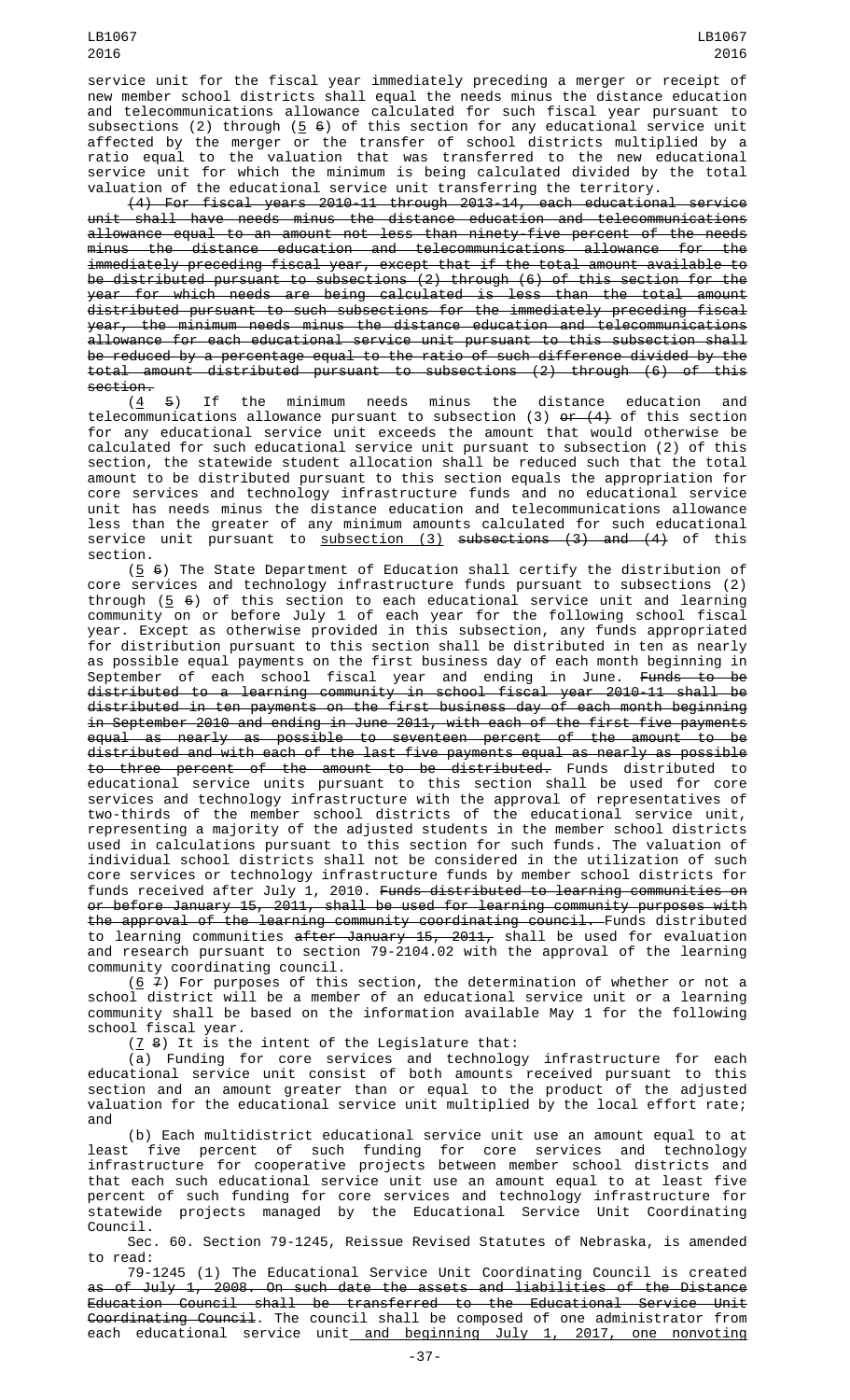administrator from each learning community. The council shall be funded from two percent of the core services and technology infrastructure funding appropriated pursuant to section 79-1241.03, appropriations by the Legislature for distance education, and fees established for services provided to educational entities.

(2) The council is a political subdivision and a public body corporate and politic of this state, exercising public powers separate from the participating educational service units. The council shall have the duties, privileges, immunities, rights, liabilities, and disabilities of a political subdivision and a public body corporate and politic but shall not have taxing power.

(3) The council shall have power (a) to sue and be sued, (b) to have a seal and alter the same at will or to dispense with the necessity thereof, (c) to make and execute contracts and other instruments, (d) to receive, hold, and use money and real and personal property, (e) to hire and compensate employees, including certificated employees, (f) to act as a fiscal agent for statewide initiatives being implemented by employees of one or more educational service units, and (g) from time to time, to make, amend, and repeal bylaws, rules, and regulations not inconsistent with sections 79-1245 to 79-1249. Such power shall only be used as necessary or convenient to carry out and effectuate the powers and purposes of the council.

Sec. 61. Section 79-2104, Reissue Revised Statutes of Nebraska, is amended to read:

79-2104 A learning community coordinating council shall have the authority to:

(1) For fiscal years prior to fiscal year 2017-18, levy Levy a common levy for the general funds of member school districts pursuant to sections 77-3442 and 79-1073;

(2) Levy a common levy for the special building funds of member school districts pursuant to sections 77-3442 and 79-1073.01;

 $(2, 3)$  Levy for elementary learning center facility leases, for remodeling of leased elementary learning center facilities, and for up to fifty percent of the estimated cost for focus school or program capital projects approved by the learning community coordinating council pursuant to subdivision <u>(2)(f)</u> <del>(2)(h)</del> of section 77-3442 and section 79-2111;

(3 4) Levy for early childhood education programs for children in poverty, for elementary learning center employees, for contracts with other entities or individuals who are not employees of the learning community for elementary learning center programs and services, and for pilot projects pursuant to subdivision <u>(2)(g)</u> <del>(2)(i)</del> of section 77-3442, except that not more than ten percent of such levy may be used for elementary learning center employees;

(4) Develop, submit, administer, and evaluate community achievement plans in collaboration with the advisory committee, educational service units serving member school districts, member school districts, and the student achievement coordinator or other department staff designated by the Commissioner of Education;

(5) Collect, analyze, and report data and information, including, but not limited to, information provided by a school district pursuant to subsection (5) of section 79-201;

(6) Approve focus schools and focus programs to be operated by member school districts;

(7) Adopt, approve, and implement a diversity plan pursuant to sections 79-2110 and 79-2118 which shall include open enrollment and may include focus schools, focus programs, magnet schools, and pathways pursuant to section 79-2110;

(8) Through school year 2016-17, administer Administer the open enrollment provisions in section 79-2110 for the learning community as part of a diversity plan developed by the council to provide educational opportunities which will result in increased diversity in schools across the learning community;

(9) Annually conduct school fairs to provide students and parents the opportunity to explore the educational opportunities available at each school in the learning community and develop other methods for encouraging access to such information and promotional materials;

(10) Develop procedures for determining best practices for addressing student achievement barriers and for disseminating such practices within the learning community and to other school districts and approve reorganization plans for submission pursuant to the Learning Community Reorganization Act;

(11) Establish and administer elementary learning centers through achievement subcouncils pursuant to sections 79-2112 to 79-2114;

(12) Administer the learning community funds distributed to the learning community pursuant to section 79-2111;

(13) Approve or disapprove poverty plans and limited English proficiency plans for member school districts through achievement subcouncils established under section 79-2117;

(14) Establish a procedure for receiving community input and complaints regarding the learning community;

(15) Establish a procedure to assist parents, citizens, and member school districts in accessing an approved center pursuant to the Dispute Resolution Act to resolve disputes involving member school districts or the learning community. Such procedure may include payment by the learning community for some mediation services;

(16) Establish and administer pilot projects related to enhancing the academic achievement of elementary students, particularly students who face challenges in the educational environment due to factors such as poverty,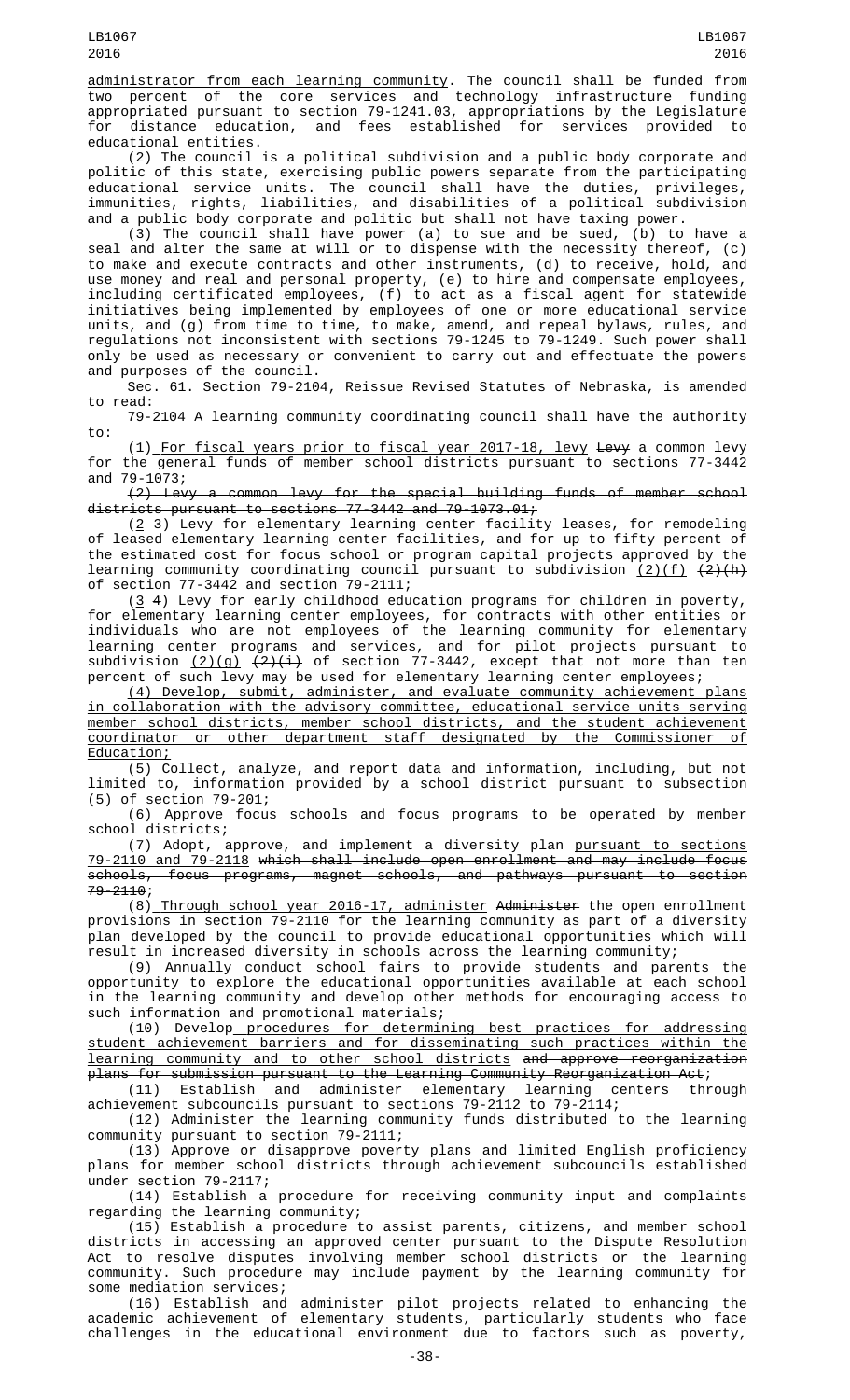(17) Provide funding to public or private entities engaged in the juvenile justice system providing prefiling and diversion programming designed to reduce excessive absenteeism and unnecessary involvement with the juvenile justice system; and

(18) Hold public hearings at its discretion in response to issues raised by residents regarding the learning community, a member school district, and academic achievement.

Sec. 62. Section 79-2104.01, Reissue Revised Statutes of Nebraska, is amended to read:

79-2104.01 Each learning community coordinating council shall have an advisory committee composed of the superintendent from each member school district or his or her representative. The advisory committee shall:

(1) Collaborate with the learning community coordinating council on the development, implementation, and evaluation of the community achievement plan Review issues related to open enrollment;

(2) Review proposals for focus programs, focus schools, magnet schools, and pathways;

(3) Provide recommendations for improving academic achievement across the learning community;

(3 4) Provide recommendations for improving the learning community's diversity plan;

(4 5) Review results and provide recommendations Submit a plan to the learning community coordinating council <u>regarding</u> <del>providing for</del> the implementation and administration of early childhood education programs for children in poverty; and

 $(5 6)$  Provide input to the learning community coordinating council on other issues as requested.

Sec. 63. Each learning community coordinating council shall be required to select at least two members to meet with the advisory committee and learning community administrators at least twice annually to discuss the community achievement plan, results of evaluations conducted with learning community or school district funds, best practices for improving achievement, particularly for students with achievement obstacles, learning community programs, and other matters related to improving education for students within the learning community and throughout the state.

Sec. 64. Section 79-2104.02, Reissue Revised Statutes of Nebraska, is amended to read:

79-2104.02 Each learning community coordinating council shall use any funds received after January 15, 2011, pursuant to section 79-1241.03 for evaluation <u>of programs related to the community achievement plan developed with</u> the assistance of the student achievement coordinator or other department staff designated by the Commissioner of Education and evaluation and research regarding the progress of the learning community and research pursuant to plans developed by the learning community coordinating council with assistance from the Educational Service Unit Coordinating Council and adjusted on an ongoing basis. The evaluation <u>of programs related to the community achievement plan</u> shall be connected to the evaluation components of the member district poverty and limited English proficiency plans. The evaluation regarding the progress of the learning community shall be conducted by one or more other entities or individuals who are not employees of the learning community and shall measure progress toward the goals and objectives of the learning community, which goals and objectives shall include reduction of excessive absenteeism of students in the member school districts of the learning community and closing academic achievement gaps based on socioeconomic status, and the effectiveness of the approaches used by the learning community or pilot project to reach such goals and objectives. Any research conducted pursuant to this section shall also be related to such goals and objectives<u> or programs related to the community</u> <u>achievement plan. Each . After the first full year of operation, each</u> learning community shall report evaluation and research results electronically to the Education Committee of the Legislature on or before January 1 of each year.

Sec. 65. Section 79-2104.03, Reissue Revised Statutes of Nebraska, is amended to read:

79-2104.03 The advisory committee described in section 79-2104.01 shall submit a plan as provided in subdivision (4 5) of section 79-2104.01 to the learning community coordinating council for any early childhood education programs for children in poverty and the services to be provided by such programs. In developing the plan, the advisory committee shall seek input from member school districts and community resources and collaborate with such resources in order to maximize the available opportunities and resources for such programs. The advisory committee may, as part of such plan, recommend services to be provided through contract with, or grants to, school districts to provide or contract for some or all of the services. The advisory committee shall take special efforts to establish early childhood education programs for children in poverty so that such programs are readily available and accessible to children and families located in areas with a high concentration of poverty.

Sec. 66. Section 79-2110, Revised Statutes Supplement, 2015, is amended to read:

79-2110 (1)(a) Each diversity plan shall provide for open enrollment in all school buildings in the learning community<u> for school years prior to school</u> <u>year 2017-18</u>, subject to specific limitations necessary to bring about diverse enrollments in each school building in the learning community. Such limitations, for school buildings other than focus schools and programs other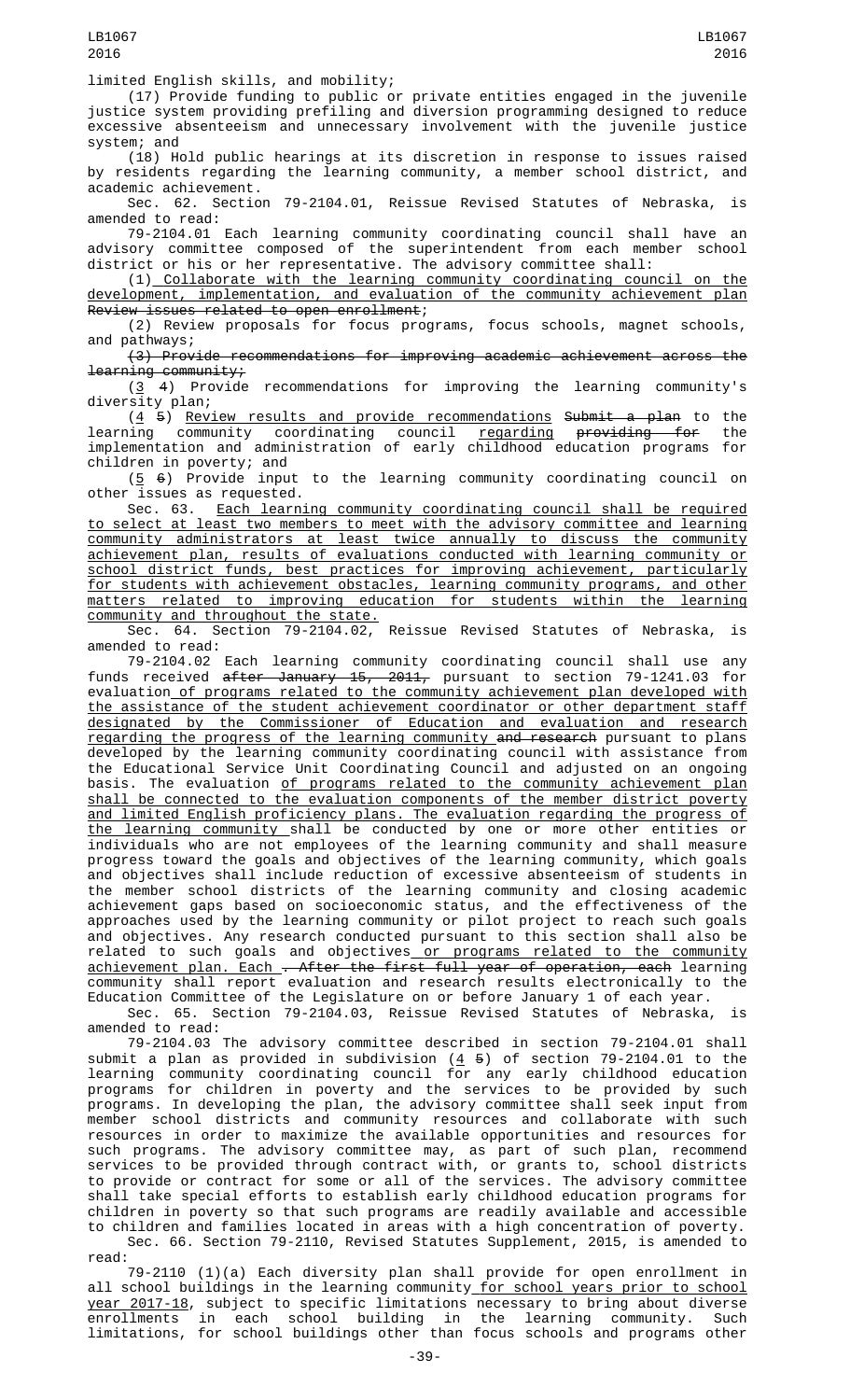than focus programs, shall include giving preference at each school building first to siblings of students who will be enrolled as continuing students in such school building or program for the first school year for which enrollment is sought in such school building and then to students that contribute to the socioeconomic diversity of enrollment at each building and may include establishing zone limitations in which students may access several schools other than their home attendance area school. Notwithstanding the limitations necessary to bring about diversity, open enrollment shall include providing<br>access to students who do not contribute to the socioeconomic diversity of a access to students who do not contribute to the socioeconomic diversity of a school building, if, subsequent to the open enrollment selection process that is subject to limitations necessary to bring about diverse enrollments, capacity remains in a school building. In such a case, students who have applied to attend such school building shall be selected to attend such school building on a random basis up to the remaining capacity of such building. A student who has otherwise been disqualified from the school building pursuant to the school district's code of conduct or related school discipline rules shall not be eligible for open enrollment pursuant to this section. Any student who attended a particular school building in the prior school year and who is seeking education in the grades offered in such school building shall be allowed to continue attending such school building as a continuing <u>open</u> enrollment student through school year 2016-17.

(b) To facilitate the open enrollment provisions of this subsection, each school year each member school district in a learning community shall establish a maximum capacity for each school building under such district's control pursuant to procedures and criteria established by the learning community coordinating council. Each member school district shall also establish attendance areas for each school building under the district's control, except that the school board shall not establish attendance areas for focus schools or focus programs. The attendance areas shall be established such that all of the territory of the school district is within an attendance area for each grade. Students residing in a school district shall be allowed to attend a school building in such school district.

(c) For purposes of this section and sections 79-238 and 79-611, student who contributes to the socioeconomic diversity of enrollment means (i) a student who does not qualify for free or reduced-price lunches when, based upon the certification pursuant to section 79-2120, the school building the student will attend either has more students qualifying for free or reduced-price lunches than the average percentage of such students in all school buildings in the learning community or provides free meals to all students pursuant to the community eligibility provision or (ii) a student who qualifies for free or reduced-price lunches based on information collected from parents and guardians when, based upon the certification pursuant to section 79-2120, the school building the student will attend has fewer students qualifying for free or reduced-price lunches than the average percentage of such students in all school buildings in the learning community and does not provide free meals to all students pursuant to the community eligibility provision.

 $(2)(a)$  On or before March 15 of each year prior to 2017 beginning with the immediately following the year in which the initial coordinating council year immediately following the year in which the initial coordinating council for the learning community takes office, a parent or guardian of a student residing in a member school district in a learning community may submit an application to any school district in the learning community on behalf of a student who is applying to attend a school building for the following school year that is not in an attendance area where the applicant resides or a focus school, focus program, or magnet school as such terms are defined in section 79-769. On or before April 1 of each year beginning with the year immediately following the year in which the initial coordinating council for the learning community takes office, the school district shall accept or reject such applications based on the capacity of the school building, the eligibility of the applicant for the school building or program, the number of such applicants that will be accepted for a given school building, and whether or not the applicant contributes to the socioeconomic diversity of the school or program to which he or she has applied and for which he or she is eligible. The school district shall notify such parent or guardian in writing of the acceptance or rejection.

(b) A parent or guardian may provide information on the application regarding the applicant's potential qualification for free or reduced-price lunches. Any such information provided shall be subject to verification and shall only be used for the purposes of this section. Nothing in this section requires a parent or guardian to provide such information. Determinations about an applicant's qualification for free or reduced-price lunches for purposes of this section shall be based on any verified information provided on the application. If no such information is provided the student shall be presumed not to qualify for free or reduced-price lunches for the purposes of this section.

(c) A student may not apply to attend a school building in the learning community for any grades that are offered by another school building for which the student had previously applied and been accepted pursuant to this section, absent a hardship exception as established by the individual school district. On or before September 1 of each year <u>prior to 2017</u> <del>beginning with the year</del> immediately following the year in which the initial coordinating council for the learning community takes office, each school district shall provide to the learning community coordinating council a complete and accurate report of all applications received, including the number of students who applied at each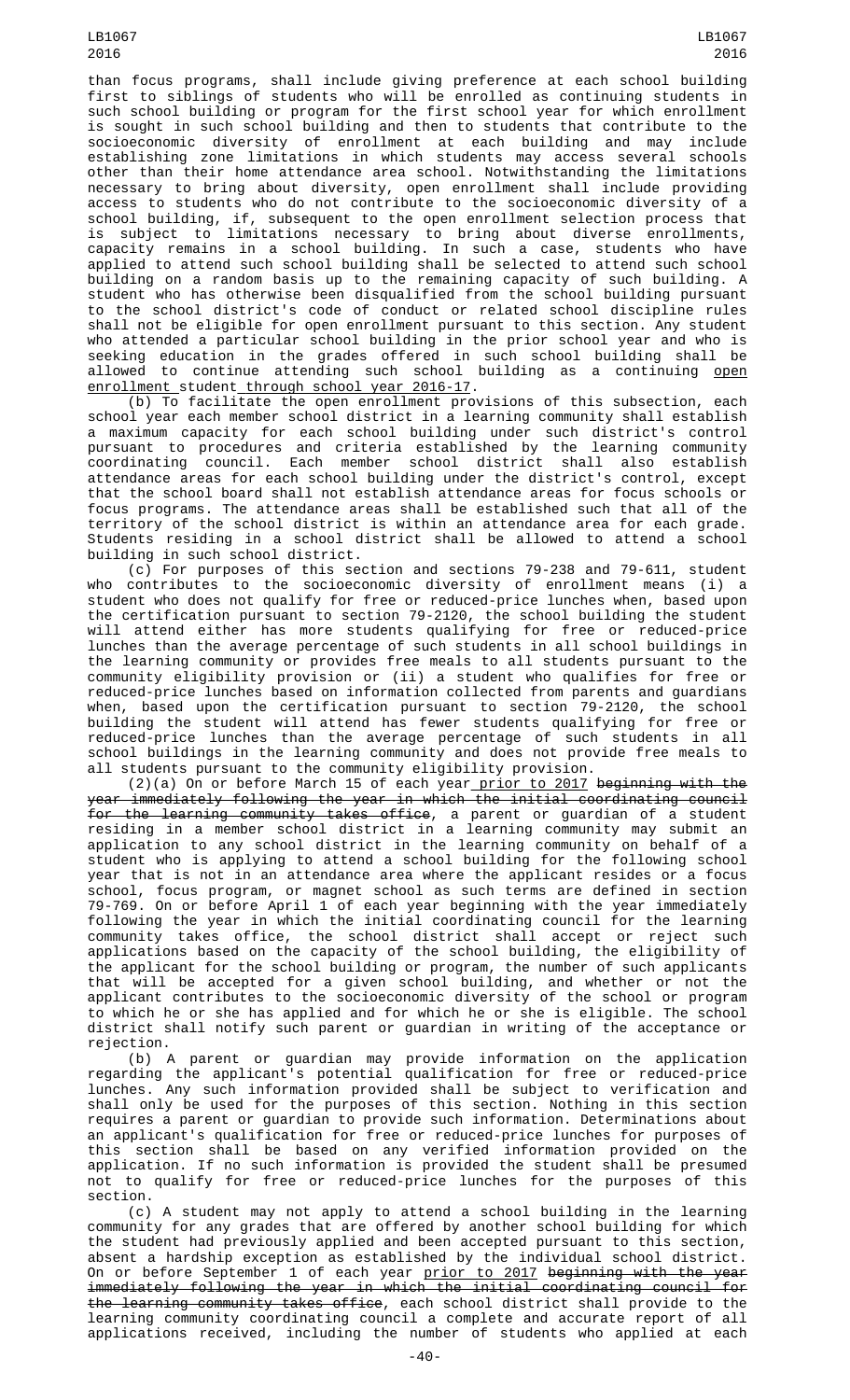grade level at each building, the number of students accepted at each grade level at each building, the number of such students that contributed to the socioeconomic diversity that applied and were accepted, the number of applicants denied and the rationales for denial, and other such information as requested by the learning community coordinating council.

(3) Each diversity plan may <del>also</del> include establishment of one or more focus schools or focus programs and the involvement of every member school district in one or more pathways across member school districts. Enrollment in each focus school or focus program shall be designed to reflect the socioeconomic diversity of the learning community as a whole. School district selection of students for focus schools or focus programs shall be on a random basis from two pools of applicants, those who qualify for free and reducedprice lunches and those who do not qualify for free and reduced-price lunches. The percentage of students selected for focus schools from the pool of applicants who qualify for free and reduced-price lunches shall be as nearly equal as possible to the percentage of the student body of the learning community who qualify for free and reduced-price lunches. The percentage of students selected for focus schools from the pool of applicants who do not qualify for free and reduced-price lunches shall be as nearly equal as possible to the percentage of the student body of the learning community who do not qualify for free and reduced-price lunches. If more capacity exists in a focus school or program than the number of applicants for such focus school or program that contribute to the socioeconomic diversity of the focus school or program, the school district shall randomly select applicants up to the number of applicants that will be accepted for such building. A student who will complete the grades offered at a focus program, focus school, or magnet school that is part of a pathway shall be allowed to attend the focus program, focus school, or magnet school offering the next grade level as part of the pathway as a continuing student. A student who completes the grades offered at a focus program, focus school, or magnet school shall be allowed to attend a school offering the next grade level in the school district responsible for the focus program, focus school, or magnet school as a continuing student. A student who attended a program or school in the school year immediately preceding the first school year for which the program or school will operate as a focus program or focus school approved by the learning community and meeting the requirements of section 79-769 and who has not completed the grades offered at the focus program or focus school shall be a continuing student in the program or school. For school year 2016-17, students attending a focus program or focus school outside of the school district shall be considered open enrollment students and, for school year 2017-18 and each school year thereafter, students attending a focus program or focus school shall be considered option enrollment

 $\frac{\text{students.}}{(4)}$ On or before February 15 of each year-beginning with the year immediately following the year in which the initial coordinating council for the learning community takes office, a parent or guardian of a student who is currently attending a school building or program, except a magnet school, focus school, or focus program, outside of the<u> school district</u> <del>attendance area</del> where the student resides and who will complete the grades offered at such school building prior to the following school year shall provide notice, on a form provided by the school district, to the school board of the school district containing such school buildin<u>g (a) for years prior to 2017,</u> if such student will attend another school building within such district as a continuing student and which school building such student would prefer to attend\_<u>or (b)</u> for 2017 and each year thereafter, if such student will apply to enroll as an option student in another school building within such district and which school building such student would prefer to attend. On or before March 1, such school board shall provide a notice to such parent or guardian stating which school building or buildings the student shall be allowed to attend in such school district as a continuing student<u> or an option student</u> for the following school year. If the student resides within the school district, the notice shall include the school building offering the grade the student will be entering for the following school year in the attendance area where the student resides. This subsection shall not apply to focus schools or programs.

(5) Prior to the beginning of school year 2017-18, a A parent or guardian of a student who moves to a new residence in the learning community after April 1 may apply directly to a school board within the learning community within ninety days after moving for the student to attend a school building outside of the attendance area where the student resides. Such school board shall accept or reject such application within fifteen days after receiving the application, based on the number of applications and qualifications pursuant to subsection (2) or (3) of this section for all other students.

(6) A parent or guardian of a student who wishes to change school buildings for emergency or hardship reasons may apply directly to a school board within the learning community at any time for the student to attend a school building outside of the attendance area where the student resides. Such application shall state the emergency or hardship and shall be kept confidential by the school board. Such school board shall accept or reject such application within fifteen days after receiving the application. Applications shall only be accepted if an emergency or hardship was presented which justifies an exemption from the procedures in subsection (4) of this section based on the judgment of such school board, and such acceptance shall not exceed the number of applications that will be accepted for the school year pursuant to subsection (2) or (3) of this section for such building.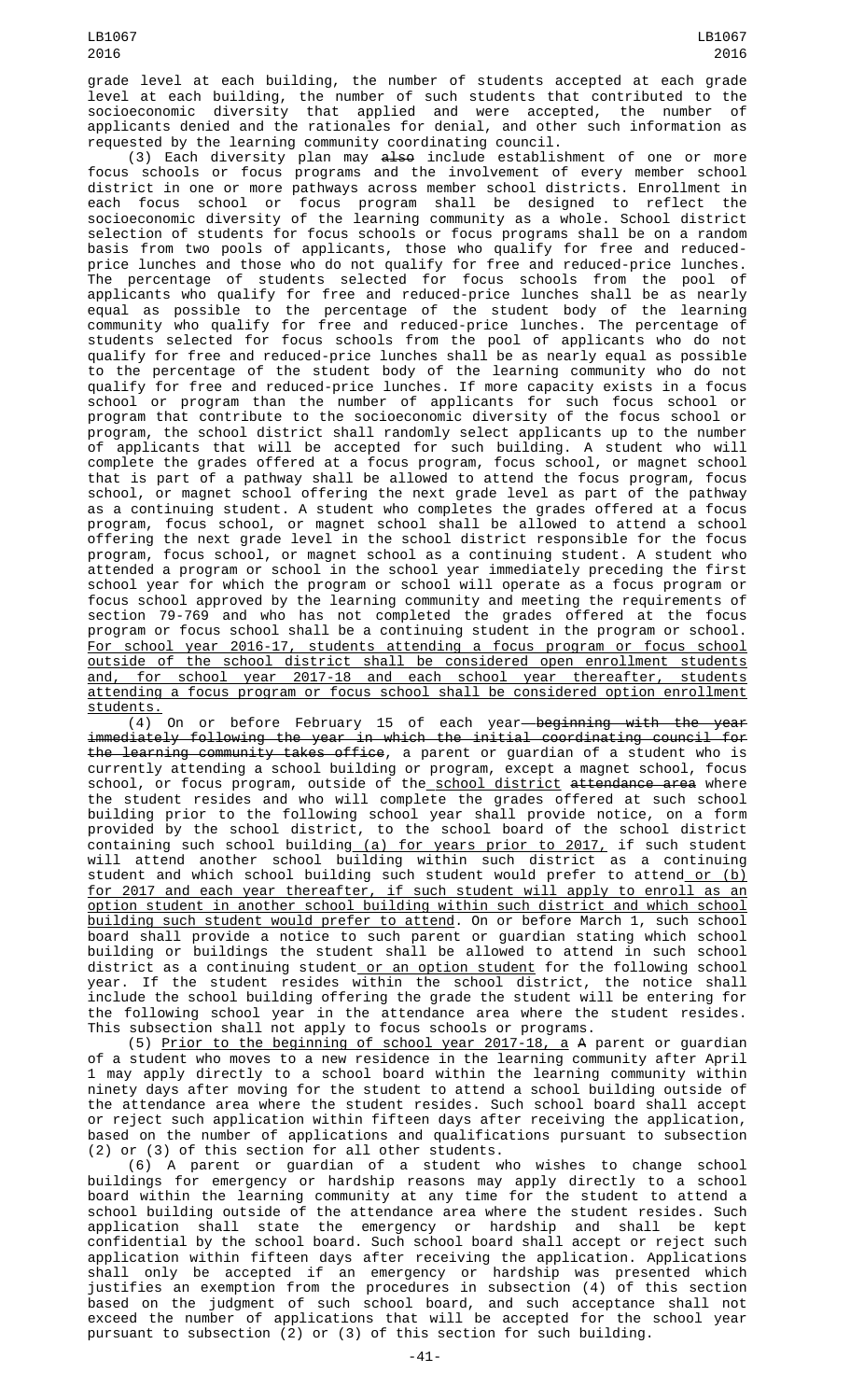(7) Each student attending a school building in the resident school district as an open enrollment student for any part of school year 2016-17 shall be allowed to continue attending such school building without submitting an additional application unless the student has completed the grades offered in such school building or has been expelled and is disqualified pursuant to section 79-266.01.

Sec. 67. Section 79-2111, Reissue Revised Statutes of Nebraska, is amended to read:

79-2111 (1) A learning community may levy a maximum levy pursuant to subdivision  $(2)(f)$   $(2)(h)$  of section 77-3442 for elementary learning center facility leases, for remodeling of leased elementary learning center facilities, and for up to fifty percent of the estimated costs for focus school or program capital projects approved pursuant to this section. The proceeds from such levy shall be used for elementary learning center facility leases, for remodeling of leased elementary learning center facilities, and to reduce the bonded indebtedness required for approved projects by up to fifty percent of the estimated cost of the approved project. The funds used for reductions of bonded indebtedness shall be transferred to the school district for which the project was approved and shall be deposited in such school district's special building fund for use on such project.

(2) The learning community may approve pursuant to this section funding for capital projects which will include the purchase, construction, or remodeling of facilities for a focus school or program designed to meet the requirements of section 79-769. Such approval shall include an estimated cost for the project and shall state the amount that will be provided by the learning community for such project.

(3) If, within the ten years following receipt of the funding for a capital project pursuant to this section, a school district receiving such funding uses the facility purchased, constructed, or remodeled with such funding for purposes other than those stated to qualify for the funds, the school district shall repay such funds to the learning community with interest at the rate prescribed in section 45-104.02 accruing from the date the funds were transferred to the school district's building fund as of the last date the facility was used for such purpose as determined by the learning community coordinating council or the date that the learning community coordinating council determines that the facility will not be used for such purpose or that such facility will not be purchased, constructed, or remodeled for such purpose. Interest shall continue to accrue on outstanding balances until the repayment has been completed. The remaining terms of repayment shall be determined by the learning community coordinating council. The learning community coordinating council may waive such repayment if the facility is used for a different focus school or program for a period of time that will result in the use of the facility for qualifying purposes for a total of at least ten years.

Sec. 68. Section 79-2117, Reissue Revised Statutes of Nebraska, is amended to read:

79-2117 Each learning community coordinating council shall have an achievement subcouncil for each subcouncil district. Through January 4, 2017, each Each achievement subcouncil shall consist of the three voting coordinating council members representing the subcouncil district plus any nonvoting coordinating council members choosing to participate who represent a school district that has territory within the subcouncil district. The voting coordinating council members shall also be the voting members on the achievement subcouncil. <u>On and after January 5, 2017, each achievement</u> subcouncil shall consist of the two learning community coordinating council <u>members representing the subcouncil district. E</u>ach achievement subcouncil shall meet as necessary but shall meet and conduct a public hearing within its subcouncil district at least once each school year. Each achievement subcouncil shall:

(1) Develop a diversity plan recommendation for the territory in its subcouncil district that will provide educational opportunities which will result in increased diversity in schools in the subcouncil district;

(2) Administer elementary learning centers in cooperation with the elementary learning center executive director;

(3) Review and approve or disapprove of the poverty plans and limited English proficiency plans for the schools located in its subcouncil district and offer suggestions to improve the plans and the coordination between such plans and the community achievement plan;

(4) Receive community input and complaints regarding the learning community and academic achievement in the subcouncil district; and

(5) Hold public hearings at its discretion in its subcouncil district in response to issues raised by residents of the subcouncil district regarding the learning community, a member school district, and academic achievement in the subcouncil district.

Sec. 69. Original sections 79-233, 79-234, 79-235, 79-237, 79-238, 79-241, 79-245, 79-4,119, 79-4,121, 79-4,122, 79-4,123, 79-4,124, 79-4,125, 79-4,126, 79-4,128, 79-528, 79-611, 79-703, 79-1005.01, 79-1007.13, 79-1007.18, 79-1008.02, 79-1009, 79-1022, 79-1024, 79-1033, 79-1036, 79-1041, 79-1073, 79-1075, 79-1083, 79-1084, 79-1086, 79-10,120, 79-10,126, 79-10,126.01, 79-1140, 79-11,155, 79-1241.03, 79-1245, 79-2104, 79-2104.01, 79-2104.02, 79-2104.03, 79-2111, and 79-2117, Reissue Revised Statutes of Nebraska, sections 13-508, 32-546.01, 32-604, 43-2515, 70-651.04, 77-1704.01, and 77-1736.06, Revised Statutes Cumulative Supplement, 2014, and sections 9-812,